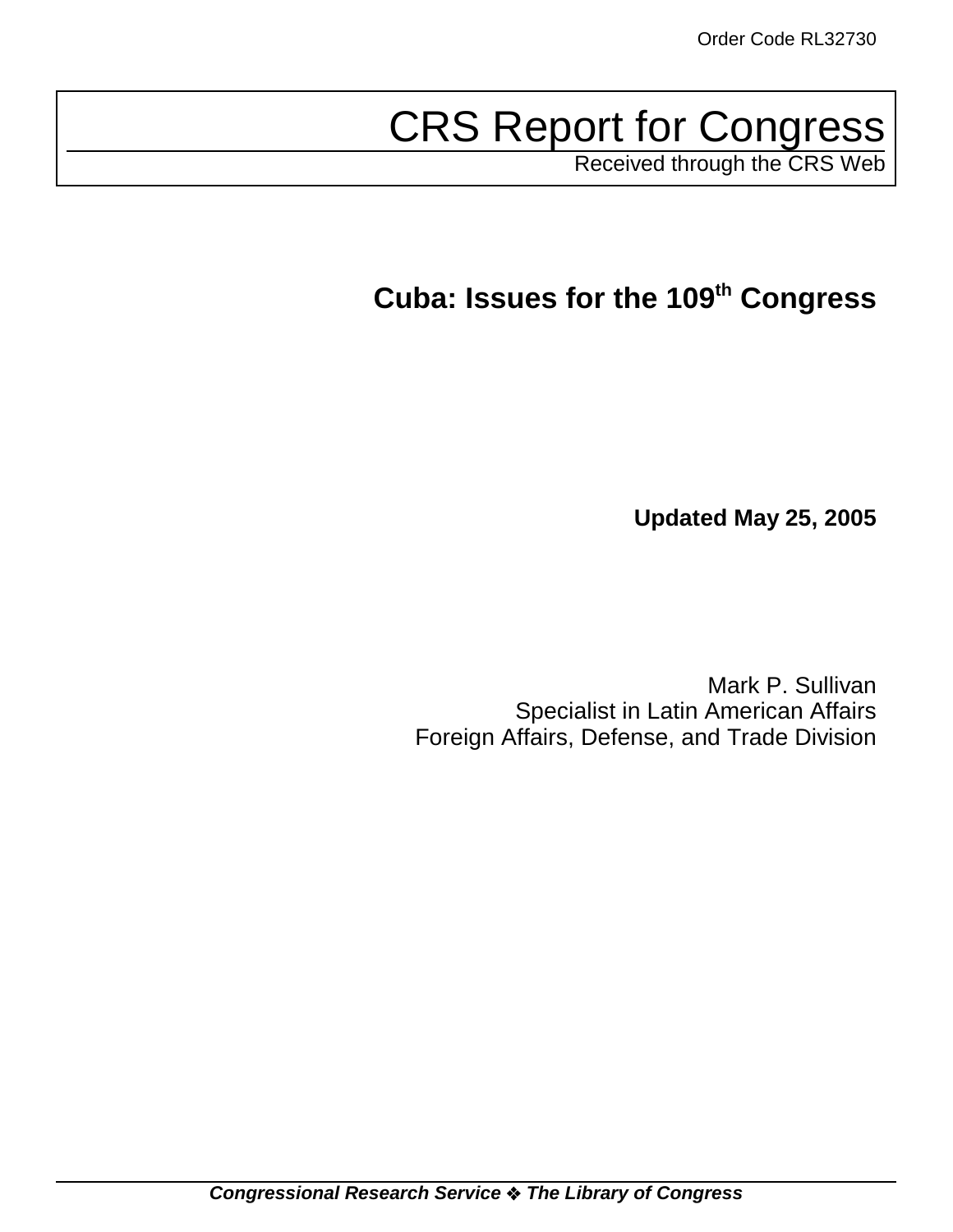# Cuba: Issues for the 109<sup>th</sup> Congress

# **Summary**

Cuba under Fidel Castro remains a hard-line communist state with a poor record on human rights — a record that has worsened since 2003. With the cutoff of assistance from the former Soviet Union, Cuba experienced severe economic deterioration from 1989-1993. While there has been some improvement since 1994, as Cuba has implemented limited reforms, the economy remains in poor shape.

As in past years, the main issue for U.S. policy toward Cuba in the 109<sup>th</sup> Congress is how to best support political and economic change in one of world's remaining communist nations. Since the early 1960s, U.S. policy toward Cuba has consisted largely of isolating the island nation through comprehensive economic sanctions. Another component of U.S. policy consists of support measures for the Cuban people, including private humanitarian donations and U.S.-sponsored radio and television broadcasting to Cuba. The Bush Administration has further tightened restrictions on travel, on sending private humanitarian assistance to Cuba, and on the payment process for U.S. agricultural exports to Cuba. While there appears to be broad agreement on the overall objective of U.S. policy toward Cuba — to help bring democracy and respect for human rights to the island — there are several schools of thought on how to achieve that objective. Some advocate maximum pressure on the Cuban government until reforms are enacted; others argue for lifting some U.S. sanctions that they believe are hurting the Cuban people. Still others call for a swift normalization of U.S.-Cuban relations.

Most attention so far in the  $109<sup>th</sup>$  Congress has focused on Cuba's poor human rights situation and on Cuba sanctions. Legislative initiatives have included three human rights resolutions: H.Con.Res. 81 and H.Res. 193, approved by the House, and S. 140, approved by the Senate. Numerous initiatives would ease Cuba sanctions: H.R. 208 and H.R. 579, would lift most economic sanctions on Cuba; S. 894 and H.R. 1814, would lift restrictions on travel to Cuba; H.R. 1339 and S. 634, would clarify the term "payment of cash in advance" for U.S. agricultural sales; H.R. 719 and S. 328, in addition to clarifying the term "payment of cash in advance," would take other measures to facilitate U.S. agricultural sales to Cuba, and repeal a provision of law preventing payments for trademark registration and renewals from Cuban or foreign nationals used in connection with a confiscated business or assets in Cuba. In contrast, identical bills H.R. 1689 and S. 691 would make a change to U.S. law regarding Cuban trademarks so that it applies to all parties regardless of nationality. Proposed Cuba amendments to S. 600 would add the language of S. 328 easing Cuba sanctions (S.Amdt. 281); and authorize \$15 million in democracy and human rights projects for Cuba (S.Amdt. 319). A failed amendment (S.Amdt. 284) to S. 600 would have prohibited funding for television broadcasting to Cuba. A legislative initiative to tighten sanctions, H.R. 332, would link the lifting of the embargo to Cuba's extradition of U.S. fugitives from justice in Cuba

 For additional information, see CRS Report RL31139, *Cuba: U.S. Restrictions on Travel and Remittances; and* CRS Issue Brief IB10061, *Exempting Food and Agriculture Products from U.S. Economic Sanctions: Status and Implementation.*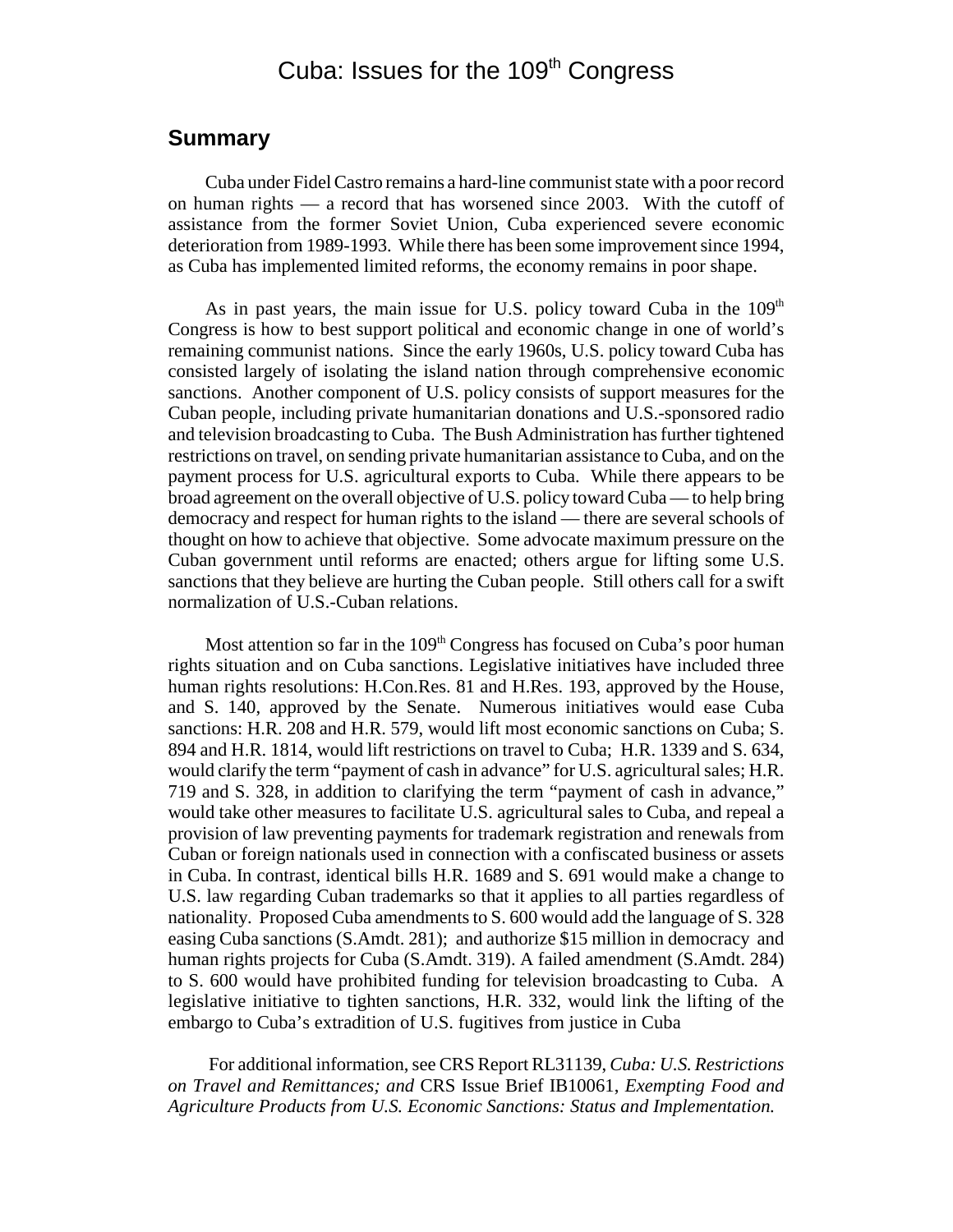# **Contents**

| United Nations Commission on Human Rights (UNCHR)  6       |  |
|------------------------------------------------------------|--|
|                                                            |  |
|                                                            |  |
|                                                            |  |
|                                                            |  |
|                                                            |  |
|                                                            |  |
|                                                            |  |
|                                                            |  |
|                                                            |  |
|                                                            |  |
|                                                            |  |
|                                                            |  |
| Foreign Reaction and the EU's WTO Challenge 15             |  |
|                                                            |  |
|                                                            |  |
|                                                            |  |
| Travel and Private Humanitarian Assistance Restrictions 20 |  |
|                                                            |  |
|                                                            |  |
|                                                            |  |
|                                                            |  |
|                                                            |  |
|                                                            |  |
|                                                            |  |
|                                                            |  |
|                                                            |  |
|                                                            |  |
|                                                            |  |
|                                                            |  |
|                                                            |  |
|                                                            |  |
|                                                            |  |
|                                                            |  |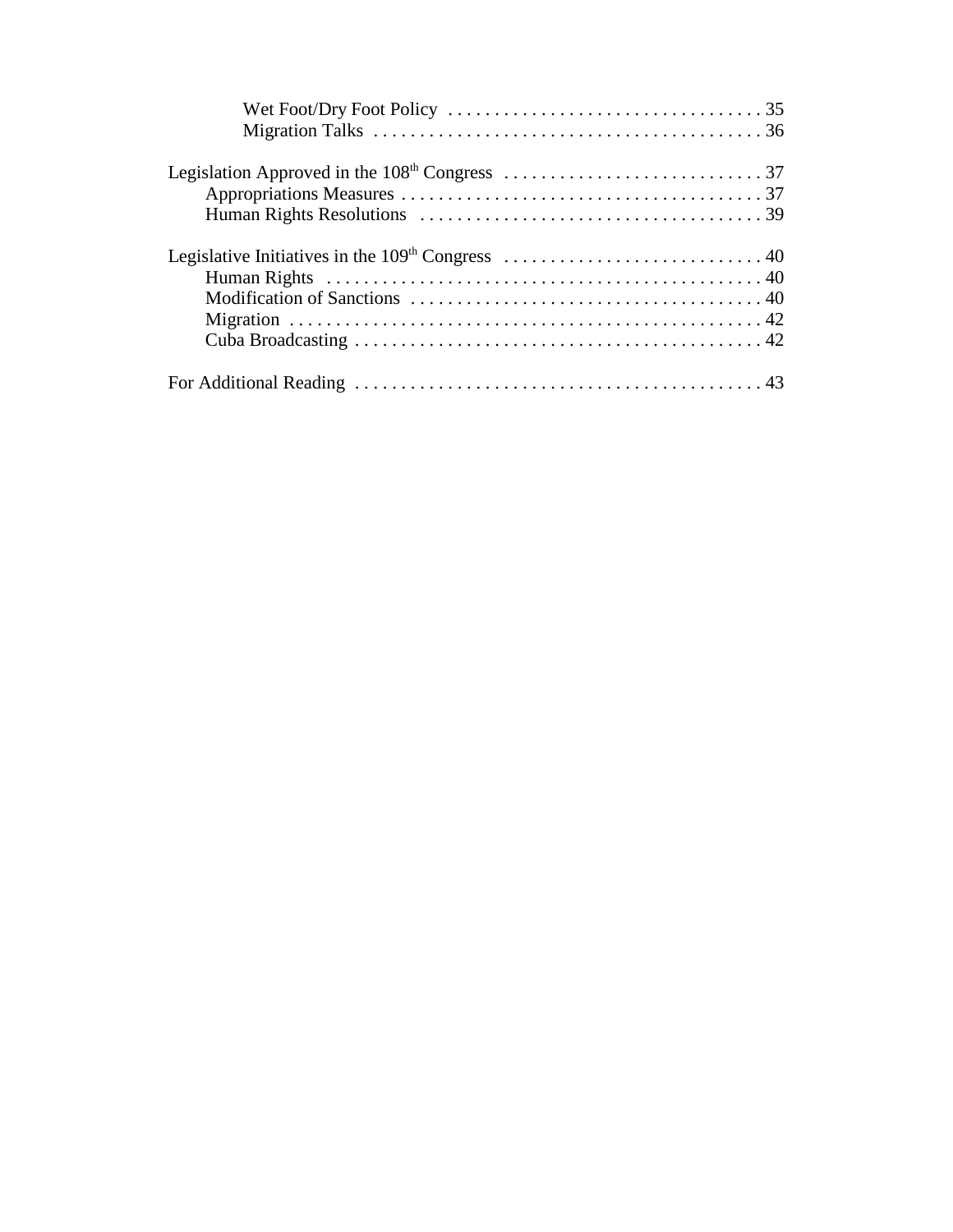# Cuba: Issues for the  $109<sup>th</sup>$  Congress

# **Most Recent Developments**

On May 20-21, 2005, the Assembly to Promote Civil Society held two days of meetings in Havana with some 200 participants. The Assembly issued a ten-point resolution laying out an agenda for political and economic change in Cuba. Both H.R. 193 (Diaz-Balart, Mario), approved by the House on May 10, and S.Res. 140 (Martinez), approved by the Senate on May 17, expressed support for the Assembly's meetings and its organizers.

On May 17, 2005, in Miami, U.S. Immigration and Customs Enforcement (ICE) arrested Luis Posada Carriles, who allegedly was involved in the 1976 bombing of a Cuban airliner. ICE subsequently charged Posada with illegally entering the United States. He faces a hearing before an immigration judge on June 13. On April 13, 2005, a lawyer for Posada (who had recently snuck into the United States from Mexico) announced that Posada would be seeking asylum in the United States because of a well-founded fear of persecution if returned to Cuba. Venezuela has called for Posada's extradition. Posada, a Venezuelan citizen, had been imprisoned there, but escaped in 1985.

On April 27, 2005, the House approved H.Con.Res. 81 (Menendez) — by a vote of 398 to 27, 2 present — regarding the two-year anniversary of Cuba's human rights crackdown.

On April 14, 2004, the U.N. Commission on Human Rights approved a resolution (by a vote of 21 to 17, with 15 abstentions) that invited the personal representative of the High Commissioner for Human Rights to report on the status of Cuba's human rights situation.

On April 6, 2005, the Senate tabled S.Amdt. 284 (Dorgan) to S. 600 (Lugar), the FY2006 and FY2007 Foreign Affairs Authorization Act, by a vote of 65-35, which would have prohibited funds from being used for television broadcasting to Cuba.

On March 16, 2005, the House Agriculture Committee held a hearing on the issue of the Treasury Department's recent clarification of "payment of cash in advance" for U.S. agricultural exports to Cuba.

On March 3, 2005, the House International Relations Committee's Subcommittees on the Western Hemisphere and on Africa, Global Human Rights, and International Organizations held a hearing on the second anniversary of Cuba's human rights crackdown.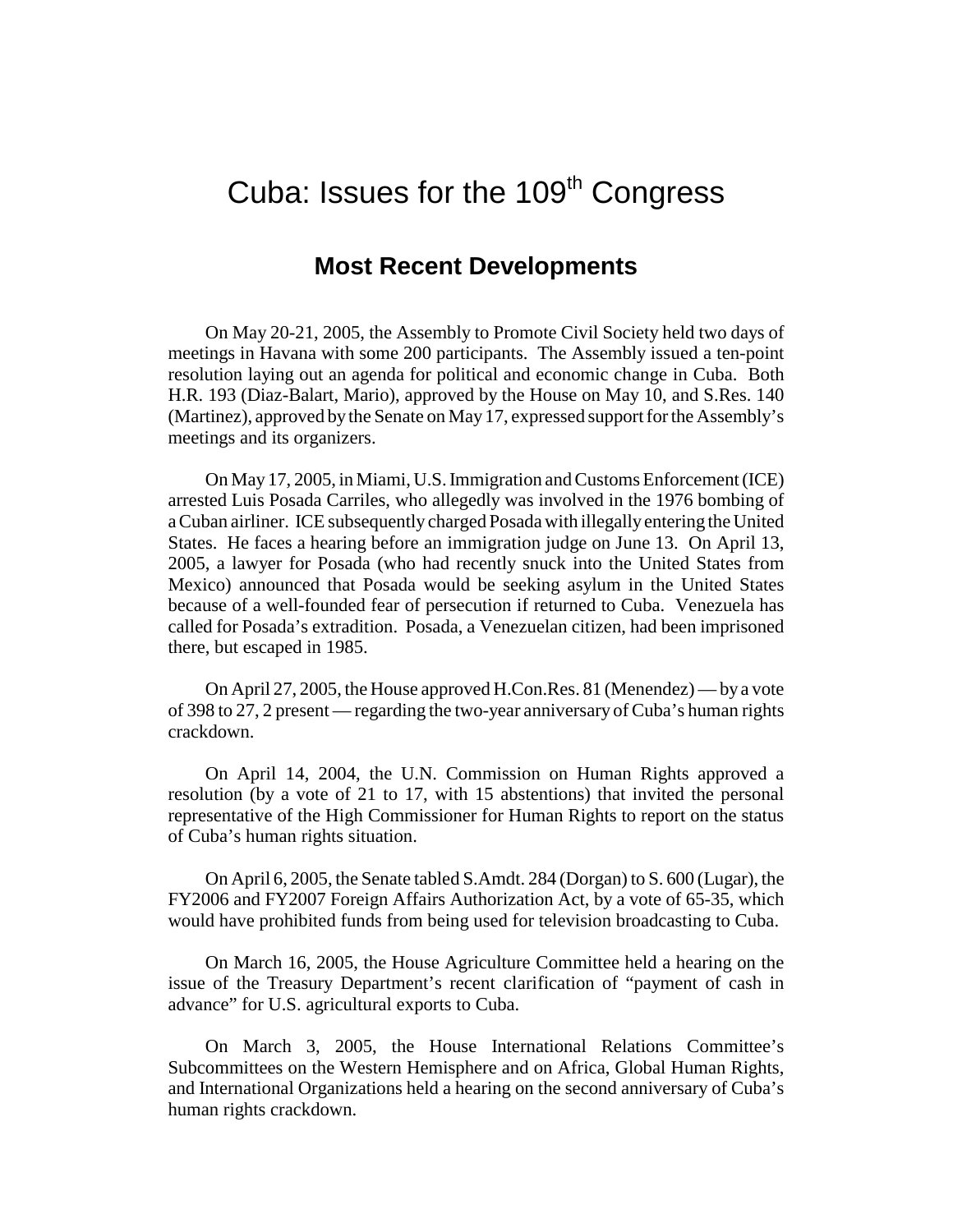On February 22, 2005, the Treasury Department's Office of Foreign Assets Control (OFAC) amended the Cuba embargo regulations to clarify that U.S. agricultural sales to Cuba under "payment of cash in advance" terms now requires payment before shipment from U.S. ports instead of the practice of making payment upon delivery. The regulations, which went into effect on March 24, 2005, were published in the *Federal Register* on February 25, 2005.

# **Political Conditions**

Although Cuba has undertaken some limited economic reforms in recent years, politically the country remains a hard-line communist state. Fidel Castro, who turned 78 on August 13, 2004, has ruled since the 1959 Cuban Revolution, which ousted the corrupt government of Fulgencio Batista. Castro soon laid the foundations for an authoritarian regime by consolidating power and forcing moderates out of the government. In April 1961, Castro stated that the Cuban Revolution was socialist, and in December 1961, he proclaimed himself to be a Marxist-Leninist. From 1959 until 1976, Castro ruled by decree.

A Constitution was enacted in 1976 setting forth the Communist Party as the leading force in the state and in society (with power centered in a Politburo headed by Fidel Castro). The Constitution also outlined national, provincial, and local governmental structures. Executive power is vested in a Council of Ministers, headed by Fidel Castro as President. Legislative authority is vested in a National Assembly of People's Power, currently with 609 members, that meets twice annually for brief periods. While Assembly members were directly elected for the first time in February 1993, only a single slate of candidates was offered. In October 1997, the Cuban Communist Party held its  $5<sup>th</sup>$  Congress (the prior one was held in 1991) in which the party reaffirmed its commitment to a single party state and reelected Fidel and Raul Castro as the party's first and second secretaries. Direct elections for the National Assembly were again held in January 1998 and January 2003, but voters again were not offered a choice of candidates.

In response to the challenge posed by the Varela Project, a human rights initiative that called for changes to the Constitution (see below), the Cuban government orchestrated a national referendum in late June 2002, signed by 8.1 million people, that declared that Cuba's socialist system could not be changed. Subsequently the National Assembly on June 26, 2002, approved amendments to the Constitution stating that "socialism and the revolutionary political and social system in the Constitution ... are irrevocable; and Cuba will never again return to capitalism."1

### **Outlook**

Observers are divided over the future of the Castro government. Although most believe that the demise of the communist government is inevitable, there is

<sup>&</sup>lt;sup>1</sup> "Special Session of the National Assembly, A Transcendent Yes," *Granma International*, June 30, 2002, p. 1.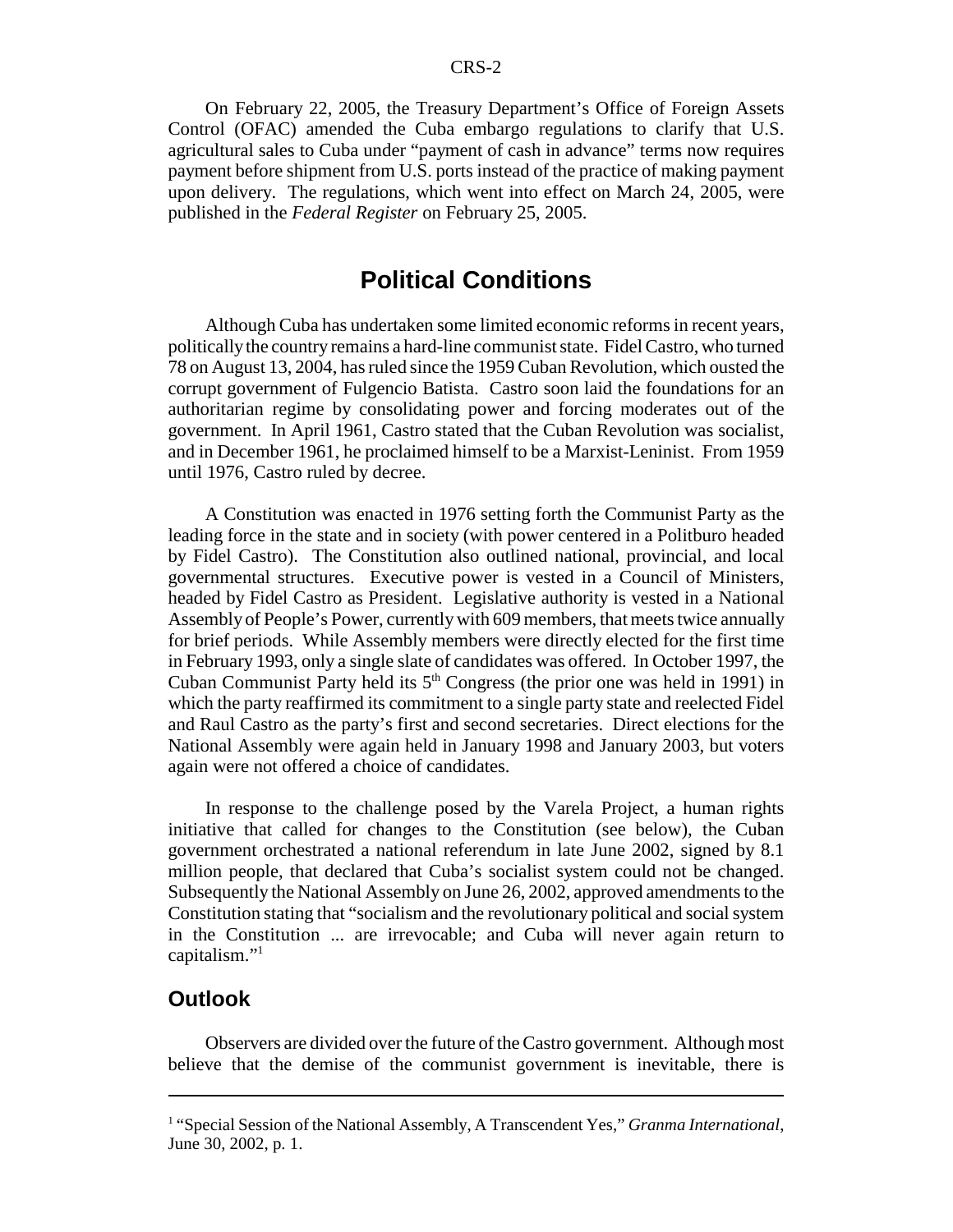considerable disagreement over when or how this may occur. Some point to Castro's age and predict that the regime will collapse when Castro is not at the helm. Other observers maintain that Fidel Castro may remain in power for years, and that Cuba has a plan for the succession of his brother Raul who is about five years younger than Fidel. They point to Cuba's strong security apparatus and the extraordinary system of controls that prevents dissidents from gaining popular support. Moreover, observers maintain that Cuba's elite has no interest in Castro's overthrow, and that Castro still enjoys considerable support, in part because of the social benefits of the Cuban revolution, but also because Cubans see no alternative to Castro.

Even if Castro is overthrown or resigns, the important question remaining is the possibility or viability of a stable democratic Cuba after Castro. Analysts point out that the Castro government has successfully impeded the development of independent civil society, with no private sector, no independent labor movement, and no unified political opposition. For this reason, they contend that building a democratic Cuba will be a formidable task, one that could meet stiff resistance.

#### **Human Rights**

**Overview.** Cuba has a poor record on human rights, with the government sharply restricting freedoms of expression, association, assembly, movement, and other basic rights. It has cracked down on dissent, arrested human rights activists and independent journalists, and staged demonstrations against critics. Although some anticipated a relaxation of the government's oppressive tactics in the aftermath of the Pope's January 1998 visit, government attacks against human rights activists and other dissidents have continued since that time, with a severe crackdown on activists in 2003.

The 2004 State Department human rights report asserted that Cuba's human rights record remained poor, with the government committing numerous serious abuses, including the imprisonment of human rights activists and other political dissidents; the abuse of detainees and prisoners; denial of freedoms of speech, press, assembly, and association; and targeted "acts of repudiation" against those who disagreed with the government. The report noted that "the Interior Ministry Department of State Security investigated and actively suppressed political opposition and dissent" and "maintained a pervasive system of surveillance through undercover agents, informers, rapid response brigades (RRBs), and neighborhoodbased Committees for the Defense of the Revolution (CDRs)." Security forces and prison officials reportedly beat and abused prisoners and other detainees, and prison conditions remained harsh and life threatening.

In 2004, the Cuban government released, for health reasons, 14 of the "group of 75" political dissidents imprisoned in March 2003, while 61 remain in prison. At the same time that the government released some political prisoners, it has continued its harassment of democracy and human rights activists, including the arrest of 22 dissidents during the year on such charges as disrespect for authority, public disorder, disobedience, and resisting arrest. As noted in the State Department report, human rights groups in Cuba estimated the number of political prisoners at approximately 300, compared to the 2003 estimate of between 300-400.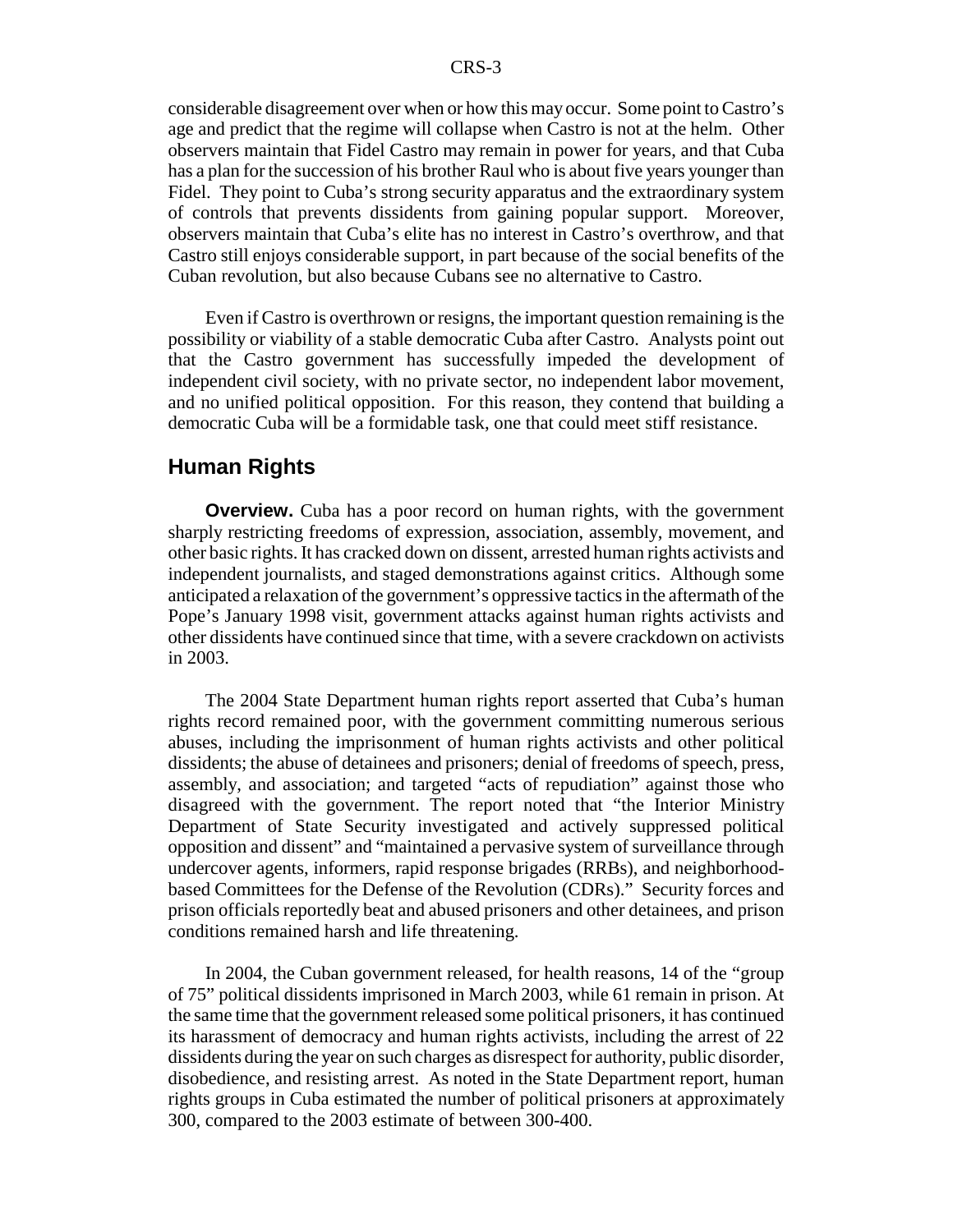**Crackdown in 2003.** In March 2003, the Cuban government began a massive crackdown on independent journalists and librarians, leaders of independent labor unions and opposition parties, and other democracy activists, including those supporting the Varela Project. Human rights activist Elizardo Sanchez, head of the Cuban Commission for Human Rights and National Reconciliation, called the crackdown "the most intense wave of repression in the history of Cuba."2 Some 75 activists were arrested, subjected to summary trials and prosecutions, and sentenced to prison terms ranging from 6 to 28 years. Foreign journalists and diplomats were excluded from the trials. Among the activists were 27 independent journalists, including Raul Rivero and Oscar Espinosa Chepe, sentenced to 20 years, and Omar Rodríguez Saludes, sentenced to 27 years. Other sentenced democracy activists included economist Marta Beatriz Roque (who had been imprisoned from July 1997 until May 2000), who received 20 years; Hector Palacios, a leader of the Varela Project, who received 25 years; and Luis Enrique Ferrer García of the Christian Liberation Movement, who received 28 years. Another prominent political prisoner, Oscar Elías Biscet, (who had been arrested in December 2002 after three years in prison) was also tried in April 2003 and sentenced to 25 years in prison.

In a further deterioration of the human rights situation, the Cuban government executed three men on April 11, 2003, who had hijacked a ferry in Havana in an attempt to reach the United States. The men were executed by firing squads after summary trials that were held behind closed doors; four other ferry hijackers received life sentences while another received 30 years in prison.

**Rationale for the 2003 Crackdown.** Analysts see a variety of potential reasons for Cuba's severe crackdown on democracy activists. The Cuban government asserts that the crackdown was justified because the defendants were supported by the U.S. government and that U.S. diplomats in Cuba, most notably the head of the U.S. Interests Section in Havana, James Cason, often met with the dissidents. Some analysts believe that the crackdown was a clear message by the Cuban government that it will not tolerate the U.S. government's active and open support for the opposition movement. Other analysts emphasize that the crackdown was an effort by Castro to strengthen the regime's political control in light of a faltering economy and dim economic prospects ahead. According to this view, an increasingly assertive opposition movement could become a national security threat to the Castro regime in the tough economic times ahead. Along these lines, some analysts see the crackdown as a way for the regime to clear away any potential opposition in order to ensure that the eventual succession of Raul Castro to power will be smooth.

Some observers maintain that the Cuban government's willingness to jeopardize the possibility of eased U.S. trade and travel restrictions as an indication that it currently views the dissident movement as a serious security threat. Others, however, believe that the Cuban government judged that there would not be any movement to ease the embargo under the Bush Administration under any circumstances, and felt that it had little to lose in cracking down on the opposition movement. Finally, a

<sup>2</sup> Nancy San Martin, "Cuba: Dissidents Were Eroding Socialist System," *Miami Herald*, April 10, 2003.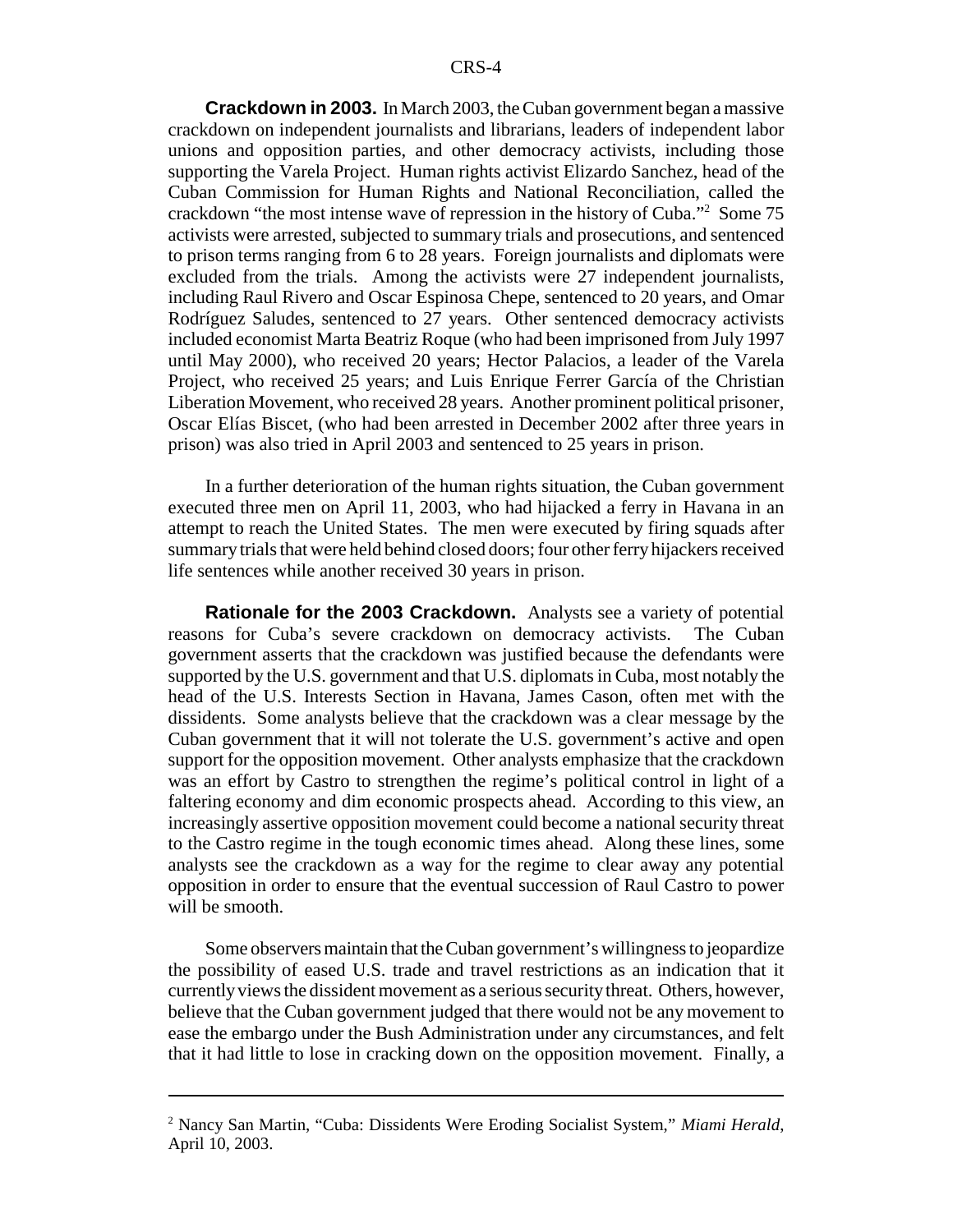view often heard when Castro takes harsh action that jeopardizes an improvement in relations with the United States is that Castro actually is opposed to any further opening to the United States because it could threaten his regime's control. According to this view, the crackdown against the opposition blocks any potential easing of U.S. policy.

**Release of Several Prisoners in 2004.** In 2004, the Cuban government released 14 of the 75 arrested in March 2003, and 4 other political prisoners, for health reasons. In the first half of the year, seven prisoners were released for health reasons, including noted economist and democracy activist Marta Beatriz Roque, who was released in April. From late November until early December 2004, the Cuban government released seven prisoners: Oscar Espinosa Chepe, Margarito Broche, and Marcelo Lopez on November 29; Raul Rivero, and Oswaldo Alfonso Valdes on November 30; Edel José Garcia on December 2; and Jorge Olivero Castillo on December 6. Many observers maintain that the releases were aimed at improving Cuba's relations with Europe. The prisoners were only released on parole (*licencia extrapenal*) so that they could be incarcerated again at any time. Human rights groups like Human Rights Watch and Amnesty International have expressed concerns that the prisoners were not released unconditionally.

**Varela Project.** This human rights initiative within Cuba has received attention since 2002. Named for the  $19<sup>th</sup>$  century priest, Felix Varela, who advocated independence from Spain and the abolition of slavery, the Varela Project has collected thousands of signatures supporting a national plebiscite for political reform in accordance with a provision of the Cuban Constitution. The referendum, if granted, would call for respect for human rights, an amnesty for political prisoners, private enterprise, and changes to the country's electoral law that would result in free and fair elections. The initiative is organized by Oswaldo Paya, who heads the Christian Liberation Movement, and it is supported by other notable Cuban human rights activists.

On May 10, 2002, organizers of the Varela Project submitted 11,020 signatures to the National Assembly calling for a national referendum. This was more than the 10,000 required under Article 88 of the Cuban Constitution. Former President Jimmy Carter noted the significance of the Varela Project in his May 14, 2002 address in Havana that was broadcast in Cuba. Carter noted that "when Cubans exercise this freedom to change laws peacefully by a direct vote, the world will see that Cubans, and not foreigners, will decide the future of this country."3

In response to the Varela Project, the Cuban government orchestrated its own referendum in late June 2002 that ultimately led to the National Assembly amending the Constitution to declare Cuba's socialist system irrevocable.

The Varela Project has persevered despite the 2003 human rights crackdown, which included the arrest of 21 project activists. On October 3, 2003, Oswaldo Paya

<sup>&</sup>lt;sup>3</sup> "Text of Jimmy Carter's Speech, Broadcast Live to Cuban People," Associated Press, May 15, 2002.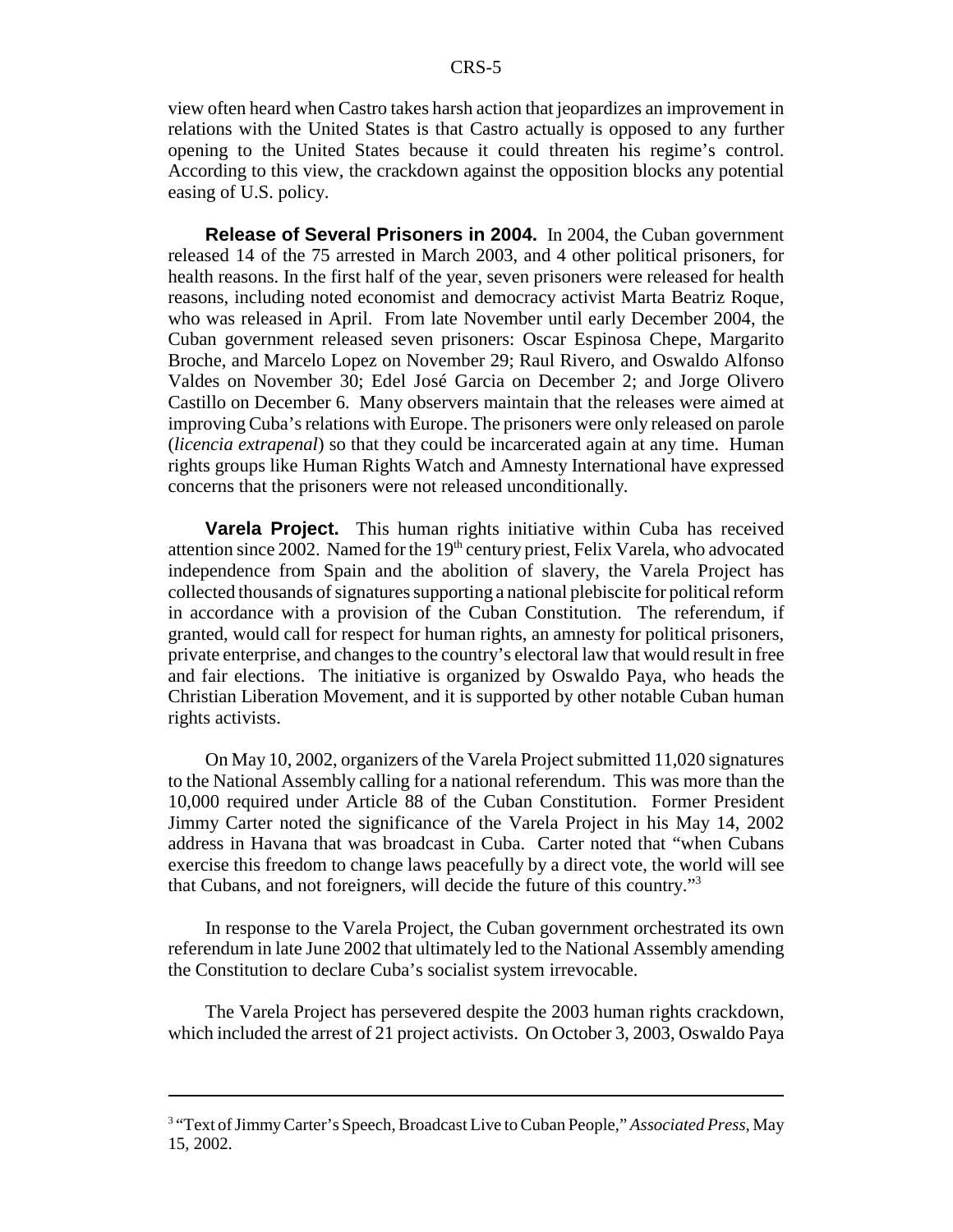delivered more than 14,000 signatures to Cuba's National Assembly, again requesting a referendum on democratic reforms.

**Assembly to Promote Civil Society.** Led by three prominent Cuban human rights activists — Marta Beatriz Roque, Rene Gomez Manzano, and Felix Bone — the Assembly to Promote Civil Society held two days of meetings in Havana on May 20-21, 2005, with some 200 participants. The date was significant because May 20 is Cuba's independence day. Many observers had expected the government to prevent or disrupt the proceedings. The Cuban government did prevent some Cubans and foreigners from attending the conference, but overall the meeting was dubbed by its organizers as the largest gathering of Cuban dissidents since the 1959 Cuban revolution.4 The Assembly issued a ten-point resolution laying out an agenda for political and economic change in Cuba.<sup>5</sup> Among its provisions, the resolution called for the release of all political prisoners, demanded respect for human rights, demanded the abolition of the death penalty, and endorsed a 1997 dissident document entitled the "Homeland Belongs to Us All" on political and economic rights.<sup>6</sup>

**United Nations Commission on Human Rights (UNCHR).** Since 1991, the UNCHR has adopted resolutions every year, with the exception of 1998, expressing concern about Cuba's poor human rights situation and calling for Cuba to cooperate with the Commission regarding its investigation of the human rights situation. In April 2004, the UNCHR resolution — approved by a vote of 22-21, with 10 abstentions — had stronger language rebuking Cuba than in 2003. It noted that the Commission "deplores the events which occurred last year in Cuba involving verdicts against certain political dissidents and journalists." Sponsored by Honduras, the resolution again urged Cuba to cooperate with the personal representative of the U.N. High Commissioner for Human Rights. In addition to the United States, the countries voting in favor of the resolution included most European nations on the Commission as well as several Asian and Latin America nations.

For the 2005 session, the UNCHR approved a resolution on April 14, 2005, on Cuba's human rights situation by a vote of 21 to17, with 15 abstentions, that was supported by European nations and several Latin American nations. The resolution, which was much weaker than that approved in 2004, simply invited the personal representative of the High Commissioner for Refugees to report on the current status of Cuba's human rights situation.

**Legislative Initiatives.** In the 109<sup>th</sup> Congress, H.Con.Res. 81 (Menendez), passed by the House on April 27, 2005, expresses the sense of Congress regarding the two-year anniversary of the human rights crackdown in Cuba. The resolution demanded that Cuba release all political prisoners; legalize all political parties, labor

<sup>4</sup> Nancy San Martin, "'A Triumph' in Cuba as Dissidents Gather," *Miami Herald*, May 21, 2005.

 $<sup>5</sup>$  The full text of the resolution is available in Spanish from Cubanet: [http://www.cubanet.</sup> org/ref/dis/052305.htm]

<sup>&</sup>lt;sup>6</sup> See the full text of "The Homeland Belongs to Us All" at [http://www.cubanet.org/ CNews/y97/jul97/homdoc.htm].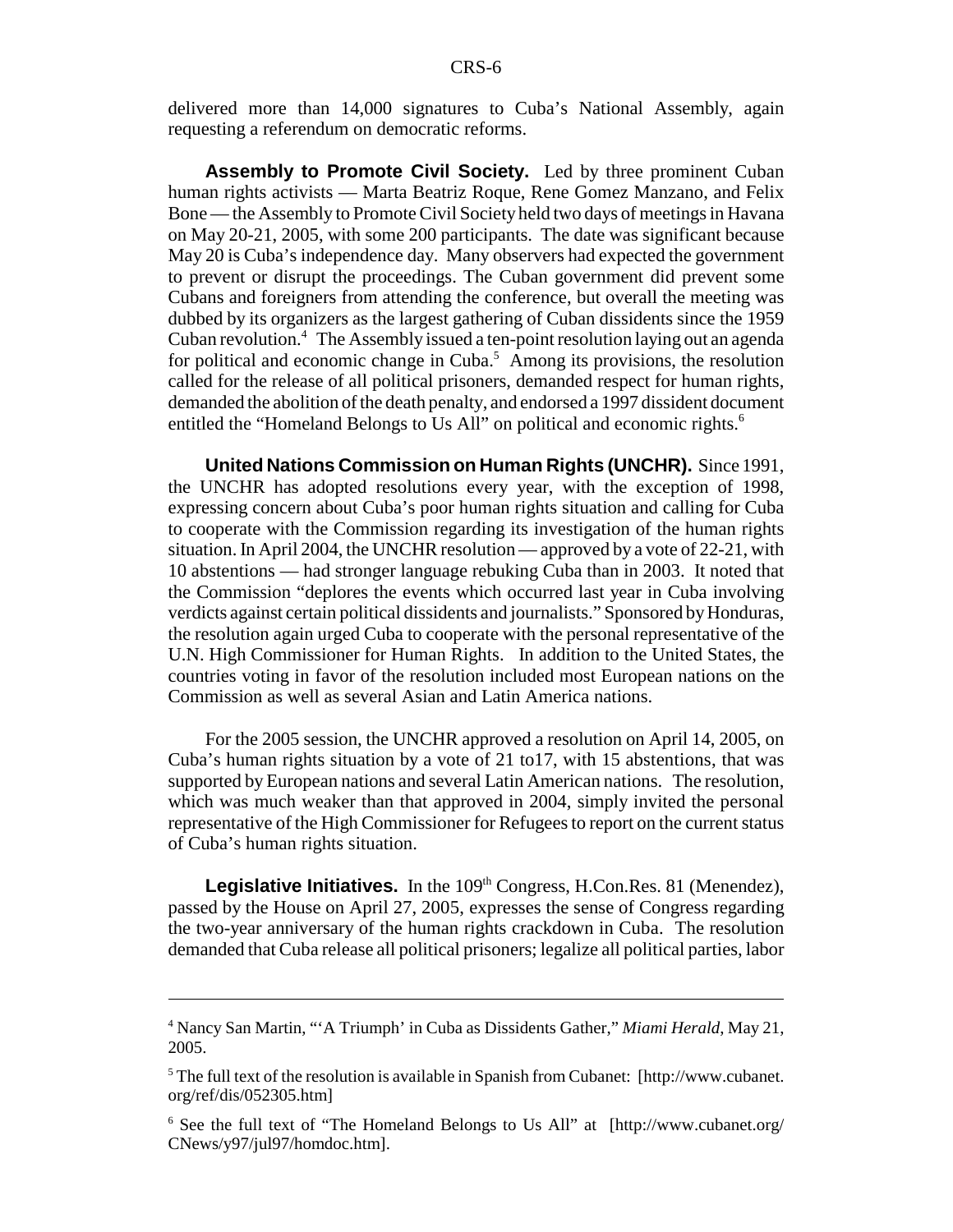unions, and press; and hold free and fair elections. It further calls for all UN members to vote against Cuba's membership on the UNCHR. On March 3, 2005, two subcommittees of the House International Relations Committee (Western Hemisphere and Africa, Global Human Rights, and International Organizations) held a hearing on the second anniversary of Cuba's human rights crackdown, featuring testimony by the State Department, human rights organizations, and political dissidents in Cuba.

In addition, two resolutions — H.Res. 193 (Diaz-Balart, Mario), approved by the House on May 10, 2005, and S.Res. 140 (Martinez), approved by the Senate on May 17 — express support of the organizers and participants of the May 20, 2005, meeting in Havana of the Assembly to Promote Civil Society. The resolutions also urge the international community to support the Assembly and its mission to bring democracy to Cuba.

In addition to resolutions on, and oversight of, Cuba's human rights situation, Congress funds democracy and human rights projects for Cuba in annual Foreign Operations and Commerce, Justice, and State appropriations measures. For more details, see *U.S. Funding to Support Democracy and Human Rights,* below.

# **Economic Conditions<sup>7</sup>**

With the cutoff of assistance from the former Soviet Union, Cuba experienced severe economic deterioration from 1989-1993, although there has been improvement since 1994. Estimates of economic decline in the 1989-93 period range from 35-50%. From 1994-2000, however, economic growth averaged 3.7% annually, with a high of 7.8% in 1996.

Growth rates have slowed somewhat since 2001, averaging about 2.8% annually, with a high of 3.9% growth in 2004.<sup>8</sup> Growth in 2001 and 2002 slowed in the aftermath of the effects of Hurricane Michelle and the September 11, 2001 terrorist attacks in the United States. The terrorist attacks severely affected Cuba's tourist industry, with reports of some hotels closing and restaurants being empty. Hurricane Michelle damaged some 45,000 homes and severely hurt the agricultural sector. Economic growth in 2004 was affected by a drought in eastern Cuba, the worst in 40 years, that severely damaged agricultural crops, as well as by Hurricanes Charley and Ivan that caused significant damage and flooding in western Cuba. In 2005, while Cuba's sugar harvest will suffer from another drought in the eastern part of the country, the economic growth estimate for the year is 4.1% because of high

<sup>7</sup> For an overview of the Cuban economy, see CRS Report RL30837, *Cuba: An Economic Primer*, by Ian F. Fergusson.

<sup>&</sup>lt;sup>8</sup> "Cuba Country Report," Economist Intelligence Unit (EIU) Country Reports, February 2005.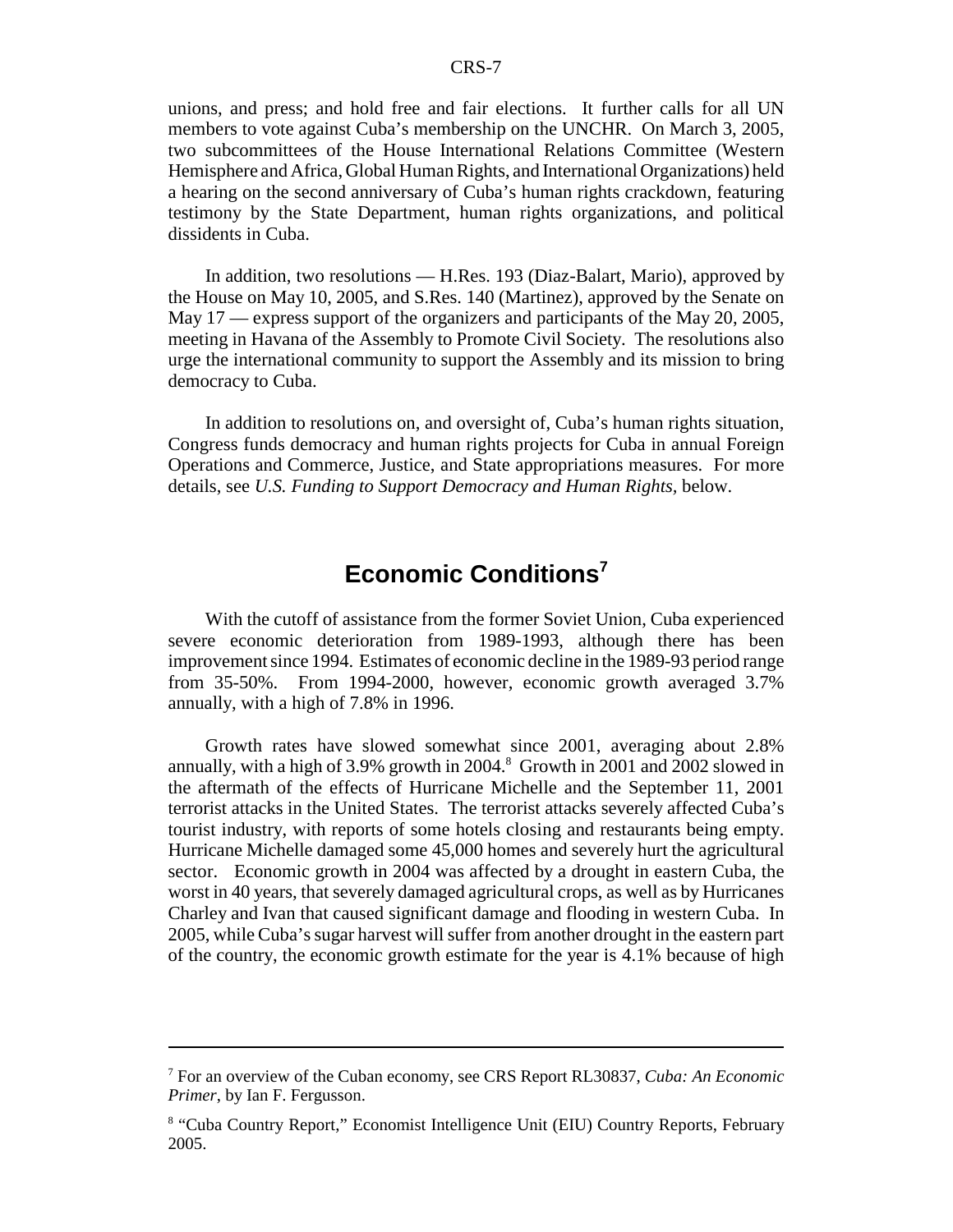nickel prices and promises of substantial Chinese investment that could further boost Cuba's nickel production.<sup>9</sup>

Cuba has expressed pride for the nation's accomplishments in health and education. The World Bank estimates that in 2002, the adult literacy rate was 97%, life expectancy was 77 years, and the under-5 years of age mortality rate was 9 per 1,000, the lowest rate in Latin America and comparable to the rate of the United States. Nevertheless, the country's economic decline has reduced living standards considerably and resulted in shortages in medicines and medical supplies.

When Cuba's economic slide began in 1989, the government showed little willingness to adopt any significant market-oriented economic reforms, but in 1993, faced with unprecedented economic decline, Cuba began to change policy direction. Beginning in 1993, Cubans were allowed to own and use U.S. dollars and to shop at dollar-only shops previously limited to tourists and diplomats. Self-employment was authorized in more than 100 occupations in 1993, most in the service sector, and by 1996 that figure had grown to more than 150 occupations. Other Cuban economic reforms included breaking up large state farms into smaller, more autonomous, agricultural cooperatives (Basic Units of Cooperative Production, UBPCs) in 1993; opening agricultural markets in September 1994 where farmers could sell part of their produce on the open market; opening artisan markets in October 1994 for the sale of handicrafts; allowing private food catering, including home restaurants (*paladares*) in June 1995 (in effect legalizing activities that were already taking place); approving a new foreign investment law in September 1995 that allows fully owned investments by foreigners in all sectors of the economy with the exception of defense, health, and education; and authorizing the establishment of free trade zones with tariff reductions typical of such zones in June 1996. In May 1997, the government enacted legislation to reform the banking system and established a new Central Bank (BCC) to operate as an autonomous and independent entity.

Despite these measures, the quality of life for many Cubans remains difficult characterized by low wages, high prices for many basic goods, shortages of medicines, and power outages — and some analysts fear that the government has begun to backtrack on its reform efforts. Regulations and new taxes have made it extremely difficult for many of the nation's self-employed. Some home restaurants have been forced to close because of the regulations. Some foreign investors in Cuba have also begun to complain that the government has backed out of deals or forced them out of business. In April 2004, the Cuban government limited the use of dollars by state companies for any services or products not considered part of their core business. Some analysts viewed the measure as an effort to turn back the clock on economic reform measures.<sup>10</sup>

<sup>&</sup>lt;sup>9</sup> "Cuba Country Report," Economist Intelligence Unit (EIU) Country Reports, February 2005; Phil Peters, "New Moves Could End Investment Slump," *Miami Herald*, February 2, 2005.

<sup>&</sup>lt;sup>10</sup> Larry Luxner, "New Decree Limits Dollar Transactions as Cuba Tightens Controls Once Again," *CubaNews*, April 2004.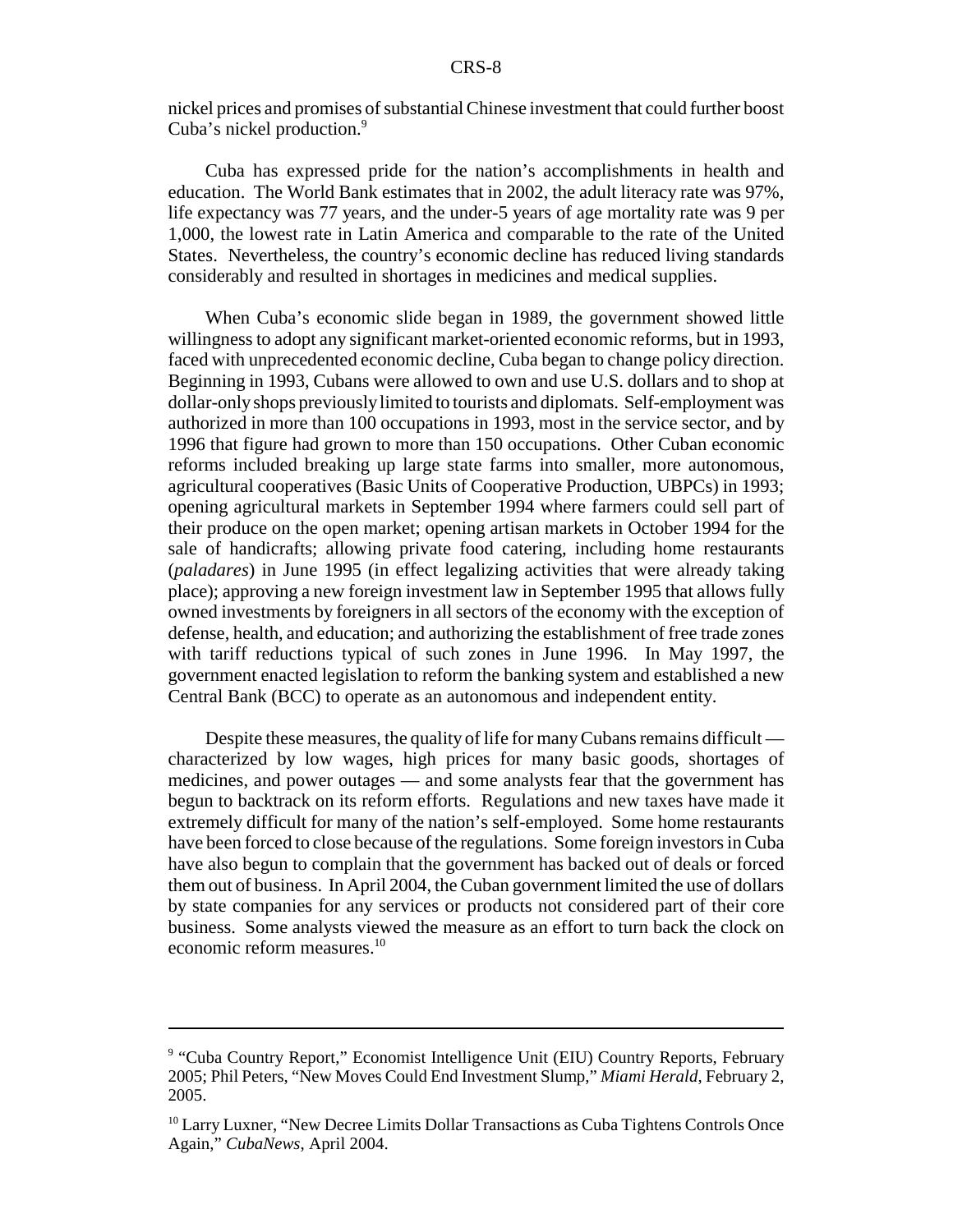On October 25, 2004, Fidel Castro announced that U.S. dollars no longer would be used in entities that currently accept dollars (such as stores, restaurants, and hotels). Instead, Cubans would need to exchange their dollars for "convertible pesos," with a 10% surcharge for the exchange. Cubans could exchange their dollars or deposit them in banks with the surcharge until November 14. Dollar bank accounts will still be allowed, but Cubans will not be able to deposit new dollars into the accounts. Beginning on April 9, 2005, convertible pesos are no longer on par with the U.S. dollar, but instead are linked to a basket of foreign currencies. This will reduce the value of dollar remittances sent to Cuba and will provide more hard currency to the Cuban government. $^{11}$ 

# **U.S. Policy Toward Cuba**

In the early 1960s, U.S.-Cuban relations deteriorated sharply when Fidel Castro began to build a repressive communist dictatorship and moved his country toward close relations with the Soviet Union. The often tense and hostile nature of the U.S.- Cuban relationship is illustrated by such events and actions as: U.S. covert operations to overthrow the Castro government culminating in the ill-fated April 1961 Bay of Pigs invasion; the October 1962 missile crisis in which the United States confronted the Soviet Union over its attempt to place offensive nuclear missiles in Cuba; Cuban support for guerrilla insurgencies and military support for revolutionary governments in Africa and the Western Hemisphere; the 1980 exodus of around 125,000 Cubans to the United States in the so-called Mariel boatlift; the 1994 exodus of more than 30,000 Cubans who were interdicted and housed at U.S. facilities in Guantanamo and Panama; and the February 1996 shootdown by Cuban fighter jets of two U.S. civilian planes operated by the Cuban American group, Brothers to the Rescue, which resulted in the death of four U.S. crew members.

Since the early 1960s, U.S. policy toward Cuba has consisted largely of isolating the island nation through comprehensive economic sanctions. These sanctions were made stronger with the Cuban Democracy Act (CDA) of 1992 (P.L.102-484, Title XVII) and with the Cuban Liberty and Democratic Solidarity Act of 1996 (P.L. 104-114), often referred to as the Helms/Burton legislation. The CDA prohibits U.S. subsidiaries from engaging in trade with Cuba and prohibits entry into the United States for any vessel to load or unload freight if it has engaged in trade with Cuba within the last 180 days. The Helms/Burton legislation, enacted in the aftermath of Cuba's shooting down of two U.S. civilian planes in February 1996, combines a variety of measures to increase pressure on Cuba and provides for a plan to assist Cuba once it begins the transition to democracy. Among the law's sanctions is a provision in Title III that holds any person or government that traffics in U.S. property confiscated by the Cuban government liable for monetary damages in U.S. federal court. Acting under provisions of the law, however, both President Clinton and President Bush have suspended the implementation of Title III at six-month intervals.

<sup>11</sup> Larry Luxner, "Cuba's 'Convertible Peso' No Longer Linked to U.S. Dollar," *CubaNews*, April 2005, p. 3.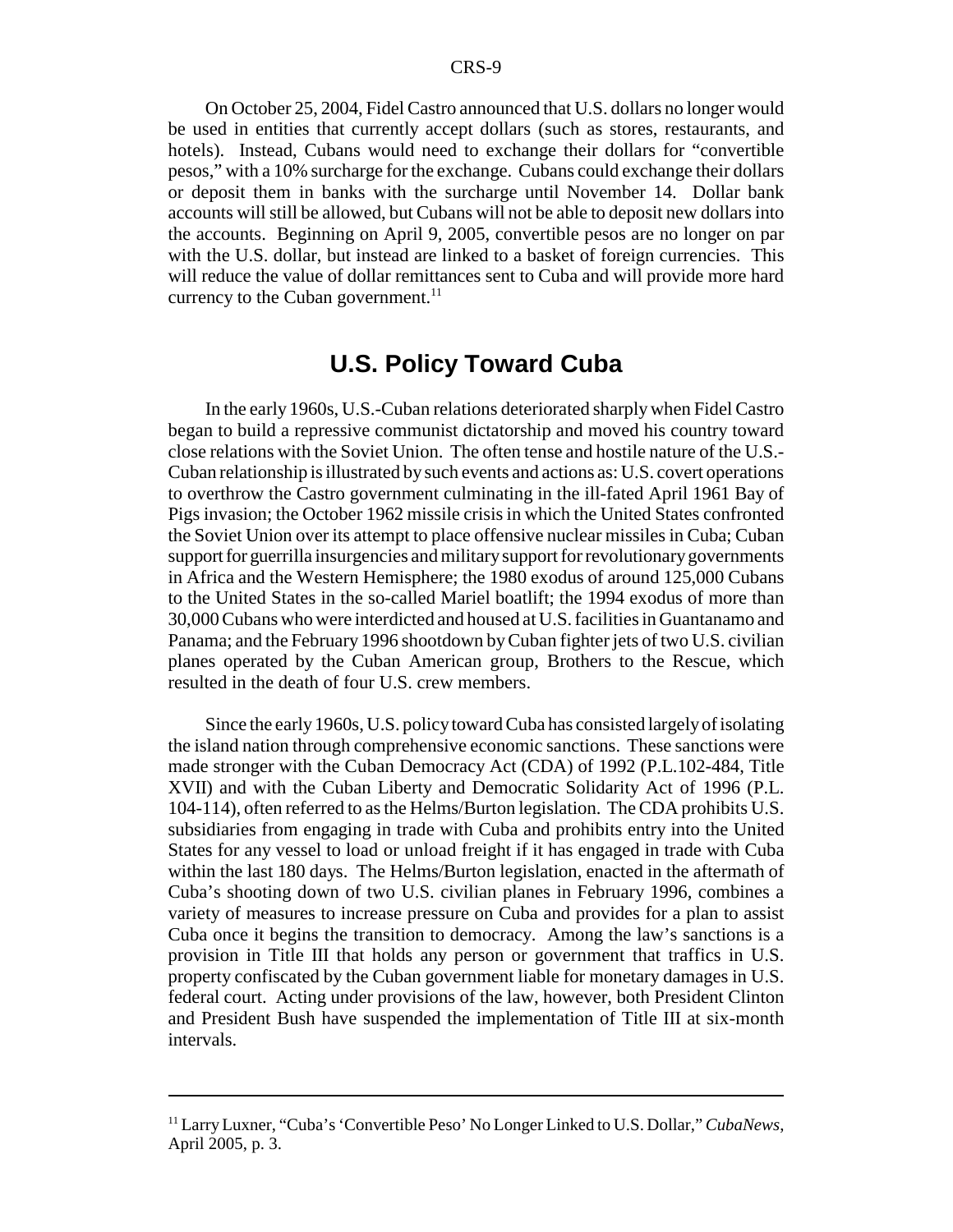Another component of U.S. policy, a so-called second track, consists of support measures for the Cuban people. This includes U.S. private humanitarian donations, medical exports to Cuba under the terms of the Cuban Democracy Act of 1992, U.S. government support for democracy-building efforts, and U.S.-sponsored radio and television broadcasting to Cuba. In addition, the  $106<sup>th</sup>$  Congress approved the Trade Sanctions Reform and Export Enhancement Act of 2000 (P.L. 106-387, Title IX) that allows for agricultural exports to Cuba, albeit with restrictions on financing such exports.

The Clinton Administration made several changes to U.S. policy in the aftermath of the Pope's January 1998 visit to Cuba, which were intended to bolster U.S. support for the Cuban people. These included the resumption of direct flights to Cuba (which had been curtailed after the February 1996 shootdown of two U.S. civilian planes), the resumption of cash remittances for the support of close relatives in Cuba (which had been curtailed in August 1994 in response to the migration crisis with Cuba), and the streamlining of procedures for the commercial sale of medicines and medical supplies and equipment to Cuba. In January 1999, President Clinton announced several additional measures to support the Cuban people. These included a broadening of cash remittances to Cuba, so that all U.S. residents (not just those with close relatives in Cuba) could send remittances to Cuba; an expansion of direct passenger charter flights to Cuba from additional U.S. cities other than Miami (direct flights later in the year began from Los Angeles and New York); and an expansion of people-to-people contact by loosening restrictions on travel to Cuba for certain categories of travelers, such as professional researchers and those involved in a wide range of educational, religious, and sports activities.

# **Bush Administration Policy**

**Overview.** The Bush Administration essentially has continued the two-track U.S. policy of isolating Cuba through economic sanctions while supporting the Cuban people through a variety of measures. However, within this policy framework, the Administration has emphasized stronger enforcement of economic sanctions and has moved to further tighten restrictions on travel, remittances, and humanitarian gift parcels to Cuba. There was considerable reaction to the Administration's June 2004 tightening of restrictions for family visits and other categories of travel. More recently, U.S. agricultural exporters and some Members of Congress have opposed the Administration's February 2005 action by the Treasury Department's Office of Foreign Assets Control (OFAC) to apply a more narrow meaning to the term "payment of cash in advance" to require that payment for U.S. agricultural exports is received prior to their shipment. They fear that millions of dollars in U.S. agricultural exports to Cuba could be jeopardized.

**Administration Actions: 2001-2003.** President Bush made his first major statement on his Administration's policy toward Cuba on May 18, 2001. He affirmed that his Administration would "oppose any attempt to weaken sanctions against Cuba's government ... until this regime frees its political prisoners, holds democratic, free elections, and allows for free speech." He added that he would "actively support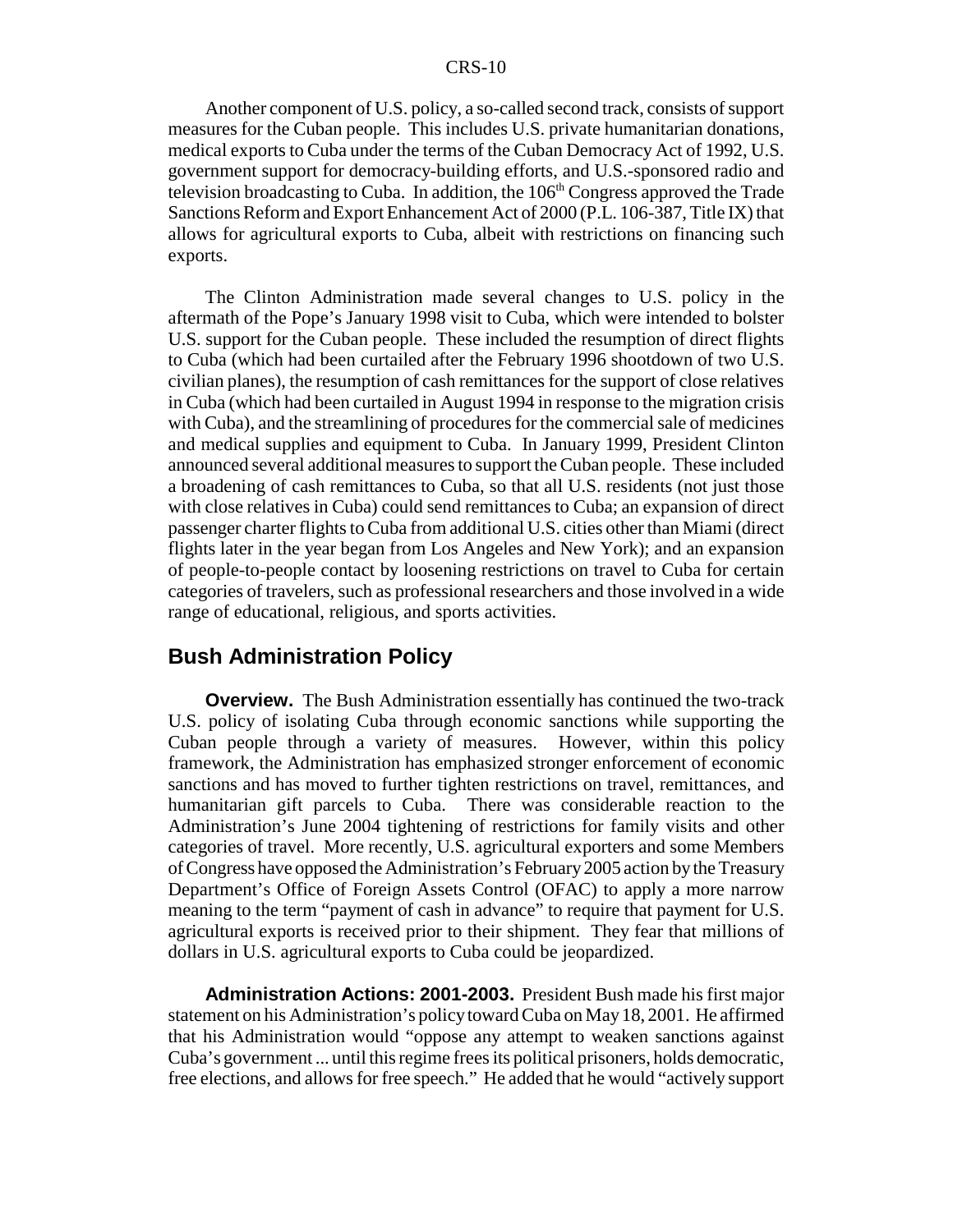those working to bring about democratic change in Cuba."12 In July 2001, President Bush asked the Treasury Department to enhance and expand the enforcement capabilities of the Office of Foreign Assets Control. The President noted the importance of upholding and enforcing the law in order to prevent "unlicenced and excessive travel," enforce limits on remittances, and ensure that humanitarian and cultural exchanges actually reach pro-democracy activists in Cuba.

On May 20, 2002, President Bush announced a new initiative on Cuba that included four measures designed to reach out to the Cuban people: 1) facilitating humanitarian assistance to the Cuban people by U.S. religious and other nongovernmental organizations (NGOs); 2) providing direct assistance to the Cuban people through NGOs; 3) calling for the resumption of direct mail service to and from Cuba;13 and 4) establishing scholarships in the United States for Cuban students and professionals involved in building civil institutions and for family members of political prisoners. While the President said that he would work with Congress to ease sanctions if Cuba made efforts to conduct free and fair legislative elections and adopt meaningful market-based reforms, he also maintained that full normalization of relations would only occur when Cuba had a fully democratic government, the rule of law was respected, and human rights were fully protected. The President's initiative did not include an explicit tightening of restrictions on travel to Cuba that some observers had expected. The President did state, however, that the United States would "continue to enforce economic sanctions on Cuba, and the ban on travel to Cuba, until Cuba's government proves that it is committed to real reform."14

On October 10, 2003, the President announced three initiatives "to hasten the arrival of a new, free, democratic Cuba." First, the President instructed the Department of Homeland Security to increase inspections of travelers and shipments to and from Cuba in order to more strictly enforce the trade and travel embargo. Second, the President announced that the United States would increase the number of new Cuban immigrants each year, improve the method of identifying refugees, redouble efforts to process Cubans seeking to leave Cuba, initiate a public information campaign to better inform Cubans of the routes to safe and legal migration to the United States. Third, the President announced the establishment of a "Commission for Assistance to a Free Cuba," that would help plan for Cuba's

<sup>&</sup>lt;sup>12</sup> The White House, "*Remarks by the President in Recognition of Cuba Independence Day*". May 18, 2001.

<sup>&</sup>lt;sup>13</sup> Direct mail service was suspended in 1962. The Cuban Democracy Act of 1992 directed the U.S. Postal service to take actions to provide direct mail service. In January 1999, President Clinton called for the resumption of direct mail service. In the past, Cuba has responded to U.S. overtures about direct mail service by maintaining that the two countries would need to enter into a civil-aviation agreement. Cuba in the past has also expressed concern about potential terrorism that could occur with direct mail service and would want to discuss with the United States measures to prevent such activity before the resumption of direct mail. See Philip Brenner, "Washington Loosens the Knot Just a Little," *NACLA Report on the Americas*, March 1, 1999.

<sup>&</sup>lt;sup>14</sup> "President Bush Announced Initiative for a New Cuba," Remarks by the President on Cuba Policy Review, White House, May 20, 2002.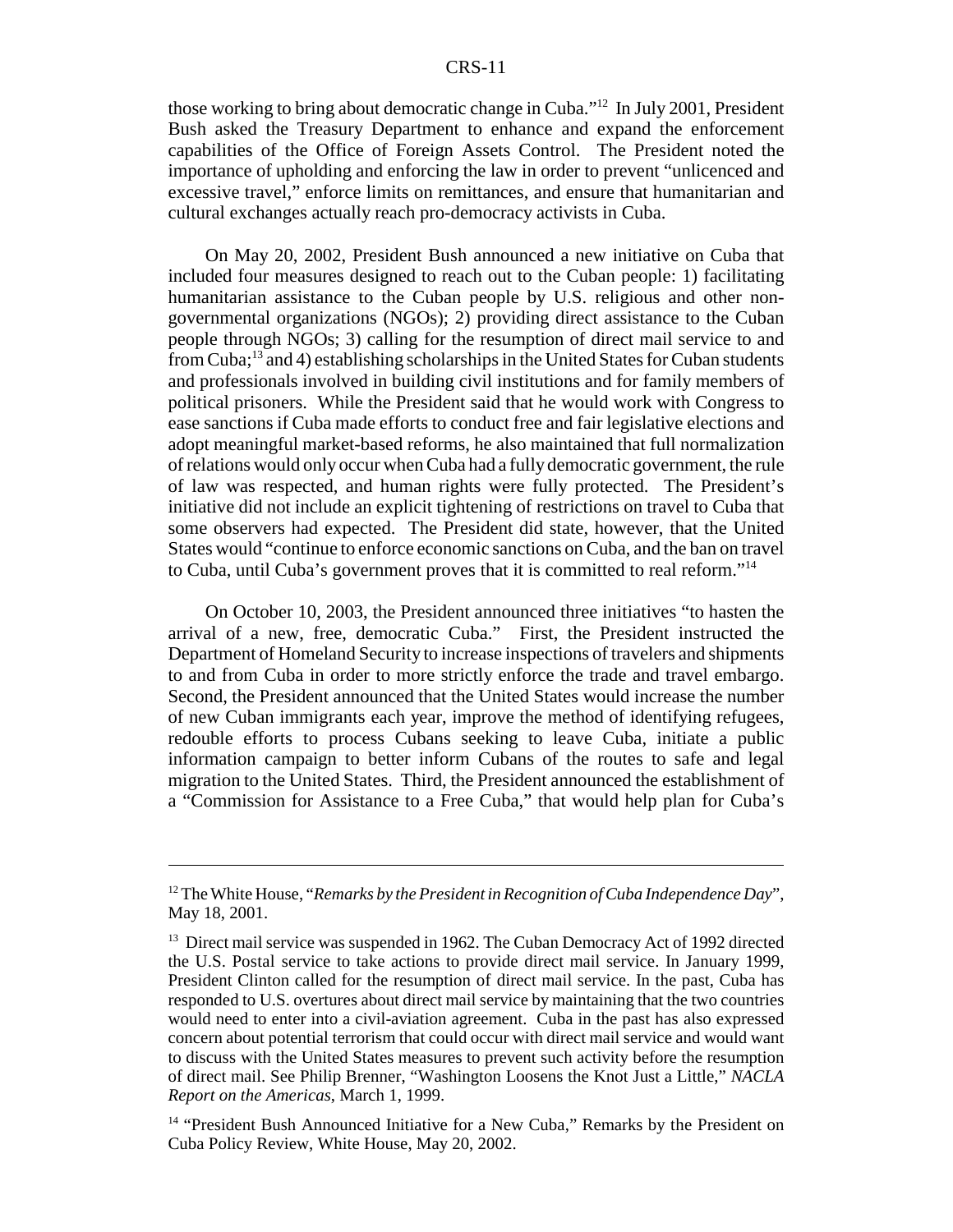transition from communism to democracy and help identify ways to help bring it about.

**Tightened Sanctions in 2004 and 2005.** The Bush Administration took several measures in 2004 to tighten U.S. sanctions against Cuba. In February, President Bush ordered the Department of Homeland Security to expand its policing of the waters between Florida and Cuba with the objective of stopping pleasure boating traffic.<sup>15</sup> In March, the State Department announced that it would deny visas to those Cubans who participated in the "show trials" of dissidents in March 2003, an action that will reportedly cover some 300 Cubans.<sup>16</sup>

On May 6, 2004, President Bush endorsed the recommendations of a report issued by the inter-agency Commission for Assistance to a Free Cuba, chaired by Secretary of State Colin Powell. The Commission made recommendations for immediate measures to "hasten the end of Cuba's dictatorship" as well as longer-term recommendations to help plan for Cuba's transition from communism to democracy in various areas. The President directed that up to \$59 million be committed to implement key recommendations of the Commission, including support for democracy-building activities and for airborne broadcasts of Radio and TV Marti to Cuba. The report's most significant recommendations included a number of measures to tighten economic sanctions on family visits and other categories of travel and on private humanitarian assistance in the form of remittances and gift parcels. Subsequent regulations issued by the Treasury and Commerce Departments in June 2004 implemented these new sanctions. (The full Commission report is on the State Department website at [http://www.state. gov/p/wha/rt/cuba/commission/2004/].)

In 2005, the Administration continued to tighten U.S. economic sanctions against Cuba by further restricting the process of how U.S. agricultural exporters may be paid for their sales. On February 22, 2005, the Treasury Department's Office of Foreign Assets Control amended the Cuba embargo regulations to clarify that the term of "payment of cash in advance" for U.S. agricultural sales to Cuba means that the payment is to be received prior to the shipment of the goods. This differs from the practice of being paid before the actual delivery of the goods, a practice that had been utilized by most U.S. agricultural exporters to Cuba since such sales were legalized in late 2001.

<sup>15</sup> Presidential Proclamation 7757 of February 26, 2004, *Federal Register*, March 1, 2004, p. 9515; Carol Rosenberg, "New Rule Restricts American Boaters from Sailing to Island," *Miami Herald*, February 27, 2004.

<sup>&</sup>lt;sup>16</sup> U.S. Department of State, International Information Programs, Washington File, "U.S. to Deny Visas to Cubans Who Took Part in Dissident Trials," March 18, 2004; Nancy San Martin, "U.S. Bans Anti-Dissidents: The United States Will Deny Entry to 300 Cubans Identified by the States as Cuban Regime Authorities Who Are Involved in Acts of Repression," *Miami Herald*, March 20, 2004.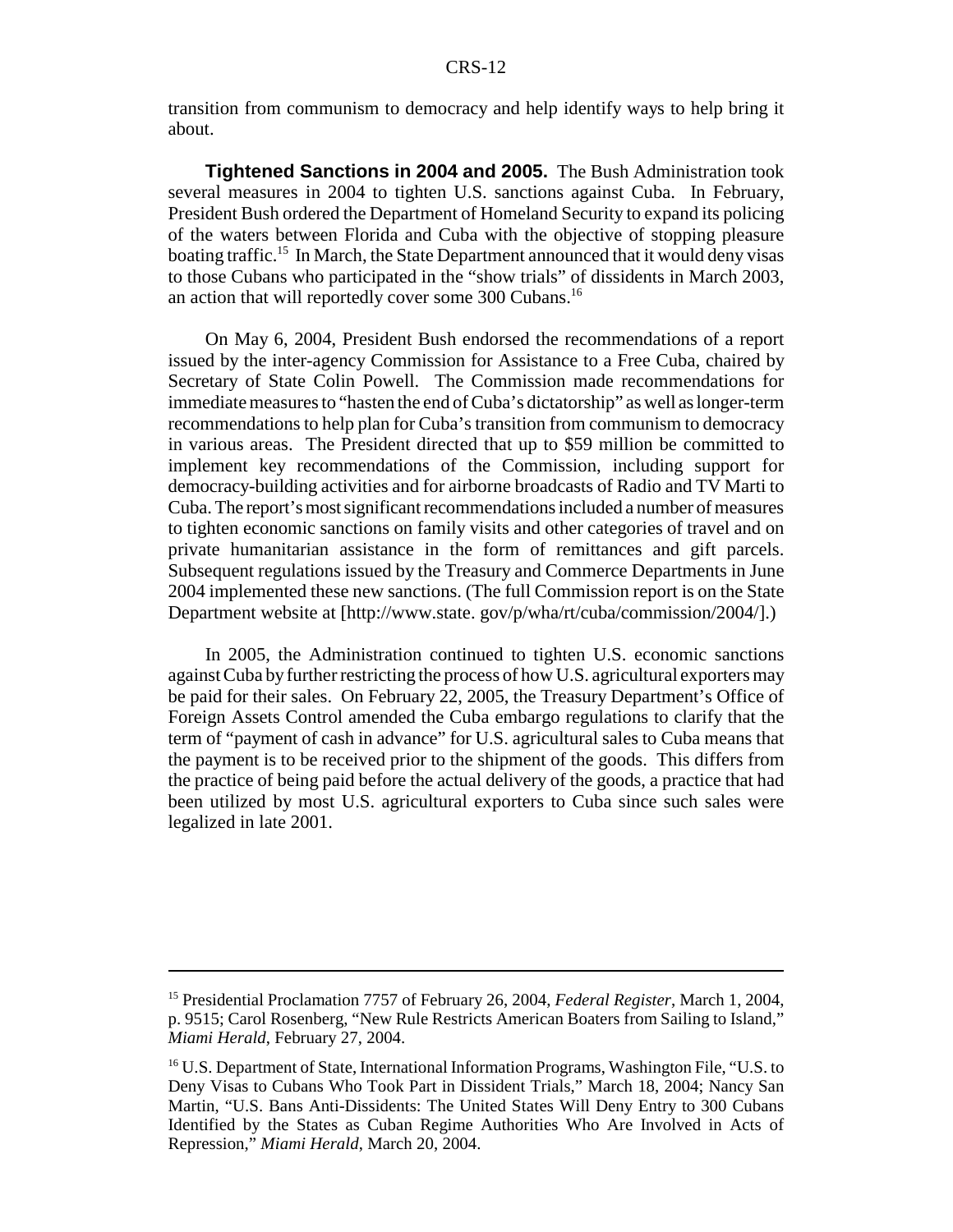# **Issues in U.S.-Cuban Relations**

### **Debate on the Overall Direction of U.S. Policy**

Over the years, although U.S. policymakers have agreed on the overall objective of U.S. policy toward Cuba — to help bring democracy and respect for human rights to the island — there have been several schools of thought about how to achieve that objective. Some advocate a policy of keeping maximum pressure on the Cuban government until reforms are enacted, while continuing current U.S. efforts to support the Cuban people. Others argue for an approach, sometimes referred to as constructive engagement, that would lift some U.S. sanctions that they believe are hurting the Cuban people, and move toward engaging Cuba in dialogue. Still others call for a swift normalization of U.S.-Cuban relations by lifting the U.S. embargo.

In general, those advocating a loosening of the sanctions-based policy toward Cuba make several policy arguments. They assert that if the United States moderated its policy toward Cuba — through increased travel, trade, and diplomatic dialogue — that the seeds of reform would be planted in Cuba, which would stimulate and strengthen forces for peaceful change on the island. They stress the importance to the United States of avoiding violent change in Cuba, with the prospect of a mass exodus to the United States and the potential of involving the United States in a civil war scenario. They argue that since Castro's demise does not appear imminent, the United States should espouse a more realistic approach in trying to induce change in Cuba. Supporters of changing policy also point to broad international support for lifting the U.S. embargo, to the missed opportunities to U.S. businesses because of the embargo, and to the increased suffering of the Cuban people because of the embargo. Proponents of change also argue that the United States should be consistent in its policies with the world's few remaining communist governments, including China, and also maintain that moderating policy will help advance human rights.

On the other side, opponents of changing U.S. policy maintain that the current two-track policy of isolating Cuba, but reaching out to the Cuban people through measures of support, is the best means for realizing political change in Cuba. They point out that the Cuban Liberty and Democratic Solidarity Act of 1996 sets forth a road map of the steps Cuba that needs to take in order for the United States to normalize relations, including lifting the embargo. They argue that softening U.S. policy at this time without concrete Cuban reforms would boost the Castro regime politically and economically, and facilitate the survival of the communist regime. Opponents of softening U.S. policy argue that the United States should stay the course in its commitment to democracy and human rights in Cuba; that sustained sanctions can work; and that the sanctions against Cuba have only come to full impact with the loss of large subsidies from the former Soviet bloc. Opponents of loosening U.S. sanctions further argue that Cuba's failed economic policies, not the U.S. embargo, are the causes of the economy's rapid decline.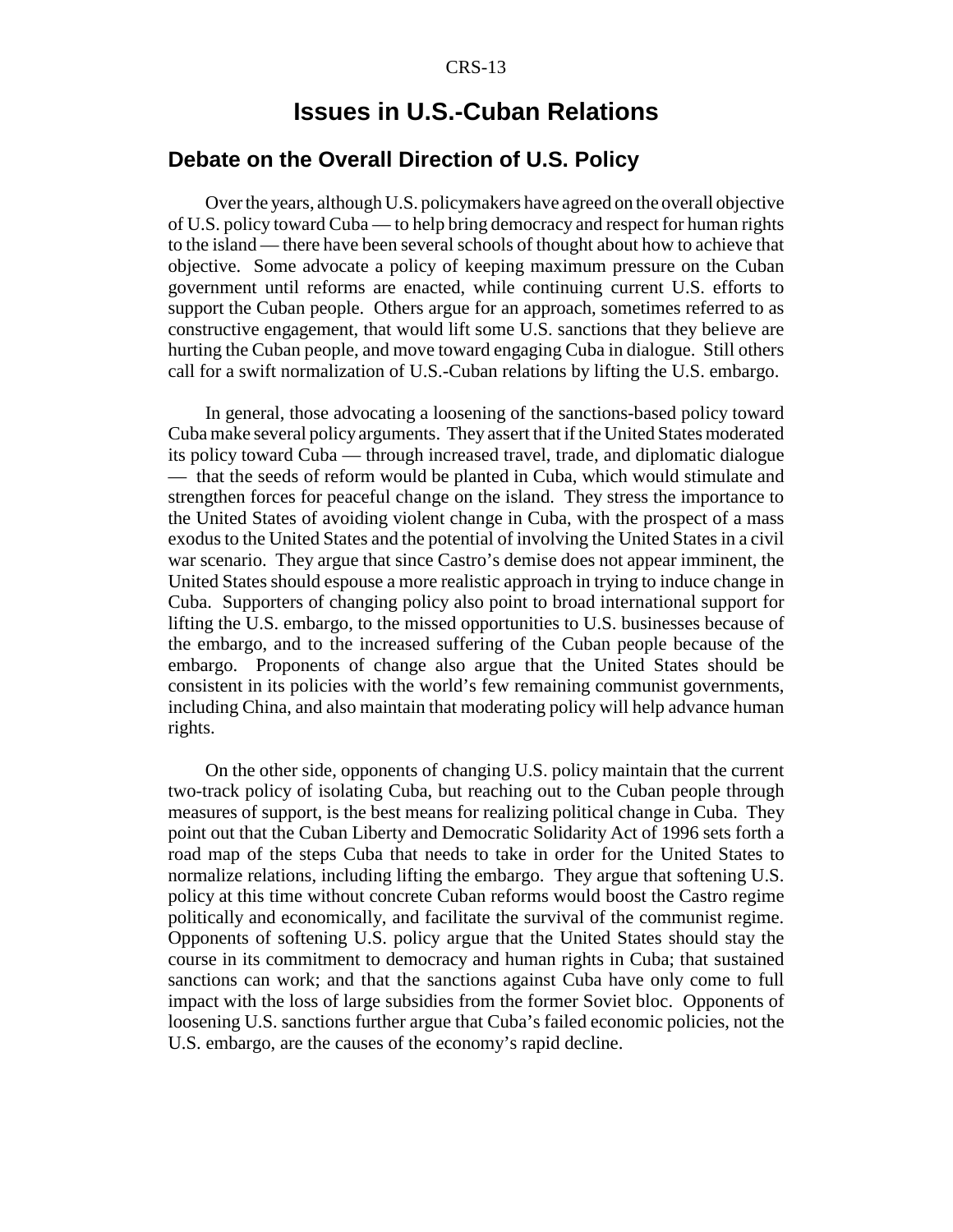# **Helms/Burton Legislation**

**Major Provisions and Implementation.** The Cuban Liberty and Democratic Solidarity Act (P.L. 104-114) was enacted into law on March 12, 1996. **Title I, Section 102(h)**, codifies all existing Cuban embargo executive orders and regulations. No presidential waiver is provided for any of these codified embargo provisions. This provision is significant because of the long-lasting effect on U.S. policy options toward Cuba. In effect, the executive branch is circumscribed in any lifting of the embargo until certain democratic conditions are met.

**Title III**, controversial because of the ramifications for U.S. relations with countries investing in Cuba, allows U.S. nationals to sue for money damages in U.S. federal court those persons who traffic in property confiscated in Cuba. It extends the right to sue to Cuban Americans who became U.S. citizens after their properties were confiscated. The President has authority to delay implementation for six months at a time if he determines that such a delay would be in the national interest and would expedite a transition to democracy in Cuba.

Beginning in July 1996, President Clinton used this provision to delay for six months the right of individuals to file suit against those persons benefitting from confiscated U.S. property in Cuba. At the time of the first suspension on July 16, 1996, the President announced that he would allow Title III to go into effect, and as a result liability for trafficking under the title became effective on November 1, 1996. According to the Clinton Administration, this put foreign companies in Cuba on notice that they face prospects of future lawsuits and significant liability in the United States. At the second suspension on January 3, 1997, President Clinton stated that he would continue to suspend the right to file law suits "as long as America's friends and allies continued their stepped-up efforts to promote a transition to democracy in Cuba." He continued, thereafter, at six-month intervals, to suspend the rights to file Title III lawsuits.

President Bush has continued to suspend implementation of Title III at sixmonth intervals, most recently on January 13, 2005, by determining that it "is necessary to the national interests of the United States and will expedite a transition to democracy in Cuba." When President Bush first used his authority to suspend Title III implementation in July 2001, he cited efforts by European countries and other U.S. allies to push for democratic change in Cuba. In testimony before the House Government Reform Committee's Subcommittee on Human Rights and Wellness on October 16, 2003, Assistant Secretary of State Roger Noriega justified the continued suspension of Title III implementation by noting numerous examples of countries condemning Cuba for its human rights crackdown in 2003.

**Title IV** of the law denies admission to the United States to aliens involved in the confiscation of U.S. property in Cuba or in the trafficking of confiscated U.S. property in Cuba. This includes corporate officers, principals, or shareholders with a controlling interest in an entity involved in the confiscation of U.S. property or trafficking of U.S. property. It also includes the spouse, minor child, or agent of aliens who would be excludable under the provision. This provision is mandatory, and only waiveable on a case-by-case basis for travel to the United States for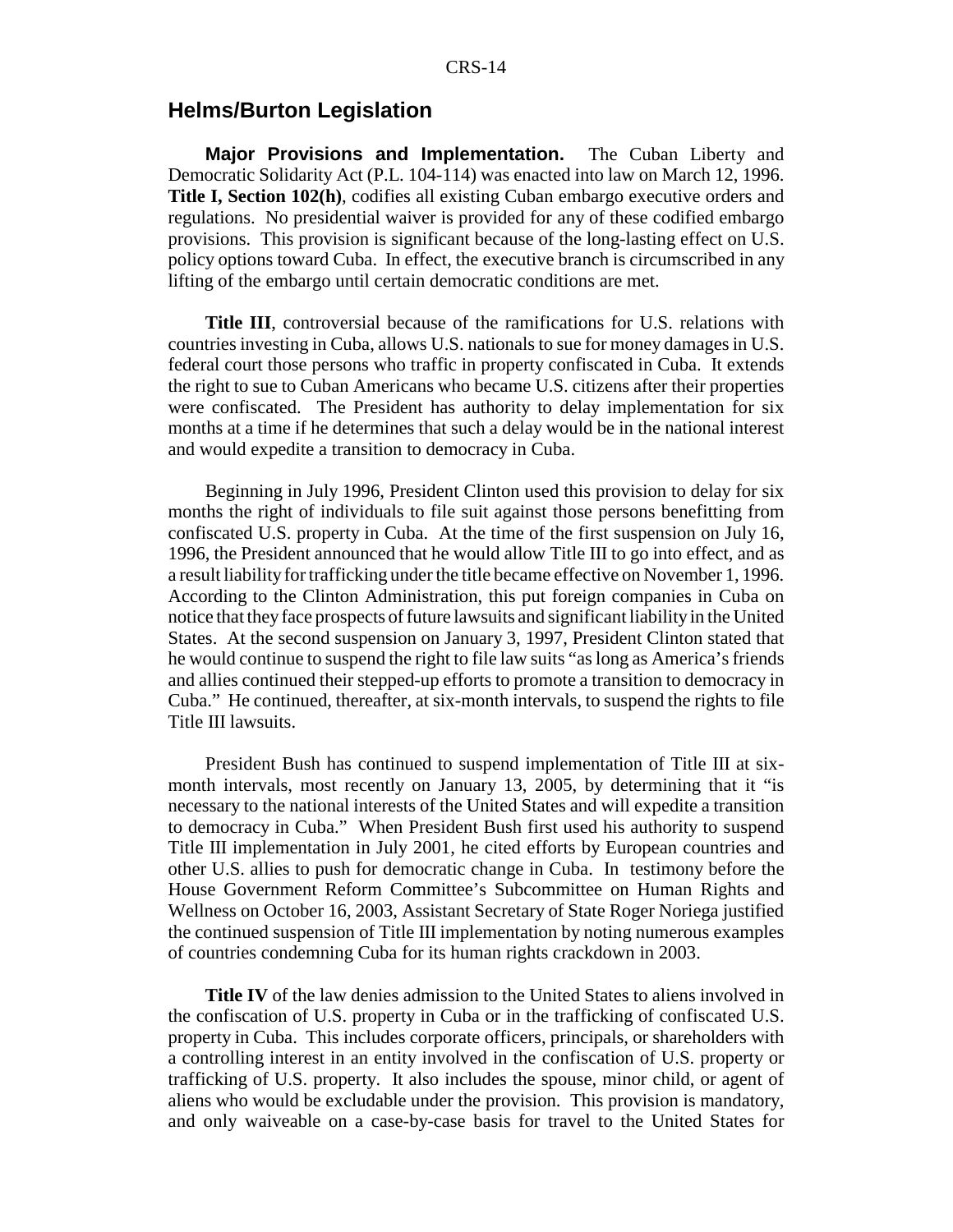humanitarian medical reasons or for individuals to defend themselves in legal actions regarding confiscated property.

To date the State Department has banned from the United States a number of executives and their families from three companies because of their investment in confiscated U.S. property in Cuba: Grupos Domos, a Mexican telecommunications company; Sherritt International, a Canadian mining company; and BM Group, an Israeli-owned citrus company. In 1997, Grupos Domos disinvested from U.S. claimed property in Cuba, and as a result its executives are again eligible to enter the United States. Action against executives of STET, an Italian telecommunications company was averted by a July 1997 agreement in which the company agreed to pay the U.S.-based ITT Corporation \$25 million for the use of ITT-claimed property in Cuba for ten years. For several years, the State Department has been investigating a Spanish hotel company, Sol Melia, for allegedly investing in property that was confiscated from U.S. citizens in Cuba's Holguin province in 1961. Press reports in March 2002, indicated that a settlement was likely between Sol Melia and the original owners of the property, but by the end of the year settlement efforts had failed.17 In mid-June 2004, Jamaica's SuperClubs resort chain decided to disinvest from two Cuban hotels. The State Department had written to the hotel chain in May advising that its top officials could be denied U.S. entry because the company's Cuban investments involved confiscated U.S. property.

**Foreign Reaction and the EU's WTO Challenge.** Many U.S. allies including Canada, Japan, Mexico, and European Union (EU) nations — strongly criticized the enactment of the Cuban Liberty and Democratic Solidarity Act. They maintain that the law's provisions allowing foreign persons to be sued in U.S. court constitute an extraterritorial application of U.S. law that is contrary to international principles. U.S. officials maintain that the United States, which reserves the right to protect its security interests, is well within its rights under NAFTA and the World Trade Organization (WTO).

Until mid-April 1997, the EU had been pursuing a case at the WTO, in which it was challenging the Helms/Burton legislation as an extraterritorial application of U.S. law. The beginning of a settlement on the issue occurred on April 11, 1997, when an EU-U.S. understanding was reached. In the understanding, both sides agreed to continue efforts to promote democracy in Cuba and to work together to develop an agreement on agreed disciplines and principles for the strengthening of investment protection relating to the confiscation of property by Cuba and other governments. As part of the understanding, the EU agreed that it would suspend its WTO dispute settlement case. Subsequently in mid-April 1998, the EU agreed to let its WTO challenge expire.

Talks between the United States and the European Union on investment disciplines proved difficult, with the European Union wanting to cover only future investments and the United States wanting to cover past expropriations, especially

<sup>&</sup>lt;sup>17</sup> "April Likely to Mark Beginning of Epic Battle Over Cuba Policy Between White House, Congress," *Cuba Trader*, March 11, 2002, p. 2-3; "Congress Expected to Make New Push for Title IV Enforcement after Settlement Fails," *Cuba Trader*, December 9, 2002.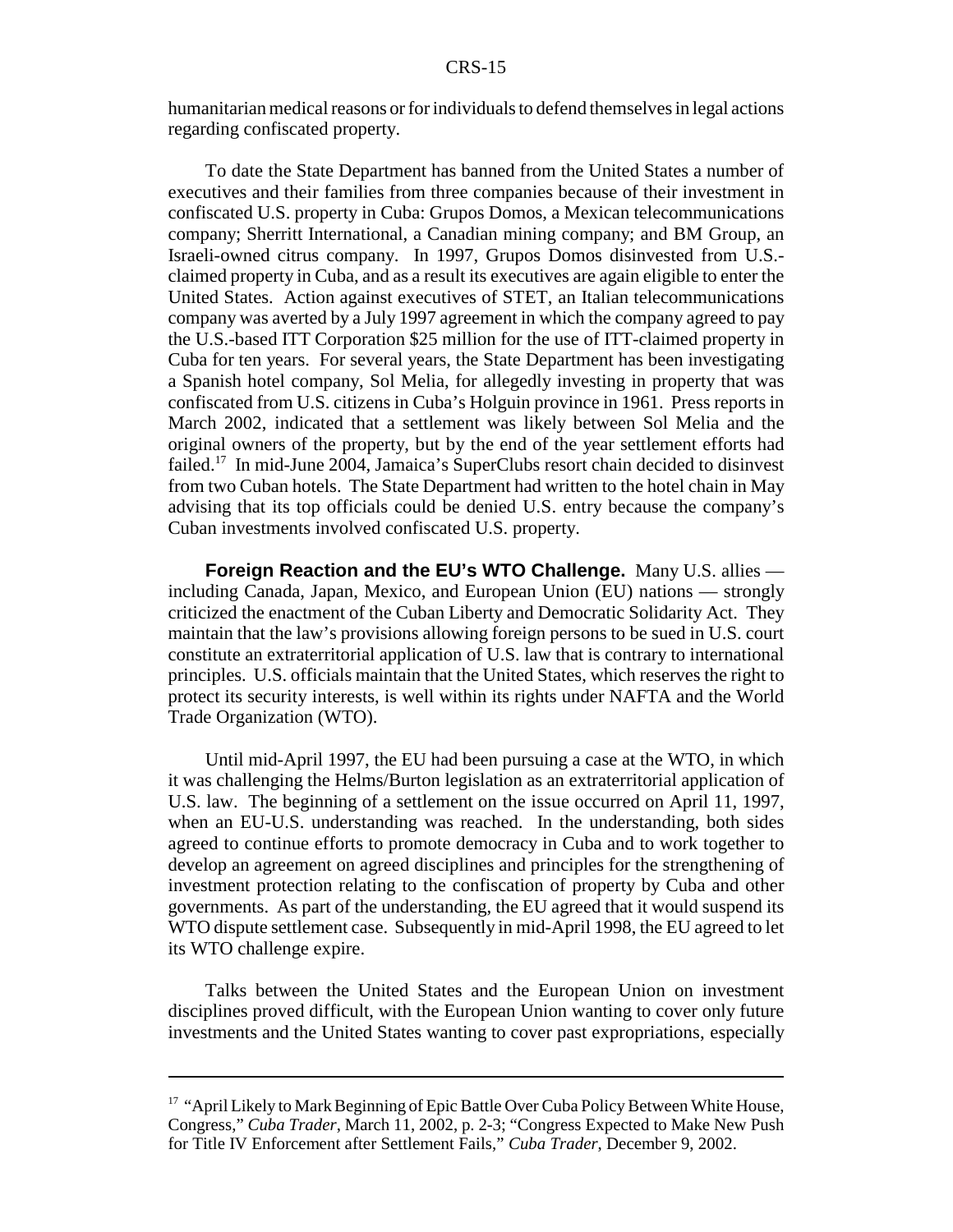in Cuba. Nevertheless, after months of negotiations, the European Union and the United States reached a second understanding on May 18, 1998. The understanding set forth EU disciplines regarding investment in expropriated properties worldwide, in exchange for the Clinton Administration's obtaining a waiver from Congress for the legislation's Title IV visa restrictions. Under the understanding, future investment in expropriated property would be barred. For past illegal expropriations, government support or assistance for transactions related to those expropriated properties would be denied. A Registry of Claims would also be established to warn investors and government agencies providing investment support that a property has a record of claims. These investment disciplines were to be applied at the same time that the President's Title IV waiver authority was exercised.

Reaction was mixed among Members of Congress to the EU-U.S. accord, but opposition to the agreement by several senior Members has forestalled any amendment of Title IV in Congress. The Bush Administration initially indicated that the Administration was looking into the possibilities of legislation to enact a presidential waiver for the provision, but during the June 2001 U.S.-EU summit, President Bush noted the difficulty of persuading Congress to amend the law.<sup>18</sup> In July 2003, some press reports indicated that the Administration was considering an arrangement with the EU in which the EU would take a stronger policy stance toward Cuba in exchange for the Administration securing waiver authority for Title IV and permanent waiver authority for Title III of the Helms/Burton legislation.<sup>19</sup>

# **Section 211 Trademark Provision<sup>20</sup>**

Another European Union challenge of U.S. law regarding Cuba in the World Trade Organization involves a dispute between the French spirits company, Pernod Ricard, and the Bermuda-based Bacardi Ltd. Pernod Ricard entered into a joint venture with the Cuban government to produce and export Havana Club rum, but Bacardi maintains that it holds the right to the Havana Club name. A provision in the FY1999 omnibus appropriations measure (Section 211 of Division A, title II, P.L. 105-277, signed into law October 21, 1998) prevents the United States from accepting payment for trademark registrations and renewals from Cuban or foreign nationals that were used in connection with a business or assets in Cuba that were confiscated unless the original owner of the trademark has consented. The provision prohibits U.S. courts from recognizing such trademarks without the consent of the original owner. Although Pernod Ricard cannot market Havana Club in the United States because of the trade embargo, it wants to protect its future distribution rights should the embargo be lifted.

After Bacardi began selling rum in the United States under the Havana Club label, Pernod Ricard's joint venture unsuccessfully challenged Bacardi in U.S.

<sup>18 &</sup>quot;EU, U.S. Take Sharply Different Tacks on Dispute Resolution," *Inside U.S. Trade*, June 22, 2001.

<sup>19 &</sup>quot;Is the US After a Helms-Burton Solution?" *Cuba Trader*, July 14, 2003.

<sup>20</sup> For additional information, see CRS Report RS21764, *Restricting Trademark Rights of Cubans: WTO Decision and Congressional Response*, by Margaret Mikyung Lee.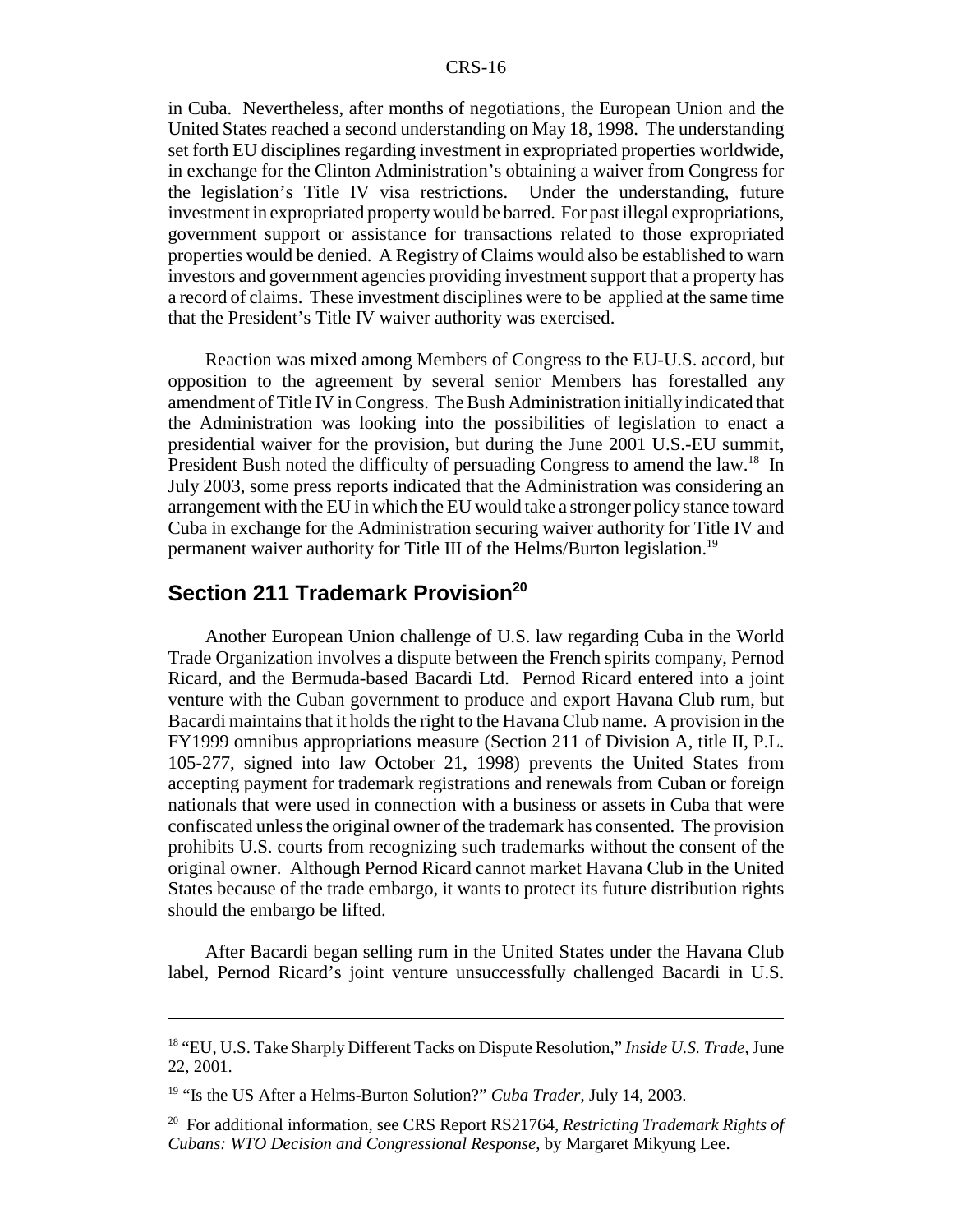federal court. In February 2000, the U.S. Court of Appeals for the Second Circuit in New York upheld a lower court's ruling that the joint venture had no legal right to use the Havana Club name in the United States and also that it was barred from recognizing any assertion of treaty rights with regard to the trade name.

After formal U.S.-EU consultations on the issue were held in 1999 without resolution, the EU initiated WTO dispute settlement proceedings in June 2000, maintaining that the U.S. law violates the Agreement on Trade-Related Aspects of Intellectual Property (TRIPS). An August 6, 2001 ruling by the WTO panel was described as mixed, with both sides claiming a partial victory. The panel ruled that WTO rules on intellectual property rights did not cover trade names, but also ruled that a portion of the law (Section 211(a)(2)) prohibiting U.S. courts from recognizing such Cuban trademarks based on common law rights or registration is in violation of the TRIPS because it denies access to U.S. courts by trademark holders.

In early October 2001, the EU formally notified the WTO that it was appealing the ruling. The WTO appeals panel issued its ruling on January 2, 2002, and again the ruling was described as mixed. According to the United States Trade Representative (USTR), the appellate panel upheld the "U.S. position that WTO intellectual property rights rules leave WTO members free to protect trademarks by establishing their own trademark ownership criteria" and overturned the earlier ruling that Section 211 was in violation of TRIPs because it denied access to U.S. courts by trademark holders.<sup>21</sup> However, the appellate panel also found that Section 211 violated WTO provisions on national treatment and most-favored-nation treatment, which could require the United States to amend Section 211 so that it does not violate WTO rules. Although there is access to courts to enforce trademark rights, Section 211 restricted access in a discriminatory manner (against Cuban nationals and foreign successors-in-interest).

On March 28, 2002, the United States agreed that it would come into compliance with the WTO ruling through legislative action by Congress by January 3,  $2003<sup>22</sup>$  That deadline has been extended several times, however, since no legislative action has been taken to bring Section 211 into compliance with the WTO ruling. Since no action was taken by the end of the  $108<sup>th</sup>$  Congress, the deadline again was extended from December 31, 2004 until June 30, 2005.

Two different approaches have been advocated to bring Section 211 into compliance with the WTO ruling. Some want a narrow fix in which Section 211 would be amended so that it also applies to U.S. companies instead of being limited to foreign companies. Advocates of this approach argue that it would affirm that the United States "will not give effect to a claim or right to U.S. property if that claimed

<sup>&</sup>lt;sup>21</sup> United States Trade Representative, "WTO Issues Report Upholding Key Aspects of U.S. Law in Trademark Dispute," Press Release, January 2, 2002.

<sup>22 &</sup>quot;U.S., EU Agree on Deadline for Complying with Section 211 WTO Finding," *Inside U.S. Trade,* April 12, 2002.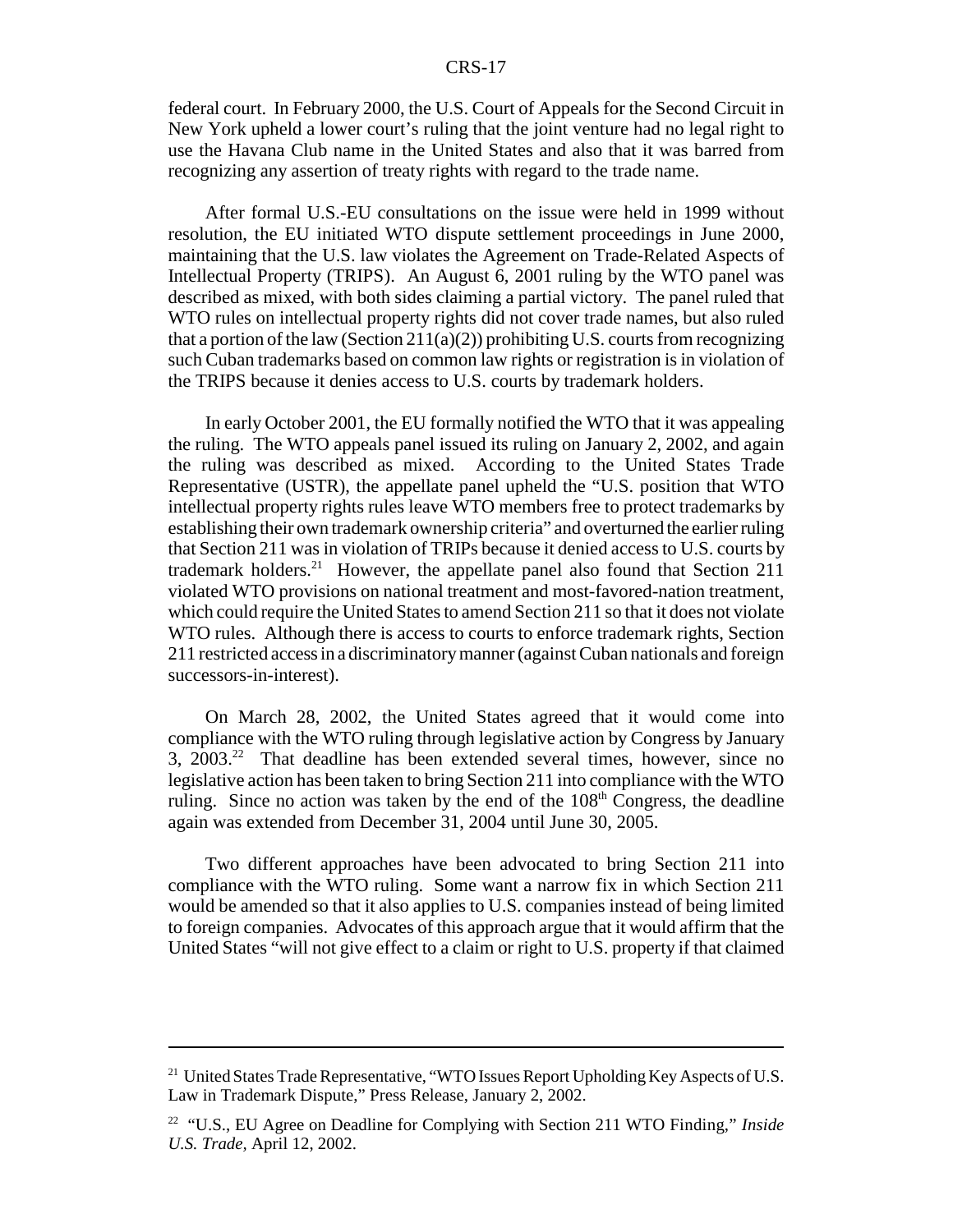is based on a foreign compensation."23 Others want Section 211 repealed altogether. They argue that the law endangers over 5,000 trademarks of over 500 U.S. companies registered in Cuba.24 They maintain that Cuba could retaliate against U.S. companies under the Inter-American Convention for Trademark and Commercial Protection.

In the 108<sup>th</sup> Congress, the Senate Judiciary Committee held a July 13, 2004, hearing on the Section 211 trademark issue featuring those advocating the narrow fix as advanced by S. 2373 (Domenici) and H.R. 4225 (Smith of Texas), as well as those calling for the repeal of Section 211 as advanced by S. 2002 (Baucus) and H.R. 2494 (Rangel), but no action was taken on any of these measures in the  $108<sup>th</sup>$  Congress.

To date in the  $109<sup>th</sup>$  Congress, several legislative initiatives would repeal the Section 211 trademark provision from law, while two identical bills would advance the narrow fix to Section 211 in order to comply with the WTO ruling. Two bills that would lift the overall embargo, H.R. 208 (Serrano) and H.R. 579 (Paul), include provisions that would repeal Section 211. In addition, two identical bills that would facilitate U.S. agricultural sales to Cuba, H.R. 719 (Moran of Kansas) and S. 328 (Craig), also have provisions that would repeal Section 211. A proposed amendment (S.Amdt. 281) to S. 600 (Lugar), the FY2006 and FY2007 Foreign Affairs Authorization Act consists of the language of S. 328, including a provision that would repeal Section 211. In contrast, two identical bills — S. 691 (Domenici) and H.R. 1689 (Feeney) — would advance the narrow fix in which Section 211 would be amended so that it also applies to U.S. companies.

### **Agricultural Exports**

Under U.S. sanctions, commercial agricultural exports to Cuba have been allowed for several years, but with numerous restrictions and licensing requirements. The 106th Congress passed the Trade Sanctions Reform and Export Enhancement Act of 2000 or TSRA (P.L. 106-387, Title IX) that allows for one-year export licenses for selling agricultural commodities to Cuba, although no U.S. government assistance, foreign assistance, export assistance, credits, or credit guarantees are available to finance such exports. TSRA, furthermore, denies exporters access to U.S. private commercial financing or credit; all transactions must be conducted in cash in advance or with financing from third countries. TSRA reiterates the existing ban on importing goods from Cuba but authorizes travel to Cuba, under a specific license, to conduct business related to the newly allowed agricultural sales. Regulations implementing the new provisions were published in the *Federal Register* on July 12, 2001.

In November 2004, the Treasury Department's Office of Foreign Assets Control (OFAC) instructed U.S. banks to stop transfers of funds to U.S. companies for sales of agricultural and medical products to Cuba. The temporary move was taken so that OFAC could examine whether there were any violations of the provisions of the

<sup>&</sup>lt;sup>23</sup> Brian Lehman, testimony before the Senate Committee on the Judiciary, hearing on "An Examination of Section 211 of the Omnibus Appropriations Act of 1998," July 13, 2004.

<sup>24 &</sup>quot;USA-Engage Joins Cuba Fight," *Cuba Trader*, April 1, 2002.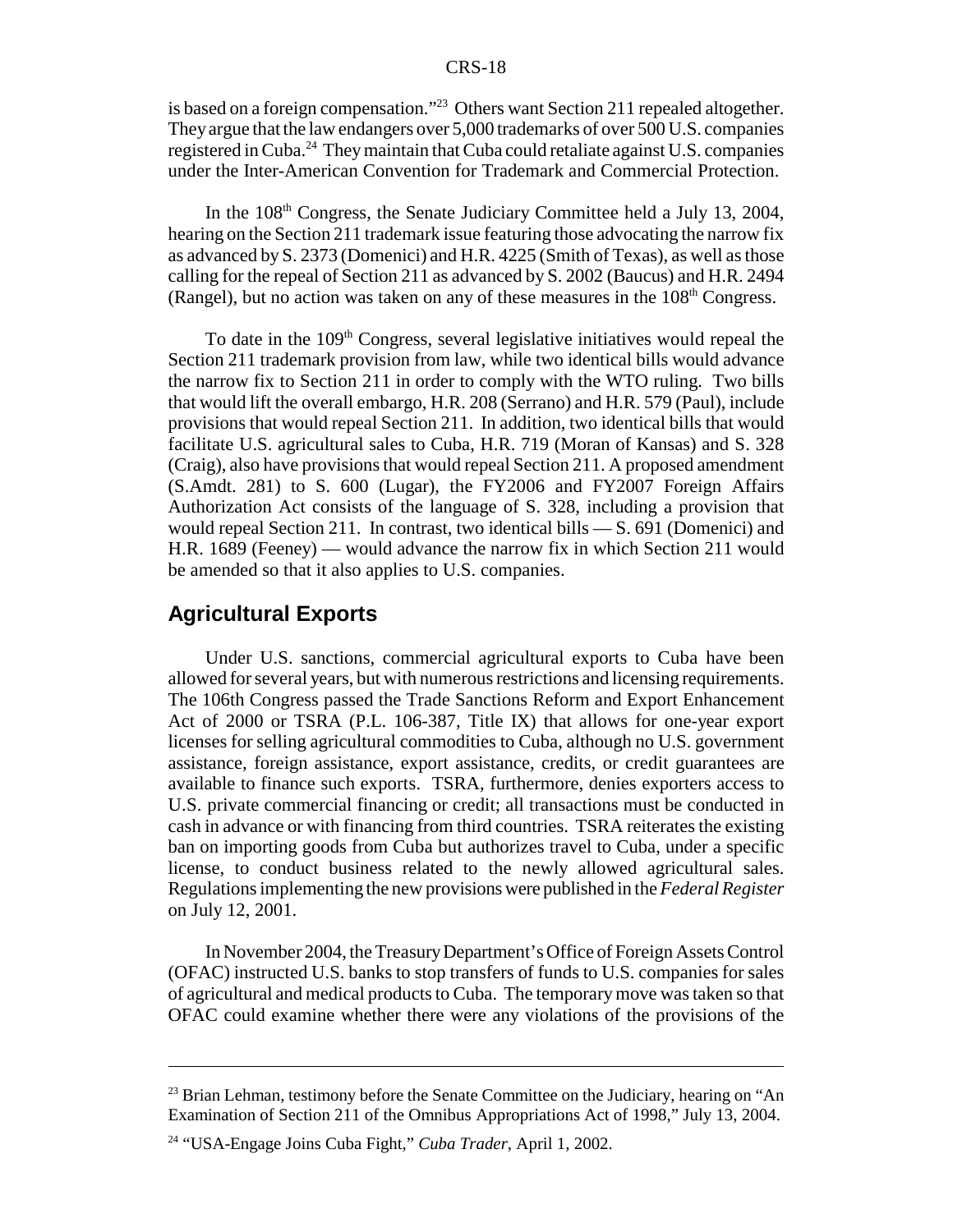Trade Sanctions Reform and Export Enhancement Act of 2000, which requires that the sales be conducted in "payment of cash in advance."

OFAC ultimately amended the Cuba embargo regulations on February 22, 2005, to clarify that TSRA's term of "payment of cash in advance" means that the payment is received by the seller or the seller's agent prior to the shipment of the goods from the port at which they are loaded. The new regulations, published in the *Federal Register* on February 25, went into effect on March 24, 2005, providing a 30-day window for exporters to comply. U.S. agricultural exporters and some Members of Congress strongly objected that the action constitutes a new sanction that violates the intent of TSRA and could jeopardize millions of dollars in U.S. agricultural sales to Cuba. OFAC Director Robert Werner maintains that the clarification "conforms to the common understanding of the term in international trade."25

Since late 2001, Cuba has purchased \$900 million in agricultural products from the United States. Overall U.S. exports to Cuba amounted to \$7.1 million in 2001, \$145.6 million in 2002, \$259 million in 2003, \$400 million in 2004, and \$95 million in the first three months of 2005, the majority in agricultural products. U.S. exports to Cuba for January to March 2005 declined about 20% from the same time period in 2004. 26

Some groups favor further easing restrictions on agricultural exports to Cuba. They argue that the restrictions harm the health and nutrition of the Cuban population. Some believe the embargo plays into Castro's hands by allowing him to use U.S. policy as a scapegoat for his failed economic policies and as a rationale for political repression. U.S. agribusiness companies that support the removal of restrictions on agricultural exports to Cuba believe that U.S. farmers are missing out on a market of over \$700 million annually so close to the United States. Some exporters want to change U.S. restrictions so that they can sell agriculture and farm equipment to Cuba.<sup>27</sup> Some agricultural exporters who support the lifting of the prohibition on financing contend that allowing such financing would help smaller U.S. companies expand purchases to Cuba more rapidly.<sup>28</sup>

Opponents of further easing restrictions on agricultural exports to Cuba maintain that U.S. policy does not deny such sales to Cuba, as evidenced by the large amount of sales since 2001. Moreover, according to the State Department, since the Cuban Democracy Act was enacted in 1992, the United States has licensed billions of dollars in private humanitarian donations. Opponents further argue that easing pressure on the Cuban government would in effect be lending support and extending the duration of the Castro regime. They maintain that the United States should

<sup>&</sup>lt;sup>25</sup> U.S. Department of the Treasury, Testimony of Robert Werner, Director, OFAC, before the House Committee on Agriculture, March 16, 2005.

<sup>26</sup> World Trade Atlas. Department of Commerce Statistics.

<sup>27 &</sup>quot;Ag Groups Split Over Trade With Cuba," *Congress Daily AM*, National Journal, February 11, 2003.

<sup>&</sup>lt;sup>28</sup> "Farm Equipment Exports Likely to Face Tough Opposition from White House, Congress," *Cuba Trader*, Vol. III, No. 7, February 17, 2003.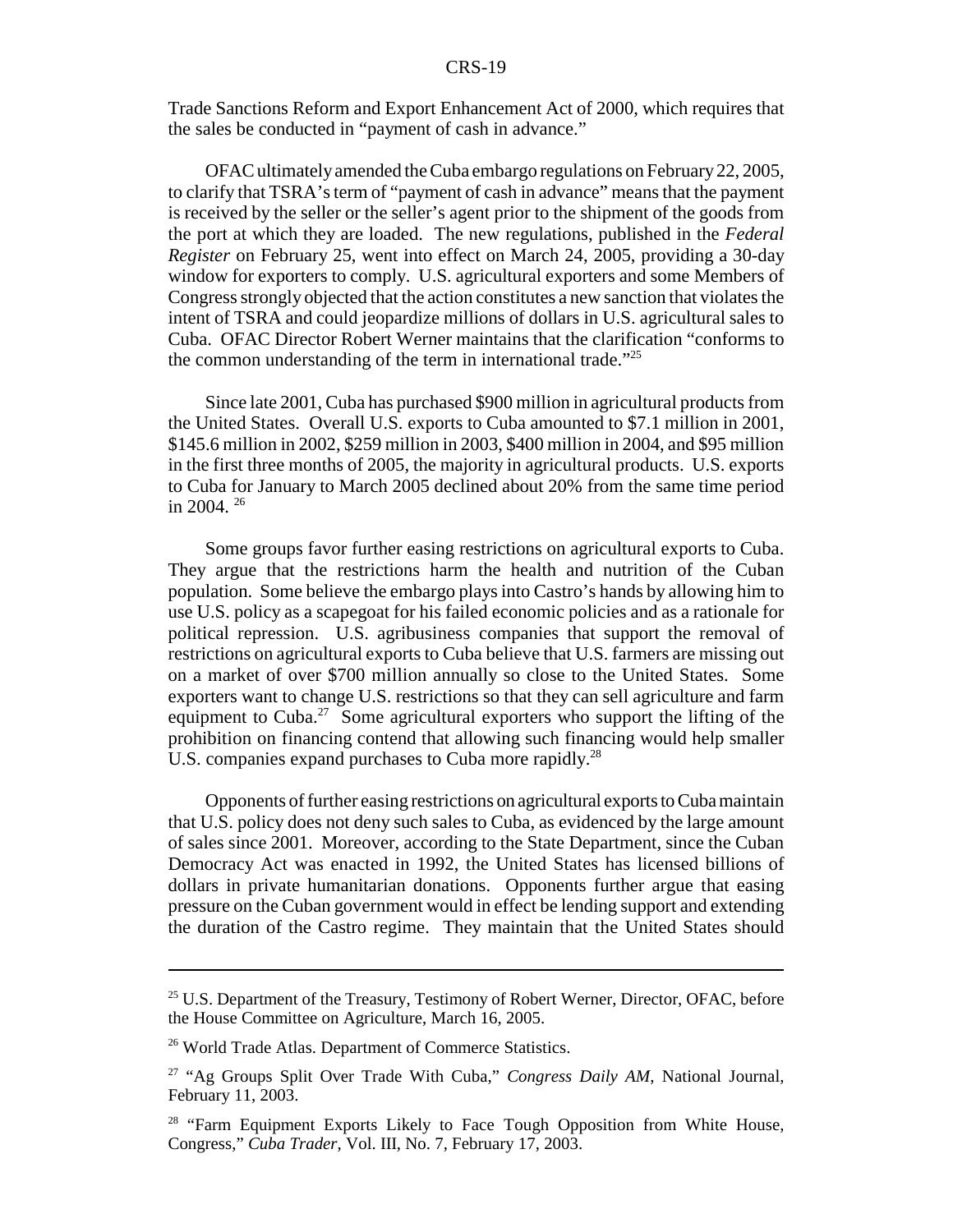remain steadfast in its opposition to any easing of pressure on Cuba that could prolong the Castro regime and its repressive policies. Some agricultural producers that export to Cuba support continuation of the prohibition on financing for agricultural exports to Cuba because it ensures that they will be paid.

Legislative Initiatives. In the 108<sup>th</sup> Congress, several appropriations measures had provisions that would have eased sanctions related to the export of agricultural commodities, but none of these provision were enacted into law.

In the  $109<sup>th</sup>$  Congress, attention to date has focused on overturning the Treasury Department's new regulations that clarify the meaning of "payments of cash in advance" for U.S. agricultural exports to Cuba under TSRA. The House Agriculture Committee held a hearing on the issue on March 16, 2005, featuring the OFAC Director and representatives of U.S. companies exporting agricultural commodities to Cuba.

In terms of legislative initiatives, H.R. 1339 (Emerson) and S. 634 (Chambliss), both introduced March 16, 2005, would clarify that TSRA's "payment of cash in advance" term means that the payment by the purchaser and the receipt of such payment to the seller occurs prior to the transfer of title of the commodity and the release of control of the commodity to the purchaser. A similar provision is included in H.R. 719 (Moran of Kansas) and S. 328 (Craig), the Agricultural Export Facilitation Act of 2005, both introduced February 9, 2005. These two bills also include provisions that provide for a general license for travel transactions related to the marketing and sale of agricultural products, as opposed to the current requirement of a specific license for such travel transactions. The bills also express the sense of Congress that the Secretary of State should issue visas for the temporary entry of Cuban nationals to conduct activities related to purchasing U.S. agricultural commodities. A proposed amendment — S.Amdt. 281 (Baucus) — to S. 600 (Lugar), consists of the language of S. 328, the Agricultural Export Facilitation Act of 2005. Two additional bills, H.R. 208 (Serrano) and H.R. 579 (Paul), would lift the overall embargo, including restrictions on agricultural trade with Cuba.

### **Travel and Private Humanitarian Assistance Restrictions**

Restrictions on travel to Cuba have been a key and often contentious component of U.S. efforts to isolate the communist government of Fidel Castro for much of the past 40 years. Over time there have been numerous changes to the restrictions and for five years, from 1977 until 1982, there were no restrictions on travel. Restrictions on travel and remittances to Cuba are part of the Cuban Assets Control Regulations (CACR), the overall embargo regulations administered by the Treasury Department's Office of Foreign Assets Control (OFAC).

Under the Bush Administration, enforcement of U.S. restrictions on Cuba travel has increased, and restrictions on travel and on private remittances to Cuba have been tightened. In March 2003, the Administration eliminated travel for people-to-people educational exchanges unrelated to academic course work. In June 2004, the Administration significantly restricted travel, especially family travel, and the provision of private humanitarian assistance to Cuba in the form of remittances and gift parcels.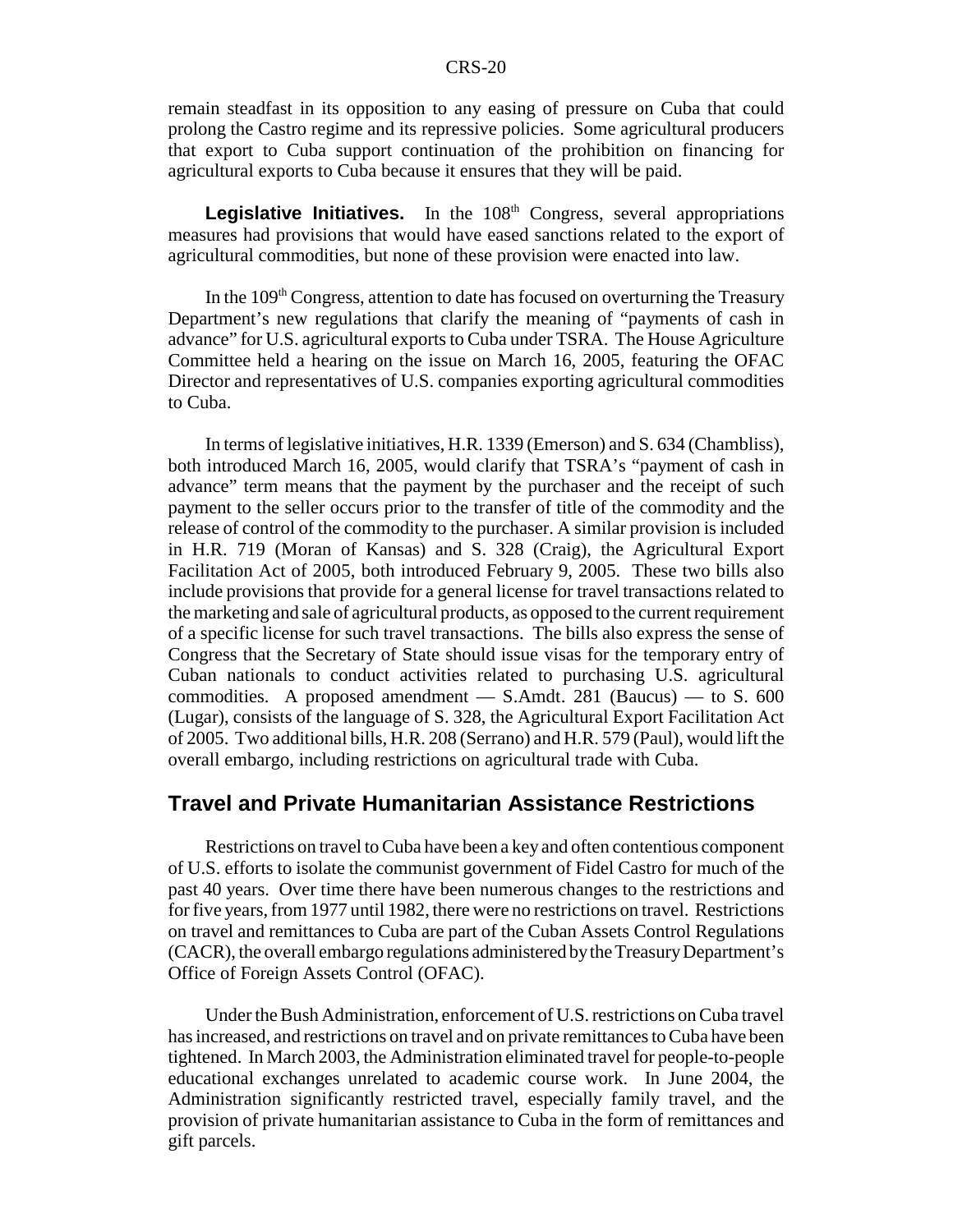Among the June 2004 restrictions:

- Family visits are restricted to one trip every three years under a specific license and are restricted to immediate family members. Under previous regulations, family visits could occur once a year under a general license, with travel more than once a year allowed but under a specific license. Previously travel had been allowed to visit relatives to within three degrees of relationship to the traveler.
- Cash remittances, estimates of which range from \$400 million to \$800 million, are further restricted. Quarterly remittances of \$300 may still be sent, but it is now restricted to members of the remitter's immediate family and may not be remitted to certain government officials and certain members of the Cuban Communist Party. The regulations were also changed to reduce the amount of remittances that authorized travelers may carry to Cuba, from \$3000 to \$300.
- ! Gift parcels are limited to immediate family members and are denied to certain Cuban officials and certain members of the Cuban Communist Party. The contents of gift parcels may no longer include seeds, clothing, personal hygiene items, veterinary medicines and supplies, fishing equipment and supplies, and soap-making equipment.
- The authorized per diem allowed for a family visit is reduced from the State Department per diem rate, currently \$167 per day, to \$50 per day.
- With the exception of informational materials, licensed travelers may not purchase or otherwise acquire merchandise and bring it back into the United States. Previous regulations allowed visitors to Cuba to import \$100 worth of goods as accompanied baggage.
- Fully-hosted travel is no longer allowed as a permissible category of travel.
- Travel for educational activities is further restricted, including the elimination of educational exchanges sponsored by secondary schools.

In April 2005, OFAC cracked down on certain religious organizations promoting licensed travel to Cuba and warned them not to abuse their license by taking individuals not affiliated with the religious organizations. Press reports indicate that OFAC also limited the number of people who can travel under the auspices of these groups to 25 every three months.<sup>29</sup> OFAC's action were prompted

<sup>29</sup> Oscar Corral, "Groups Warned to Obey Travel Limits," *Miami Herald*, April 8, 2005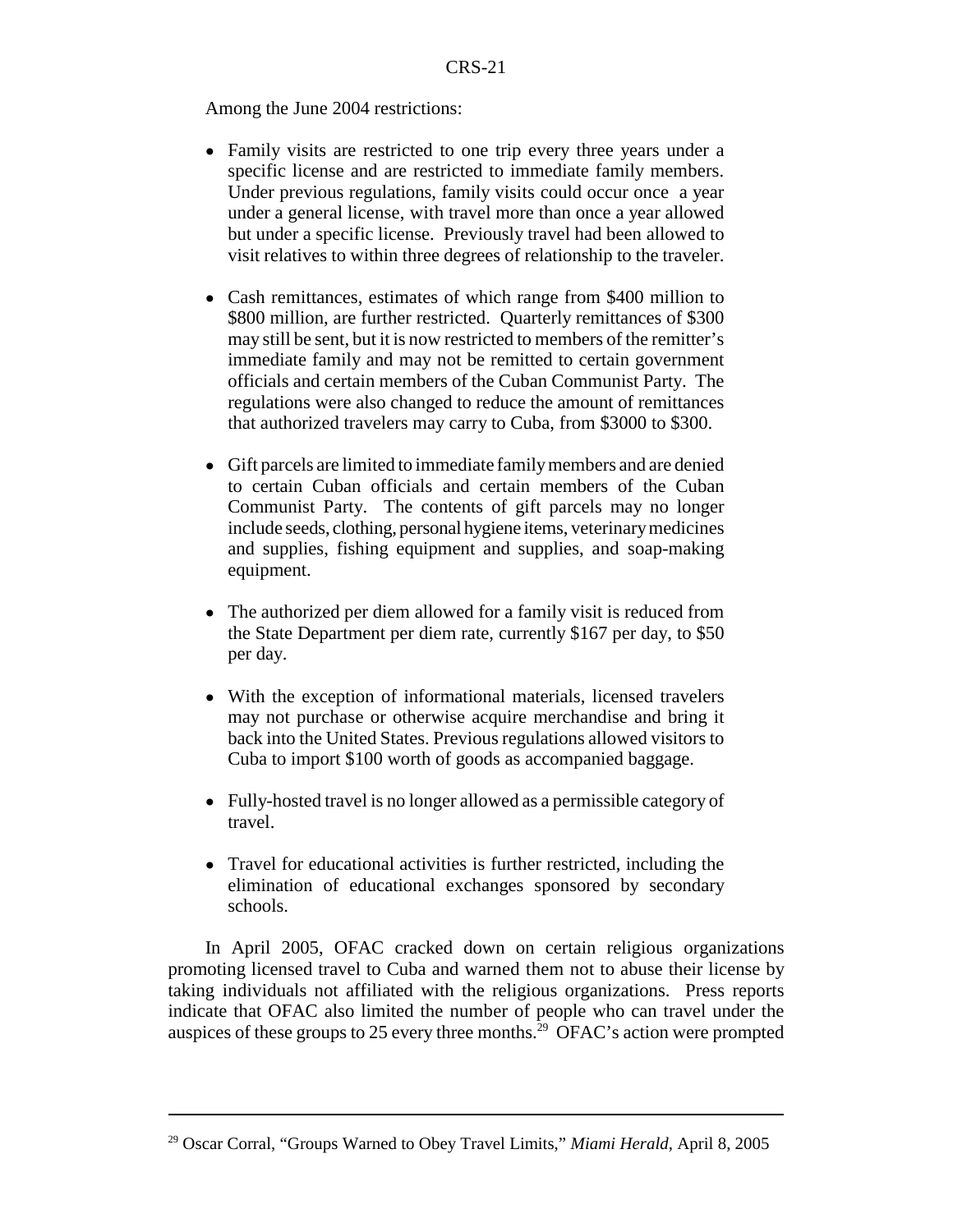by reports that groups practicing the Afro-Cuban religion Santería had been taking large groups to Cuba as a means of skirting U.S. travel restrictions.<sup>30</sup>

There was mixed reaction to the tightening of Cuba travel and remittance restrictions. Supporters maintain that the increased restrictions will deny the Cuban government dollars that help maintain its repressive control. Opponents argue that the tightened sanctions are anti-family and will only result in more suffering for the Cuban people. There have also been concerns that the new restrictions were drafted without considering the full consequences of their implementation. For example, the elimination of fully-hosted travel raised concerns about the status of 70 U.S. students receiving full scholarships at the Latin American School of Medicine in Havana. Members of the Congressional Black Caucus, who were instrumental in the establishment of the scholarship program for U.S. students, expressed concern that the students may be forced to abandon their medical education because of the new OFAC regulations. As a result of these concerns, OFAC ultimately licensed the medical students in August 2004 to continue their studies for a period of two years and engage in travel-related transactions.

Major arguments made for lifting the Cuba travel ban are that it contributes to the suffering of Cuban families; it hinders efforts to influence conditions in Cuba and may be aiding Castro by helping restrict the flow of information; it abridges the rights of ordinary Americans; and Americans can travel to other countries with communist or authoritarian governments. Major arguments in opposition to lifting the Cuba travel ban are that more American travel would support Castro's rule by providing his government with millions of dollars in hard currency; that there are legal provisions allowing travel to Cuba for humanitarian purposes that are used by thousands of Americans each year; and that the President should be free to restrict travel for foreign policy reasons.

**Legislative Initiatives.** In the 108<sup>th</sup> Congress, several appropriations measures had provisions that would have eased Cuba travel restrictions in several ways, but none of these provisions was enacted into law.

To date in the 109<sup>th</sup> Congress, two bills have been introduced that would specifically lift overall restrictions on travel to Cuba: S. 894 (Enzi) and H.R. 1814 (Flake). In addition, two bills that would lift the overall embargo on trade and financial transaction with Cuba, H.R. 208 (Serrano) and H.R. 579 (Paul), would include removing restrictions on travel to Cuba. Also, two identical bills dealing with easing restrictions on exporting agricultural commodities to Cuba, H.R. 719 (Moran of Kansas) and S. 328 (Craig), include provisions that provide for a general license for travel transactions related to the marketing and sale of agricultural products, as opposed to the current requirement of a specific license for such travel transactions.

<sup>30</sup> Oscar Corral, "Is Santería Used as Ploy to Skirt Travel Rules?," *Miami Herald*, February 27, 2005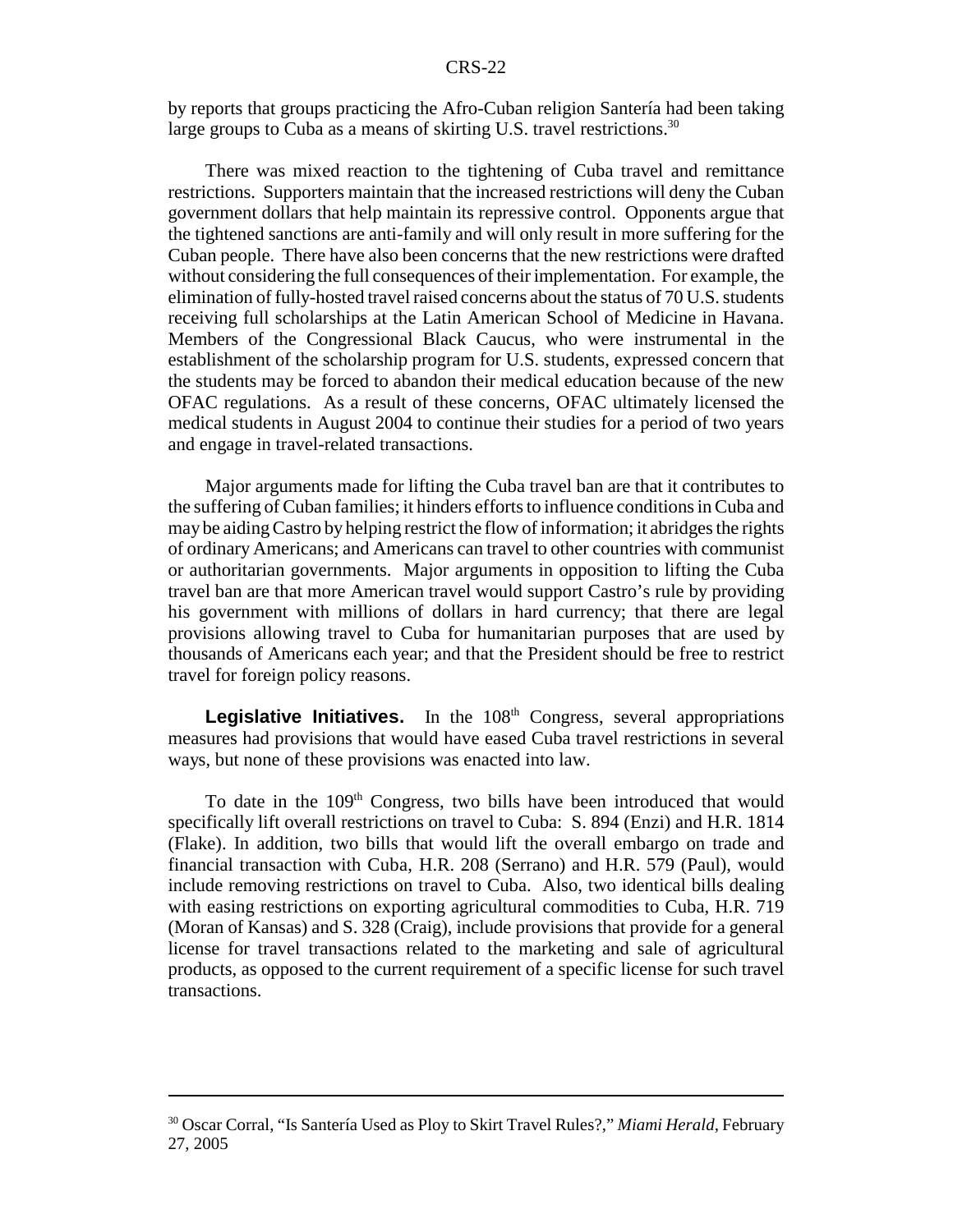(For further information, including details on legislative action since the  $106<sup>th</sup>$ Congress, see CRS Report RL31139, *Cuba: U.S. Restrictions on Travel and Remittances*, by Mark P. Sullivan.)

#### **Drug Interdiction Cooperation**

Because of Cuba's geographic location, the country's waters and airspace have been used by illicit narcotics traffickers to transport drugs for ultimate destinations in the United States. Over the past several years, Cuban officials have expressed concerns over the use of their waters and airspace for drug transit as well as increased domestic drug use. The Cuban government has taken a number of measures to deal with the drug problem, including legislation to stiffen penalties for traffickers, increased training for counternarcotics personnel, and cooperation with a number of countries on anti-drug efforts. Cuba has bilateral counternarcotics agreements with 33 countries and less formal arrangements with 16 others, according to the Department of State. In 2003, Cuba began nationwide multi-agency anti-drug efforts: Operation Hatchet III, focusing on maritime and air interdiction; and Operation Popular Shield, focusing on investigations.

There has been a mixed record of cooperation with Cuba on anti-drug efforts. In 1996, Cuban authorities cooperated with the United States in the seizure of 6.6 tons of cocaine aboard the Miami-bound *Limerick*, a Honduran-flag ship. Cuba turned over the cocaine to the United States and cooperated fully in the investigation and subsequent prosecution of two defendants in the case in the United States. Cooperation has increased since 1999 when U.S. and Cuban officials met in Havana to discuss ways of improving anti-drug cooperation. Cuba accepted an upgrading of the communications link between the Cuban Border Guard and the U.S. Coast Guard as well as the stationing of a U.S. Coast Guard Drug Interdiction Specialist (DIS) at the U.S. Interests Section in Havana.

The Coast Guard official was posted to the U.S. Interests Section in September 2000, and since that time, coordination has increased somewhat. The State Department, in its March 2005 International Narcotics Control Strategy Report, maintains that Cuban interest in engaging with the Coast Guard specialist has ebbed and flowed. According to the report, Cuba's National Anti-drug Directorate and its Border Guard have provided U.S. officials limited exposure to Cuban counternarcotics efforts, investigative case information on narcotics trafficking, and information on suspect vessels and aircraft.

In the past, Cuba has called for a bilateral anti-drug cooperation agreement with the United States.31 In January 2002, Cuba deported to the United States Jesse James Bell, a U.S. fugitive wanted on drug charges, and in early March 2002, Cuba arrested

<sup>&</sup>lt;sup>31</sup> On March 12, 2002, Cuba's Ministry of Foreign Affairs and the Cuban Interests Section in Washington delivered three diplomatic notes to the U.S. Interests Section in Havana and the State Department in Washington proposing agreements on drug interdiction, terrorism, and migration issues. See "Statement from the Ministry of Foreign Affairs: Prominent Drug Trafficker Arrested in our Country," Information Office, Cuban Interests Section, March 17, 2002.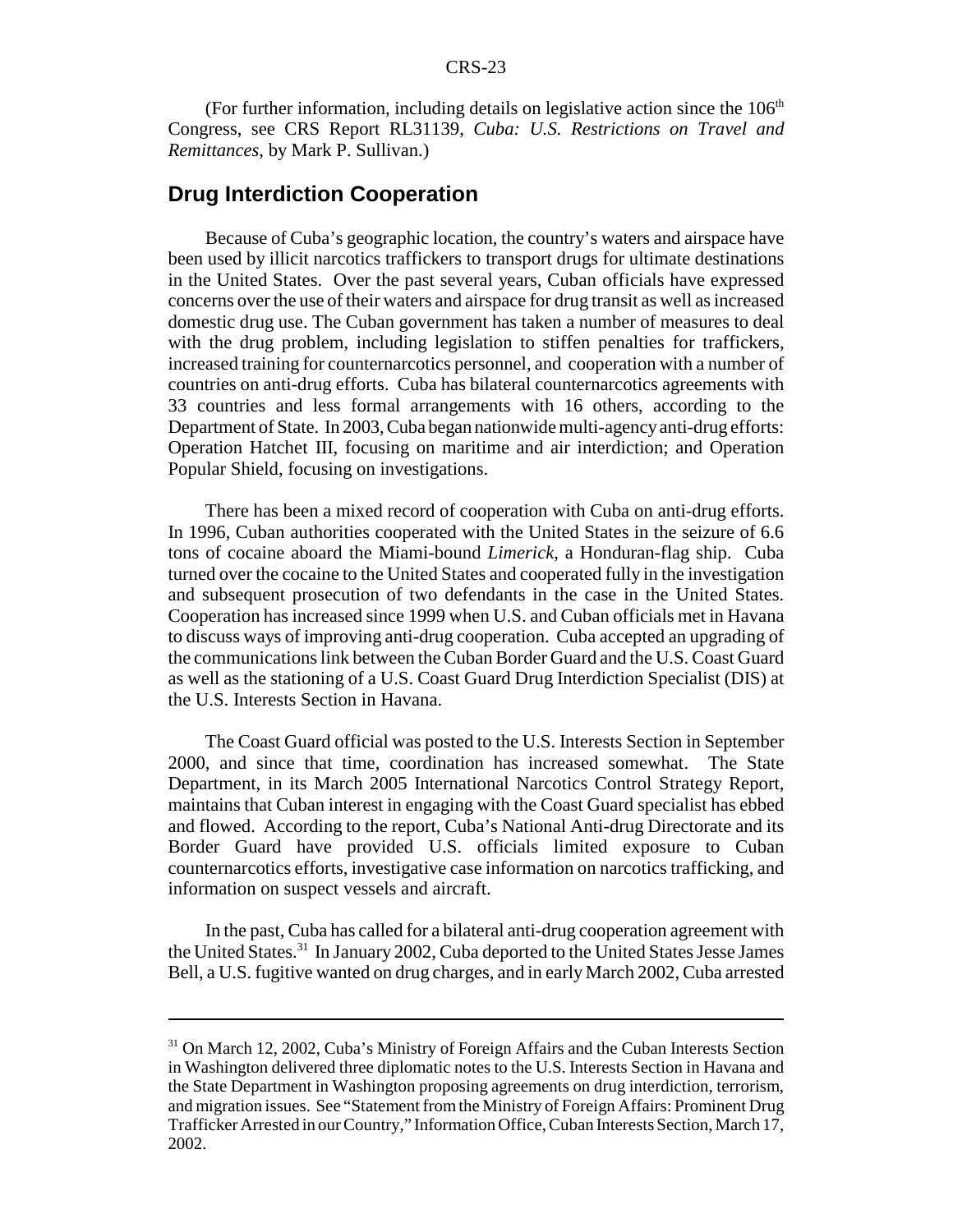a convicted Colombian drug trafficker, Rafael Bustamante, who escaped from jail in Alabama in 1992. At the time, while Drug Enforcement Administration head Asa Hutchison expressed appreciation for Cuba's actions, he indicated that cooperation would continue on a case-by-case basis, not through a bilateral agreement.<sup>32</sup>

Legislative Initiatives. In the 108<sup>th</sup> Congress, the House-passed version of the FY2005 Foreign Operations measure, H.R. 4818, included a provision, in Section 572, that no International Narcotics Control and Law Enforcement Funds be made available for assistance to Cuba. In contrast, following the pattern of the past several years, the Senate-passed version of the bill would have provided (Sec. 5091) \$5 million to establish cooperation with appropriate agencies of the Cuban government on counter-narcotics matters. The money would not be available if the President certified that Cuba did not have in place appropriate procedures to protect against the loss of innocent life in the air and on the ground in connection with the interdiction of illegal drugs and there was evidence of involvement of the Cuban government in drug trafficking. Ultimately, neither provision was included in the FY2005 omnibus appropriations measure (P.L. 108-447, H.Rept. 108-792).

# **Cuba and Terrorism33**

Cuba was added to the State Department's list of states sponsoring international terrorism in 1982 because of its alleged ties to international terrorism and its support for terrorist groups in Latin America. Cuba had a long history of supporting revolutionary movements and governments in Latin America and Africa, but in 1992, Fidel Castro said that his country's support for insurgents abroad was a thing of the past. Cuba's change in policy was in large part because of the breakup of the Soviet Union, which resulted in the loss of billions of dollars in annual subsidies to Cuba, and led to substantial Cuban economic decline.

Cuba remains on the State Department's terrorism list. According to the State Department's *Country Reports on Terrorism 2004* report (issued in April 2005), Cuba has "continued to actively oppose the U.S.-led coalition prosecuting the global war on terrorism," and "the Cuban government's actions and public statements run contrary to the spirit of the UN conventions on terrorism that it has signed."

The State Department report also noted that Cuba continued to provide limited support to Foreign Terrorist Organizations as well as safe haven for terrorists. The report maintained that Cuba provides safe haven to various Basque ETA members from Spain despite a November 2003 request from the Spanish government to deny them sanctuary. The report also maintained that Cuba provided safe haven and some degree of support to members of two Colombian insurgent groups, the Revolutionary Armed Forces of Colombia (FARC) and the National Liberation Army (ELN). (The State Department's 2002 and 2003 *Patterns of Global Terrorism* reports acknowledged, however, that Colombia acquiesced to this arrangement and that

<sup>32</sup> Anthony Boadle, "U.S. Thanks Cuba, But Declines Anti-Drug Accord," *Reuters,* March 19, 2002.

<sup>33</sup> For further information, see CRS Report RL32251, *Cuba and the State Sponsors of Terrorism List*, by Mark P. Sullivan.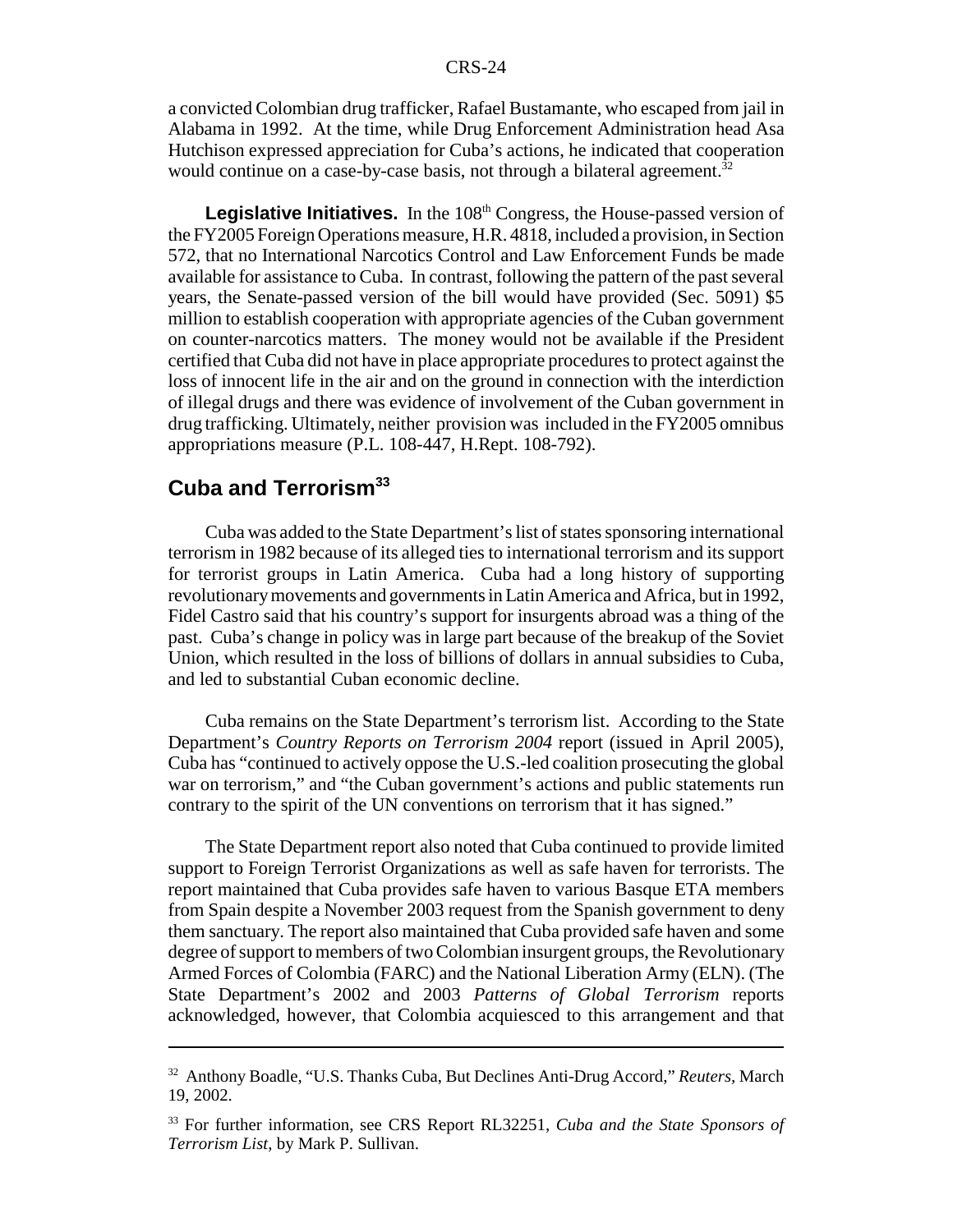Colombia publicly said that it wanted Cuba's continued mediation with the ELN in Cuba.) The 2004 report also noted that more than 70 fugitives from U.S. justice had taken refuge in Cuba. Many of these are accused of committing violent actions in the United States, including Joanne Chesimard, who is wanted for the murder of a New Jersey State Trooper in 1973.

In general, those who support keeping Cuba on the terrorism list argue that there is ample evidence that Cuba supports terrorism. They point to the government's history of supporting terrorist acts and armed insurgencies in Latin America and Africa. They point to the government's continued hosting of members of foreign terrorist organizations and U.S. fugitives from justice. Critics of retaining Cuba on the terrorism list maintain that it is a holdover from the Cold War. They argue that domestic political considerations keep Cuba on the terrorism list and maintain that Cuba's presence on the list diverts U.S. attention from struggles against serious terrorist threats.

Although Cuba offered support to the United States in the aftermath of the World Trade Center and Pentagon attacks in 2001, Fidel Castro also stated that the attacks were in part a consequence of the United States having applied "terrorist methods" for years.<sup>34</sup> Cuba's subsequent statements became increasingly hostile, according to press reports, which quoted Cuba's mission to the United Nations as describing the U.S. response to the U.S. attacks as "fascist and terrorist" and that the United States was using the attack as an excuse to establish "unrestricted tyranny over all people on Earth."35 Castro himself said that the U.S. government was run by "extremists" and "hawks" whose response to the attack could result in an "infinite killing of innocent people."<sup>36</sup>

The Cuban government, however, had a much more muted reaction to the U.S. decision to send captured Taliban and Al Qaeda fighters from Afghanistan to the U.S. naval base at Guantanamo Bay, Cuba. Although the Cuban government objects to the U.S. presence at Guantanamo as a national security threat and opposes the presence as illegal, it has not opposed the new mission of housing detainees from Afghanistan.<sup>37</sup> The Cuban government has, however, expressed concerns about the treatment of terrorist suspects at Guantanamo. (Also see "Guantanamo Naval Base" below.)

**Cuba and Biological Weapons?** U.S. government concerns about Cuba's capability to produce biological weapons date back several years. In 1998, then U.S. Secretary of Defense William Cohen stated in a transmittal letter (accompanying a report to Congress on Cuba's threat to U.S. national security) that he was "concerned

<sup>&</sup>lt;sup>34</sup> Andrew Cawthorne, "Cuba's Castro Urges U.S. to Keep Calm," Reuters, September 11, 2001.

<sup>35</sup> Kevin Sullivan, "Castro Warns About U.S. Military Plans," *Washington Post*, September 23, 2001, p. A38.

<sup>36</sup> Ibid.

<sup>37</sup> For more information, see CRS Report RL31367, *Treatment of "Battlefield Detainees" in the War on Terrorism*, by Jennifer Elsea.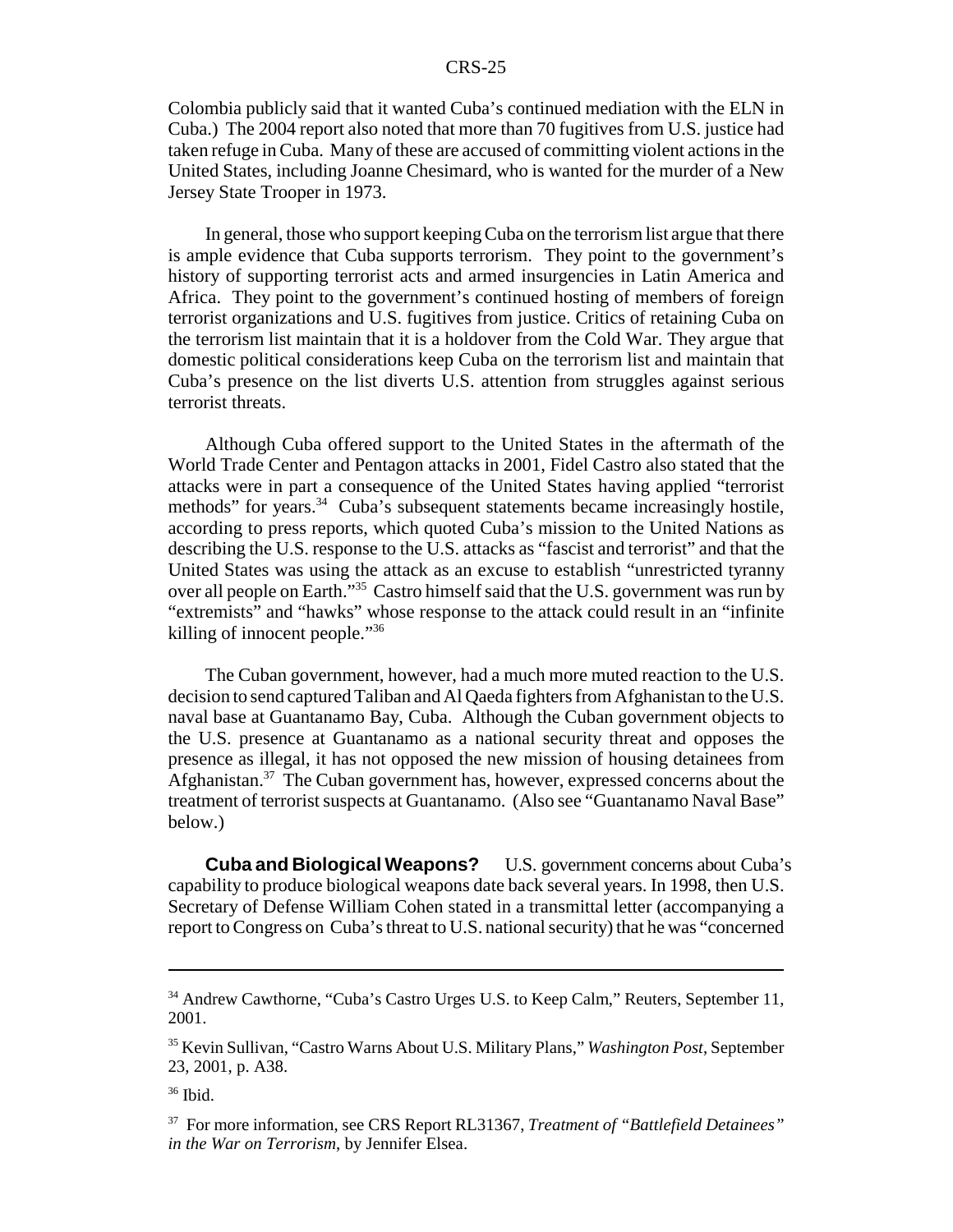about Cuba's potential to develop and produce biological agents, given its biotechnology infrastructure..."<sup>38</sup>

 Cuba began building up its biotechnology industry in the 1980s and has spent millions investing in the sector. The industry was initially geared "to apply biotechnology and genetic engineering to agriculture in order to increase yields" but has also produced numerous vaccines, interferon, and other drugs and has exported many of its biotechnology products.<sup>39</sup> In 1999, the British pharmaceutical company GlaxoSmithKline announced an agreement to test and market a new Cuban meningitis vaccine that might eventually be used in the United States.<sup>40</sup> In May 2003, the Center for Defense Information published a report on a delegation sent to Cuba that visited nine Cuban biotechnology facilities.<sup>41</sup>

In 2002, the State Department made controversial allegations that Cuba biotechnology sector, has been involved in developing biological weapons. On May 6, 2002, Under Secretary of State for Arms Control and International Security John Bolton stated that "the United States believes that Cuba has at least a limited offensive biological warfare research-and-development effort" and "has provided dual-use technology to other rogue states." Bolton called on Cuba "to cease all BWapplicable cooperation with rogue states and to fully comply with all of its obligations under the Biological Weapons Convention."42 Although Bolton's statement received considerable media attention, it was similar to a March 19, 2002 statement by Assistant Secretary of State for Intelligence and Research Carl Ford before the Senate Committee on Foreign Relations.

When questioned on the issue, Secretary of State Powell maintained that Under Secretary Bolton's statement was not based on new information. Powell asserted that the United States believes Cuba has the capacity and the capability to conduct research on biological weapons but emphasized that the Administration had not claimed that Cuba had such weapons. Some observers viewed Powell's statement as contradicting that of Under Secretary Bolton.<sup>43</sup>

In response to Under Secretary Bolton's statement, the Cuban government called the allegations a lie and maintained that the Bush Administration was trying to justify its hard-line policies just when the momentum is increasing in the United

<sup>&</sup>lt;sup>38</sup> United States Information Agency, "Text: Defense Secretary's Letter to Thurmond on Cuban Threat," May 6, 1998.

<sup>39</sup> Teo A. Babun, Jr., "A Business Guide to Cuba," *CubaNews*, Miami Herald Publishing Company, 1996, pp. 66-67.

<sup>40</sup> Michael Kranish, "Biotechnology; Incubating Biotech Cuba Becomes Biotech Hotbed," *Boston Globe*, May 15, 2002, p. D1.

<sup>41</sup> Glenn Baker, ed. *Cuban Biotechnology, A First-Hand Report*, Center for Defense Information, Washington, D.C. May 2003. 50 p.

<sup>42</sup> John R. Bolton, "Beyond the Axis of Evil: Additional Threats from Weapons of Mass Destruction," The Heritage Foundation, Heritage Lectures, May 6, 2002.

<sup>43</sup> David Gonzalez, "Carter and Powell Cast Doubt on Bioarms in Cuba," *New York Times*, May 14, 2002.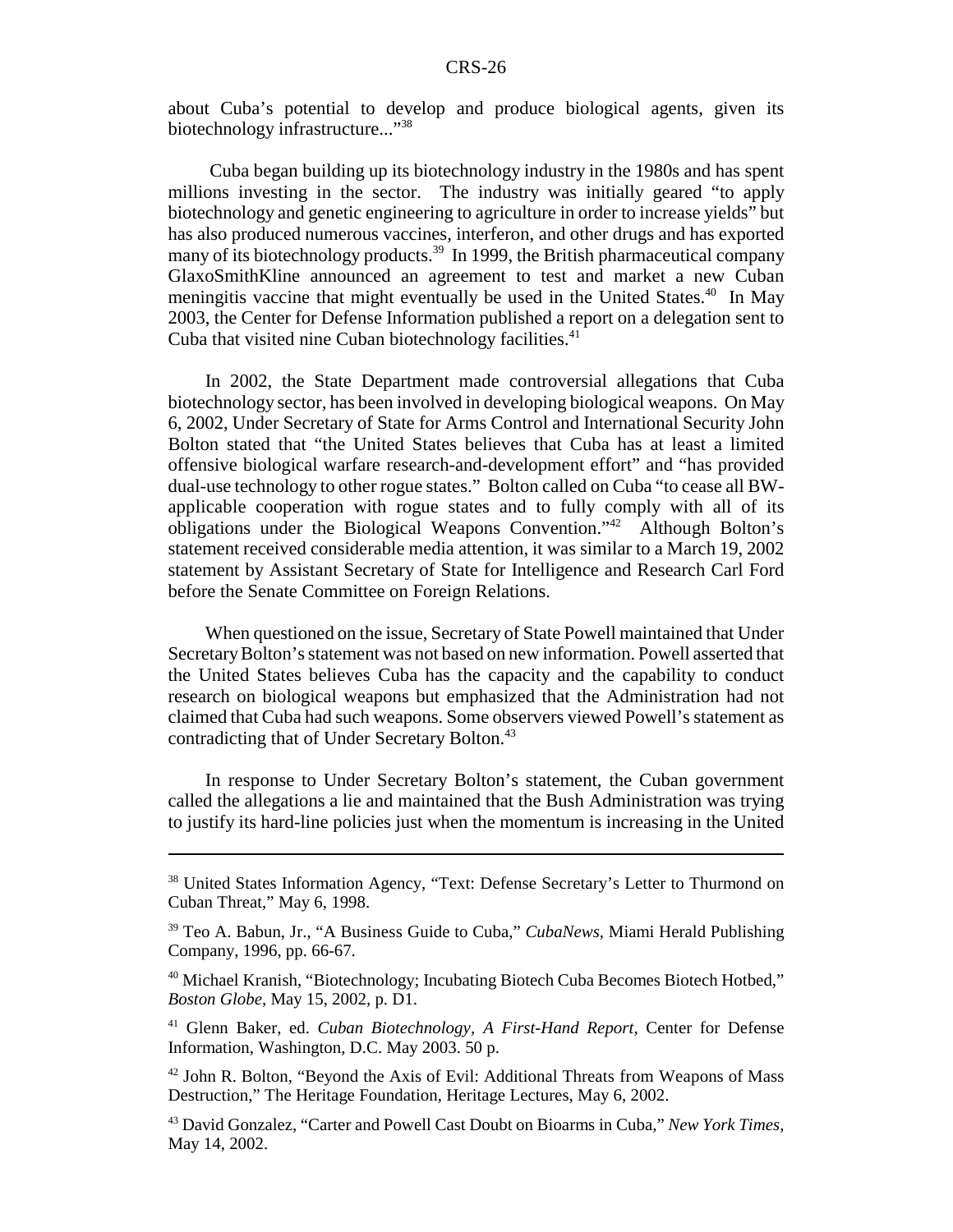States to ease the embargo. During his trip to Cuba, former President Jimmy Carter criticized the Bush Administration for the allegations and said that Administration officials who had briefed him before the trip assured him that Cuba had not shared anything with other countries that could be used for terrorist purposes.<sup>44</sup>

The Senate Foreign Relations Committee's Subcommittee on Western Hemisphere, Peace Corps, and Narcotics Affairs held a hearing on the issue on June 5, 2002.45 At the hearing, Assistant Secretary of State for Intelligence and Research Carl Ford distinguished between the term "effort" and "program," and maintained that Cuba has a biological weapons effort and not a biological weapons program. Ford characterized a program as something substantial and multifaceted that includes test facilities, production facilities, and a unit within the military specifically designated for such weapons capability. In contrast, he characterized an effort as the research and development that would be necessary to create biological weapons.

In late June 2003, news reports stated that an employee of the State Department's Bureau of Intelligence and Research maintained that Undersecretary Bolton's assertions about Cuba and biological weapons were not supported by sufficient intelligence.<sup>46</sup>

In March 30, 2004, congressional testimony before the House International Relations Committee, Under Secretary of State John Bolton asserted that "Cuba remains a terrorist and BW threat to the United States." According to Bolton: "The Bush Administration has said repeatedly that we are concerned that Cuba is developing a limited biological weapons effort, and called on Fidel Castro to cease his BW aspirations and support of terrorism." Bolton went on to add a caveat, however, that "existing intelligence reporting is problematic, and the Intelligence Community's ability to determine the scope, nature, and effectiveness of any Cuban BW program has been hampered by reporting from sources of questionable access, reliability, and motivation."47 The *New York Times* reported on September 18, 2004 that the Bush Administration, using more stringent intelligence standards, had "concluded that it is no longer clear that Cuba has an active, offensive bio-weapons program."48

<sup>44</sup> Kevin Sullivan, "Carter Says He Was Told U.S. Had No Proof Cuba Shared Bioweapons Data," *Washington Post*, May 14, 2002, p. 14.

<sup>&</sup>lt;sup>45</sup> U.S. Congress. Senate Committee on Foreign Relations. Subcommittee on Western Hemisphere, Peace Corps and Narcotics Affairs. Cuba's Pursuit of Biological Weapons: Fact or Fiction? 107<sup>th</sup> Congress, June 5, 2002. S.Hrg. 107-736.

<sup>46</sup> James Risen and Douglas Jehl, "Expert Said to Tell Legislators He Was Pressed to Distort Some Evidence," *New York Times*, June 25, 2003.

<sup>47</sup> U.S. Congress. House International Relations Committee, "The Bush Administration and Nonproliferation: A New Strategy Emerges," Hearing, March 30, 2004. *Federal News Service*.

<sup>48</sup> Steven R. Weisman, "In Stricter Study, U.S. Scales Back Claim on Cuba Arms," *New York Times*, September 18, 2004.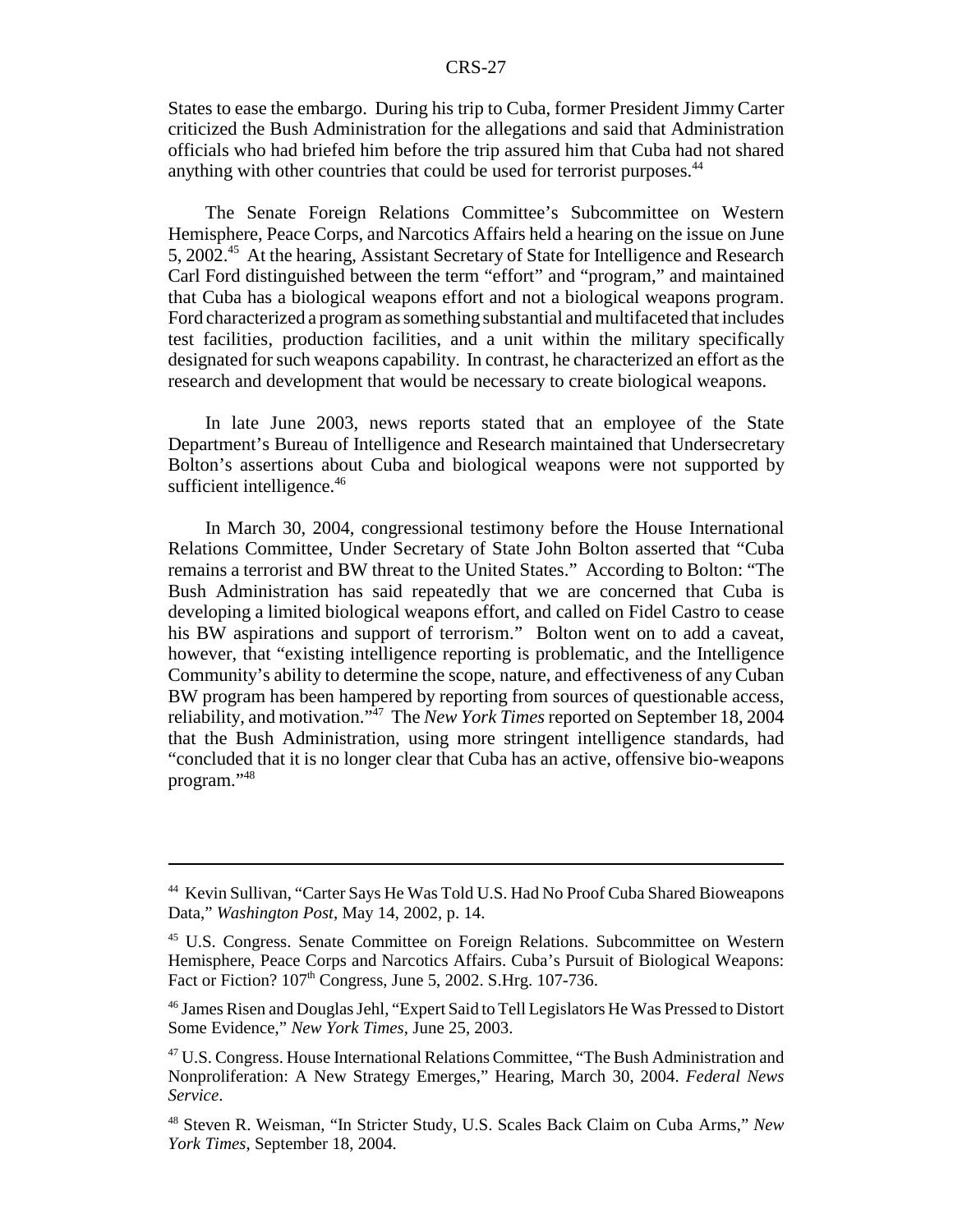In 2005, the issue of Cuba and biological weapons has received increased attention during the confirmation process for the nomination of State Department official John Bolton to become U.S. Ambassador to the United Nations. Among the concerns raised about Bolton are allegations that he sought to have two U.S. officials fired (a State Department Intelligence and Research Bureau analyst and the national intelligence officers for Latin America) who disagreed with him about Cuba's involvement in biological weapons.<sup>49</sup>

**Cuba as the Victim of Terrorism.** Cuba has been the target of various terrorist incidents over the years. In 1976, a Cuban plane was bombed, killing 73 people. In 1997, there were almost a dozen bombings in the tourist sector in Havana and in the Varadero beach area in which an Italian businessman was killed and several others were injured. Two Salvadorans were convicted and sentenced to death for the bombings in March 1999, and three Guatemalans were sentenced to prison terms ranging from 10-15 years in January 2002. Cuban officials maintain that Cuban exiles funded the bombings.

In November 2000, four anti-Castro activists were arrested in Panama for a plot to kill Fidel Castro. One of the accused, Luis Posada Carriles, was allegedly involved in the 1976 bombing of a Cuban airliner.<sup>50</sup> The four stood trial in March 2004 and were sentenced on weapons charges in the case to prison terms ranging from seven to eight years. In late August 2004, Panamanian President Mireya Moscoso pardoned the four men before the end of her presidential term. Three of the men are U.S. citizens and traveled to Florida, where they received strong support from some in the Cuban American community, while Posada Carriles reportedly traveled to another country. U.S. State Department officials did not criticize President Moscoso's pardon of the four, but maintained that they did not lobby Panama for the pardons.<sup>51</sup>

On April 13, 2005, Posada's lawyer said that his client, reportedly in the United States for a month after sneaking in across the Mexican border, would seek asylum in the United States because he has a "well-founded fear of persecution" for his opposition to Fidel Castro.52 Posada, a Venezuelan citizen, had been imprisoned in Venezuela for the bombing of the Cuban airliner in 1976 but reportedly was allowed to "escape" from prison in 1985 after his supporters paid a bribe to the prison warden.<sup>53</sup> He had been acquitted for the bombing but remained in prison pending a prosecutorial appeal. Posada also reportedly admitted, but later denied, involvement

<sup>49 &</sup>quot;Cuba's Alleged Bio-Weapons Program," *Miami Herald*, April 26, 2005.

<sup>50</sup> Frances Robles, "An Old Foe of Castro Looks Back on His Fight," *Miami Herald*, September 4, 2003.

<sup>51</sup> George Gedda, "Terrorists or Liberators?," *Washington Times*, September 4, 2004.

<sup>52</sup> Alfonso Chardy and Nancy San Martin, "Lawyer Expects Posada to Show Soon," *Miami Herald*, April 14, 2005.

<sup>53</sup> Ann Louise Bardach, "Our Man's in Miami. Patriot or Terrorist?," *Washington Post*, April 17, 2005.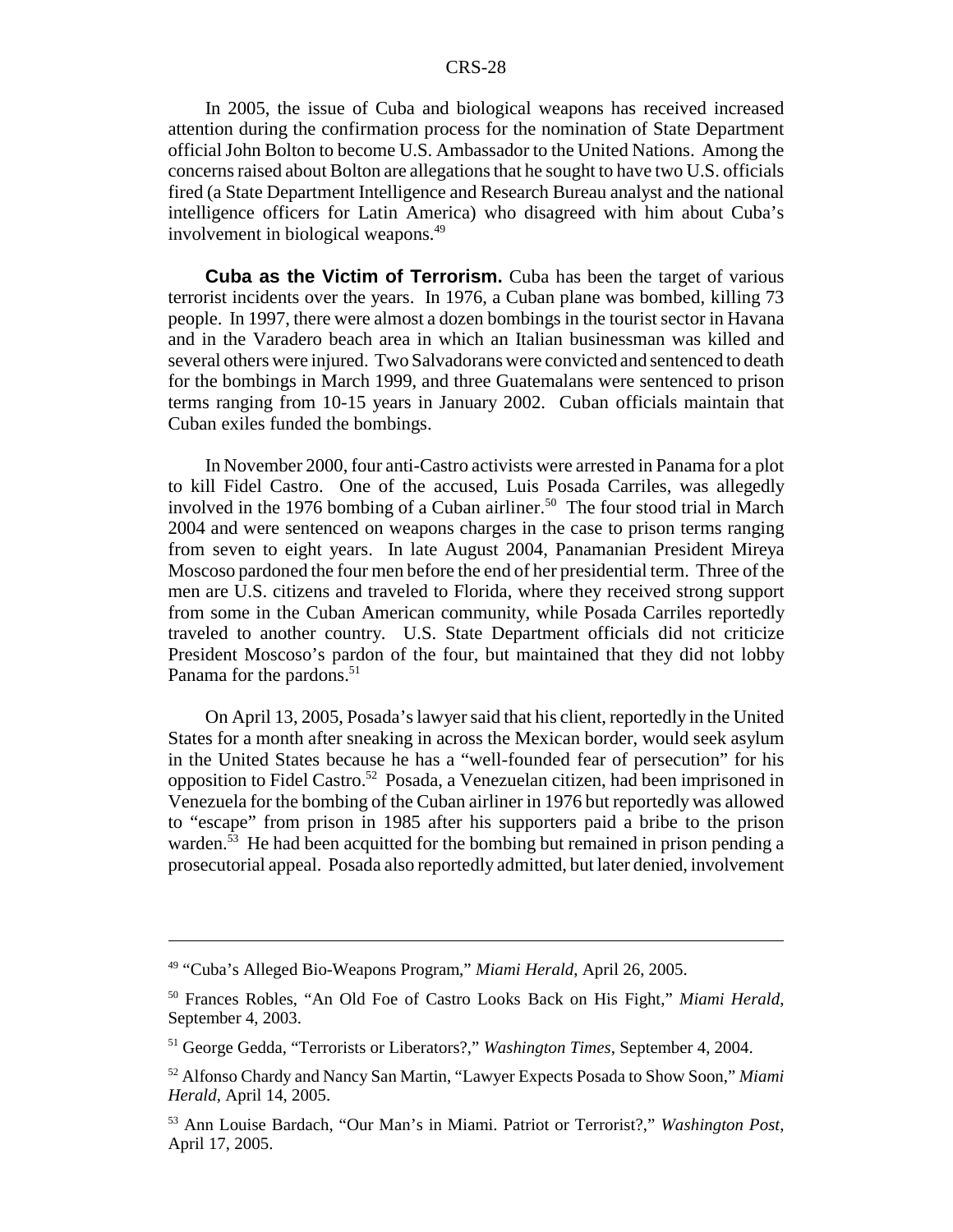in a string of bombings in Havana in 1997, one of which killed an Italian tourist.<sup>54</sup> U.S. Immigration and Customs Enforcement (ICE) arrested Posada on May 17, 2005, and subsequently charged with illegally entering the United States. He faces a hearing before an immigration judge on June 13. A Department of Homeland Security press release indicated that ICE does not generally deport people to Cuba or countries believed to be acting on Cuba's behalf.55 Venezuela has requested Posada's extradition and pledged that it would not hand Posada over to Cuba.

# Guantanamo Naval Base<sup>56</sup>

The 45-square mile U.S. naval facility at Guantanamo Bay, Cuba, has been a U.S. base since 1903, and under a 1934 treaty that remains in force, the U.S. presence can only be terminated by mutual agreement or by abandonment by the United States. When Fidel Castro assumed power in the 1959 Cuban revolution, the new government gave assurances that it would respect all its treaty commitments, including the 1934 treaty covering the Guantanamo base. Subsequently, however, as U.S.-Cuban relations deteriorated, the Cuban government opposed the presence as illegal.

The mission of the base has changed over time. During the Cold War, the base was viewed as a good location for controlling Caribbean sea lanes, as a deterrent to the Soviet presence in the Caribbean, and as a location for supporting potential military operations in the region. In 1994-1995, the base was used to house thousands of Cubans and Haitians fleeing their homeland, but by 1996 the last of refugees had departed, with most Cubans paroled into the United States, pursuant to a May 1995 U.S.-Cuban migration accord. Since the 1995 accord, the U.S. Coast Guard has interdicted thousands of Cubans at sea and returned them to Cuba, while a much smaller number, those deemed at risk for persecution, have been taken to Guantanamo and then granted asylum in a third country. In the aftermath of increased violence in Haiti in February 2004, the base reportedly was being considered as a contingency option to house Haitian migrants in the event of a mass exodus from Haiti.<sup>57</sup>

Another mission for the Guantanamo base emerged with the U.S.-led global campaign against terrorism in the aftermath of the September 11, 2001, terrorist attacks in the United States. With the U.S. war in Afghanistan in 2001, the United States decided to send captured Taliban and Al Qaeda fighters to be imprisoned in Guantanamo. Although the Cuban government has objected to the U.S. presence at Guantanamo, it did not initially oppose the new mission of housing detainees.

<sup>54</sup> Oscar Corral and Alfonso Chardy, "Victim's Kin Oppose Posada Bid for Asylum," *Miami Herald*, May 7, 2005.

<sup>55</sup> Department of Homeland Security, Office of Public Affairs, Statement, May 17, 2005.

<sup>&</sup>lt;sup>56</sup> Background information on Guantanamo is drawn from out of print CRS Report 94-701, *Guantanamo Bay Naval Base, Cuba: Background and Current Issues*, by Ronald O'Rourke and Mark P. Sullivan, Sept. 2, 1994; copies available from author, Mark Sullivan at 7-7689.

<sup>57</sup> Jerry Seper, "U.S. Prepares for Haitian Refugees; Guantanamo Could Hold 20,000," *Washington Times*, February 24, 2004.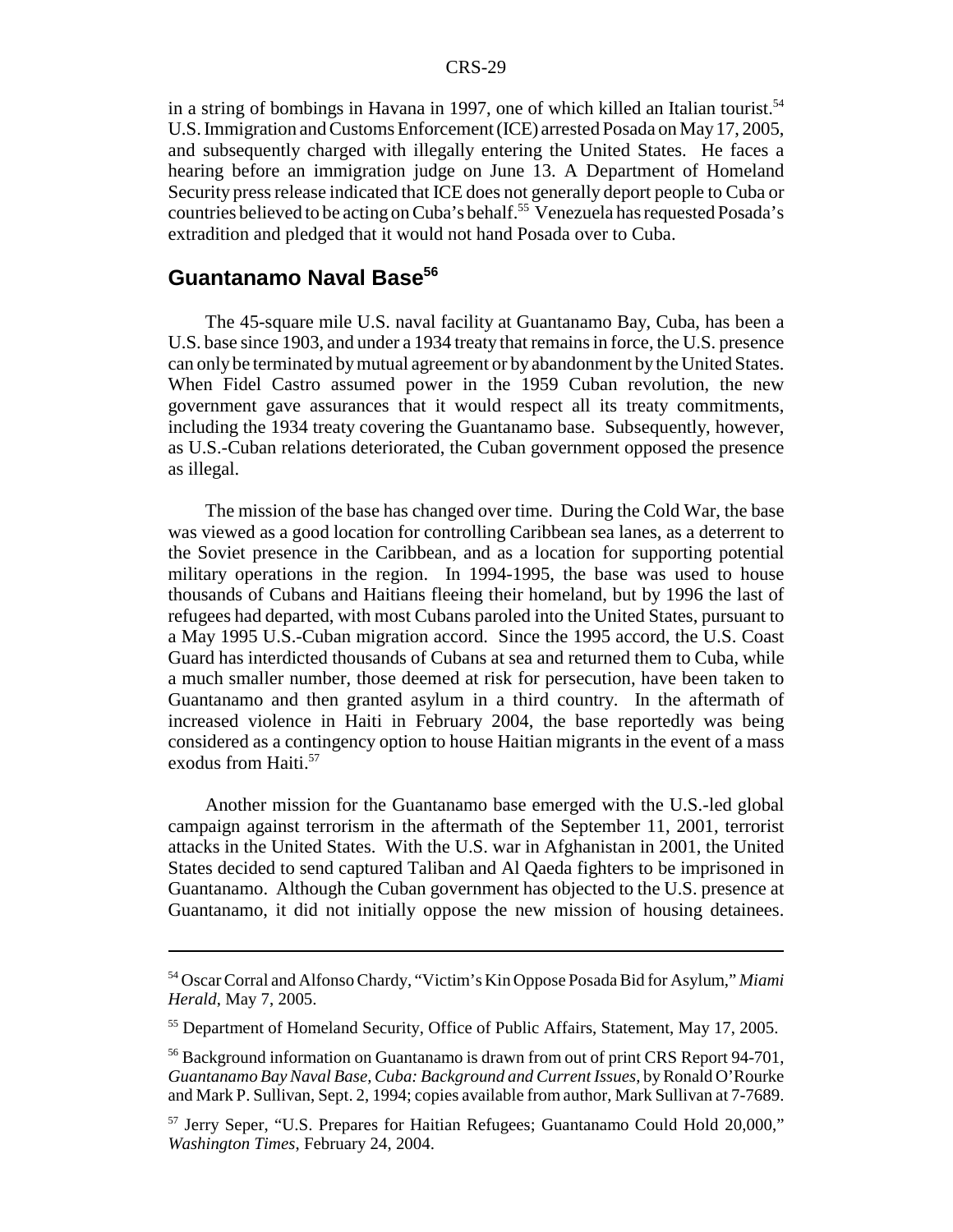Defense Minister Raul Castro noted that, in the unlikely event that a prisoner would escape into Cuban territory, Cuba would capture the prisoner and return him to the base.58 The Cuban government, however, has expressed concerns about the treatment of prisoners at the U.S. base and has said it will keep pressing the international community to investigate the treatment of terrorist suspects.<sup>59</sup> In January 2005, it denounced what it described as "atrocities" committed at the Guantanamo base.<sup>60</sup>

With regard to the future of the Guantanamo base, a provision in the Cuban Liberty and Democratic Solidarity Act of 1996 (P.L. 104-114, Section 210), states that once a democratically elected Cuban government is in place, U.S. policy will be to be prepared to enter into negotiations either to return the base to Cuba or to renegotiate the present agreement under mutually agreeable terms.

# **Radio and TV Marti**

U.S.-government sponsored radio and television broadcasting to Cuba — Radio and TV Marti — began in 1985 and 1990 respectively. As spelled out in the *Broadcasting Board of Governors FY2006 Budget Request*, the objectives of Radio and TV Marti are 1) to support the right of the Cuban people to seek, receive, and impart information and ideas through any media and regardless of frontiers; 2) to be effective in furthering the open communication of information and ideas through use of radio and television broadcasting to Cuba; 3) to serve as a consistently reliable and authoritative source of accurate, objective, and comprehensive news; and 4) to provide news, commentary, and other information about events in Cuba and elsewhere to promote the cause of freedom in Cuba.

TV Marti broadcasts from facilities in Cudjoe Key, Florida for four and one-half hours daily from 6:00 p.m. - 10:30 p.m. It also broadcasts 24 hours a day, seven days a week on the Hispasat satellite and is also available on the Internet 24 hours a day.

Radio Marti broadcasts on short and medium wave (AM) channels for 24 hours Tuesday through Saturday, 23 hours on Sunday, and 19 hours on Monday. Surveys of Cubans have shown a Radio Marti listenership of 9% in 2000 and 5% in 2001.<sup>61</sup>

Until October 1999, U.S.-government funded international broadcasting programs had been a primary function of the United States Information Agency (USIA). When USIA was abolished and its functions were merged into the Department of State at the beginning of FY2000, the Broadcasting Board of Governors became an independent agency that included such entities as the Voice

<sup>58 &</sup>quot;Cuba Would Hand Over Escapees, Raul Castro Says," *Miami Herald*, January 20, 2002.

<sup>&</sup>lt;sup>59</sup> For information on terrorist suspects held at Guantanamo, see CRS Report RL31367, *Treatment of "Battlefield Detainees" in the War on Terrorism*, by Jennifer Elsea.

<sup>60</sup> Ana Radelat, "Cuba Turns Up Rhetoric on Guantanamo as UN Condemns Human Rights Abuses," *CubaNews*, April 2005.

<sup>&</sup>lt;sup>61</sup> Brian Conniff, Acting Director, International Broadcasting Bureau, Broadcasting Board of Governors, Testimony before the House International Relations Committee, Subcommittee on International Operations and Human Rights, June 6, 2002.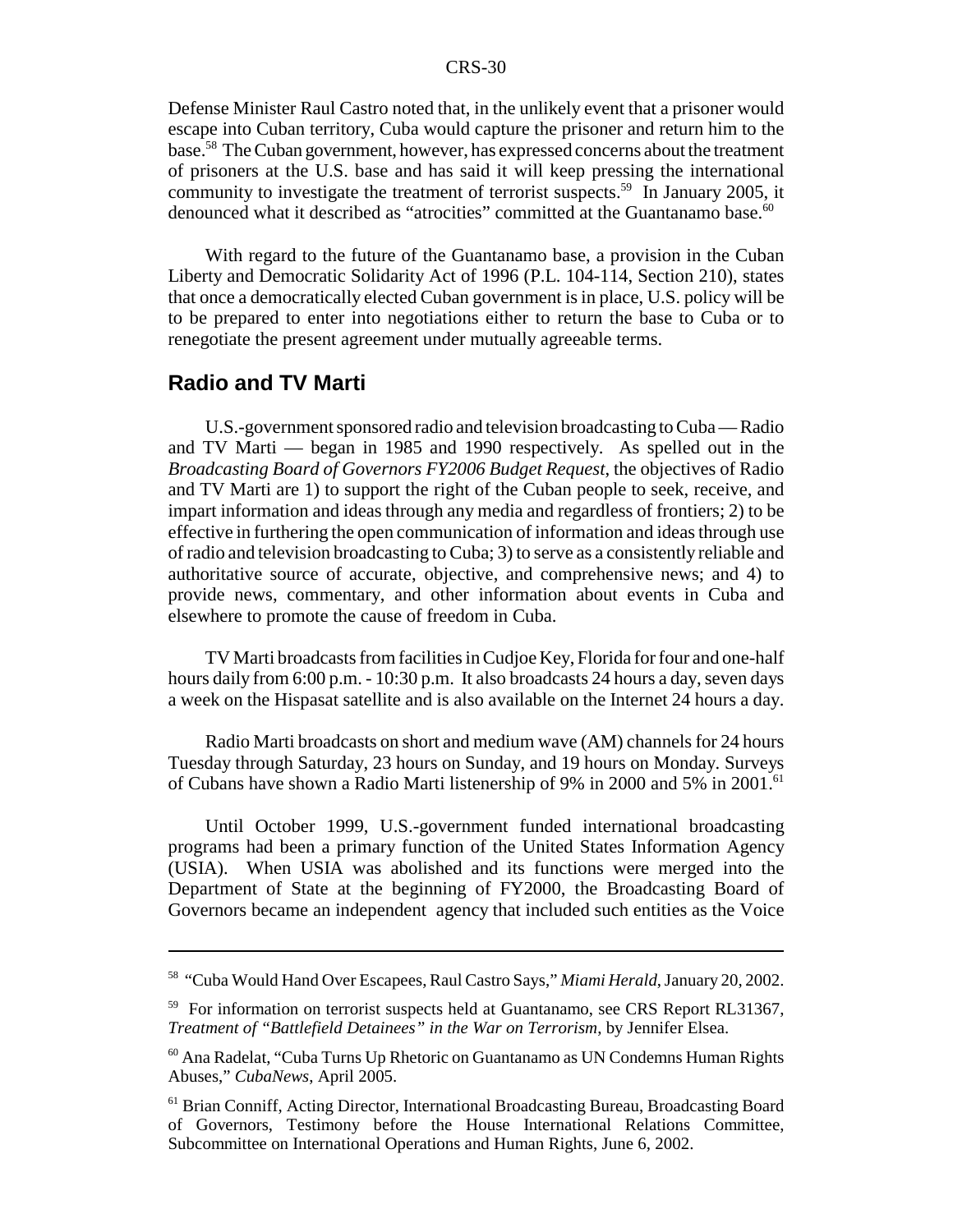of America (VOA), Radio Free Europe/Radio Liberty (RFE/RL), Radio Free Asia, and the Office of Cuba Broadcasting (OCB), which manages Radio and TV Marti. OCB is headquartered in Miami, Florida. Legislation in the 104<sup>th</sup> Congress (P.L. 104-134) required the relocation of OCB from Washington D.C. to south Florida. The move began in 1996 and was completed in 1998.

Both Radio and TV Marti have at times been the focus of controversies, including questions about adherence to broadcast standards. There have been various attempts over the years to cut funding for the programs, especially for TV Marti, which has not had an audience because of Cuban jamming efforts. Various studies and audits of these programs have been conducted, including investigations by the U.S. General Accounting Office, by a 1994 congressionally established Advisory Panel on Radio and TV Marti, and by the State Department's Office of the Inspector General.<sup>62</sup> (For background on Cuba broadcasting through 1994, see CRS Report 94-636, *Radio and Television Broadcasting to Cuba: Background and Issues through 1994*.)

From FY1984 through FY2005, Congress has appropriated about \$487 million for broadcasting to Cuba, with about \$298 million for Radio Marti (since FY1984) and \$189 million for TV Marti (since FY1989).

**Debate on TV Marti.** In the various congressional debates on TV Marti over the years, opponents of continued funding of the program maintain that virtually the only people who see TV Marti in Cuba are those Cubans who visit the consular section of the U.S. Interests Section in Havana, which has a waiting room in which TV Marti may be viewed. These critics argue that almost \$190 million has been spent by the United States for TV Marti, while the Cuban government only needs to spend a few thousand dollars to jam the broadcasts effectively. They argue that TV Marti is a waste of taxpayers' money because it does not contribute to the promotion of freedom and democracy in Cuba, unlike Radio Marti, which some Cubans listen to as a source of information. Opponents also argue that the conversion of TV Marti from VHF to UHF transmission has not succeeded in overcoming Cuba's jamming efforts.

In contrast, supporters of continued TV Marti funding point to a congressionally mandated Advisory Panel in 1994, which stated that "the Cuban people have an ardent desire and a genuine need to receive the programming produced by TV

<sup>62</sup> See the following reports and audits: U.S. General Accounting Office (GAO), *Broadcasts to Cuba, TV Marti Surveys are Flawed*, GAO/NSIAD-90-252, August 1990; U.S. GAO, *TV Marti, Costs and Compliance with Broadcast Standards and International Agreements*, GAO/NSIAD-92-199, May 1992; U.S. GAO, Letter to Hon. Howard L. Berman and Hon. John F. Kerry regarding Radio Marti broadcast standards, GAO/NSIAD-93-126R, February 17, 1993; Advisory Panel on Radio and TV Marti, *Report of the Advisory Panel on Radio and TV Marti*, Three Volumes, March 1994; U.S. GAO, *Radio Marti, Program Review Processes Need Strengthening*, GAO/NSIAD-94-265, September 1994; U.S. GAO, *U.S. Information Agency, Issues Related to Reinvention Planning in the Office of Cuba Broadcasting*, GAO/NSIAD-96-110, May 1996; and U.S. Department of State, Office of the Inspector General, *Review of Polices and Procedures for Ensuring that Radio Marti Broadcasts Adhere to Applicable Requirements*, 99-IB-010, June 1999.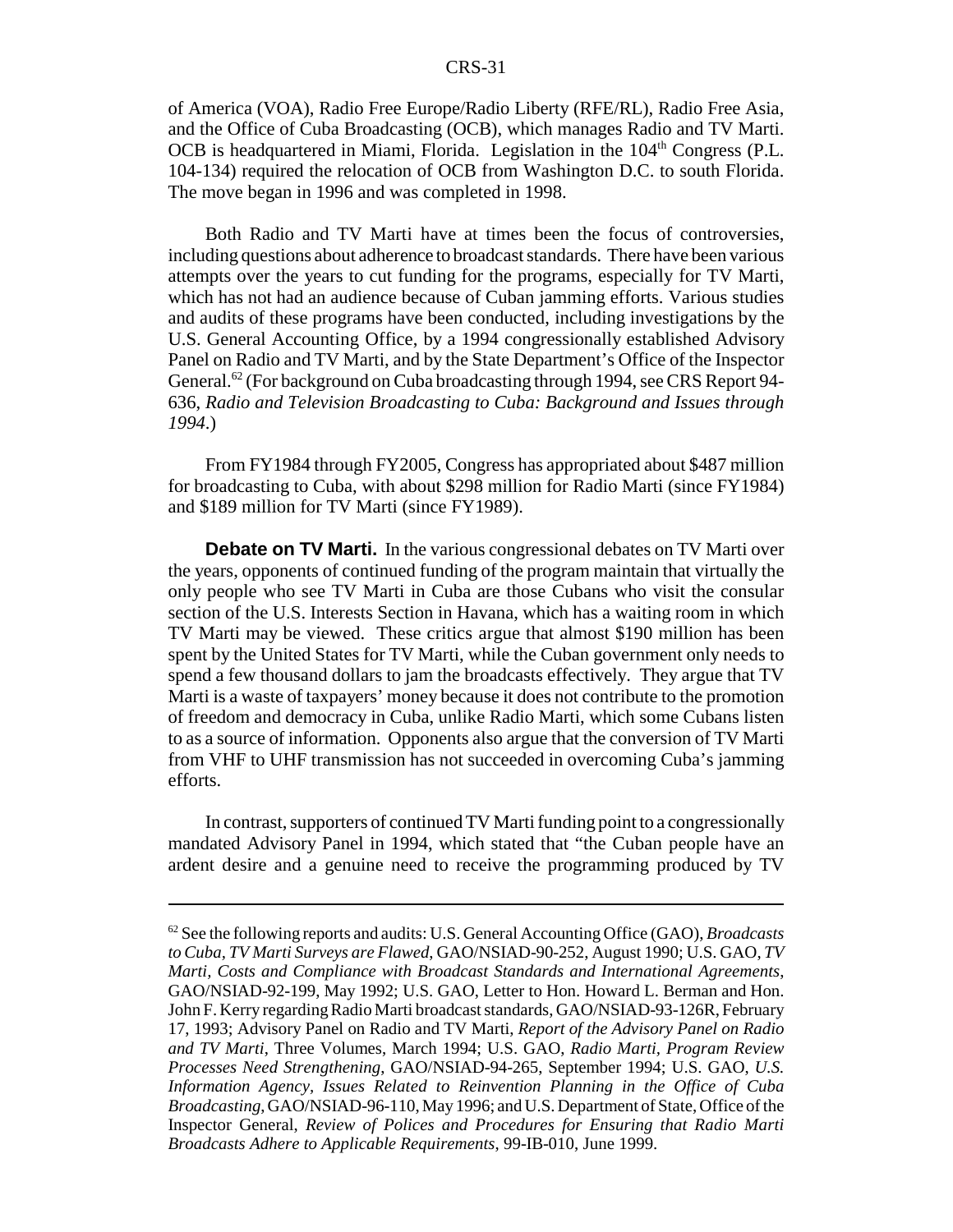Marti."<sup>63</sup> Supporters argue that eliminating TV Marti would send a message to the Cuban people that the United States is not committed to the cause of freedom in Cuba. They believe that eliminating TV Marti would be giving in to the dictatorial Castro government, which suppresses the free flow of information in Cuba. These proponents contend that it is impossible for the Cuban government to completely jam TV Marti, and maintain that significant numbers of Cubans have attempted to tune in to the programming. Still others point to the potential use of TV Marti in the event of a crisis or upheaval in Cuba's future, and argue that in such a scenario, it would be important to have TV Marti available as a news source.

**Airborne Broadcasts.** In early May 2004, the Commission for Assistance for a Free Cuba called for the immediate deployment of the EC-130E/J Commando Solo airborne platform for weekly airborne radio and television broadcasts to Cuba in order to overcome Cuban jamming. It also called for funds "to acquire and refit a dedicated airborne platform for full-time transmission of Radio and TV Marti into Cuba." In support of these recommendations, President Bush directed that up to \$18 million be committed "for regular airborne broadcasts to Cuba and the purchase of a dedicated airborne platform for the transmission of Radio and Television Marti into Cuba." The longer term proposal for a dedicated airborne platform would not be a military aircraft but an aircraft acquired and operated by the Broadcasting Board of Governors' Office of Cuba Broadcasting (OCB).

At present, there are six EC-130E/J Commando Solo aircraft flown by the Air Force Special Operations Wing at Harrisburg, Pennsylvania. The aircraft are specialized assets that have been used to conduct information operations, psychological operations, and civil affairs broadcasts worldwide including Grenada in 1983, Operation Desert Storm in 1990-1991, Kosovo in 1999, Operation Enduring Freedom in Afghanistan, and Operation Iraqi Freedom.<sup>64</sup> In May 2003, the aircraft was used in a test to broadcast Radio and TV Marti to Cuba in an effort to overcome Cuban jamming of the U.S.-government broadcasts. The State Department announced that Radio and TV Marti were broadcast via the airborne platform for several hours on August 21, 2004.

**FY2006 Funding.** The Administration is requesting \$37.7 million for Cuba broadcasting in FY2006, about a \$10 million increase from the \$27.6 million appropriated for FY2005. The increase is for the Broadcasting Board of Governors to acquire and outfit an aircraft for dedicated airborne radio and television broadcasts to Cuba. According to the budget request, the aircraft would support 4 hours a day of Radio and TV Marti broadcasts with the goal of overcoming Cuban government jamming.

On April 6, 2005, during Senate floor consideration of S. 600, the FY2006 and FY2007 Foreign Affairs Authorization Act, the Senate rejected an amendment — S.Amdt. 284 (Dorgan) by a vote of 65-35 — that would have prohibited funds from being used for television broadcasting to Cuba.

<sup>63</sup> Advisory Panel on Radio Marti and TV Marti, *Report of the Advisory Panel on Radio Marti and TV Marti*, Executive Summary, March 1994.

<sup>64</sup> U.S. Air Force Fact Sheet, "EC-130E/J COMMANDO SOLO," April 2003.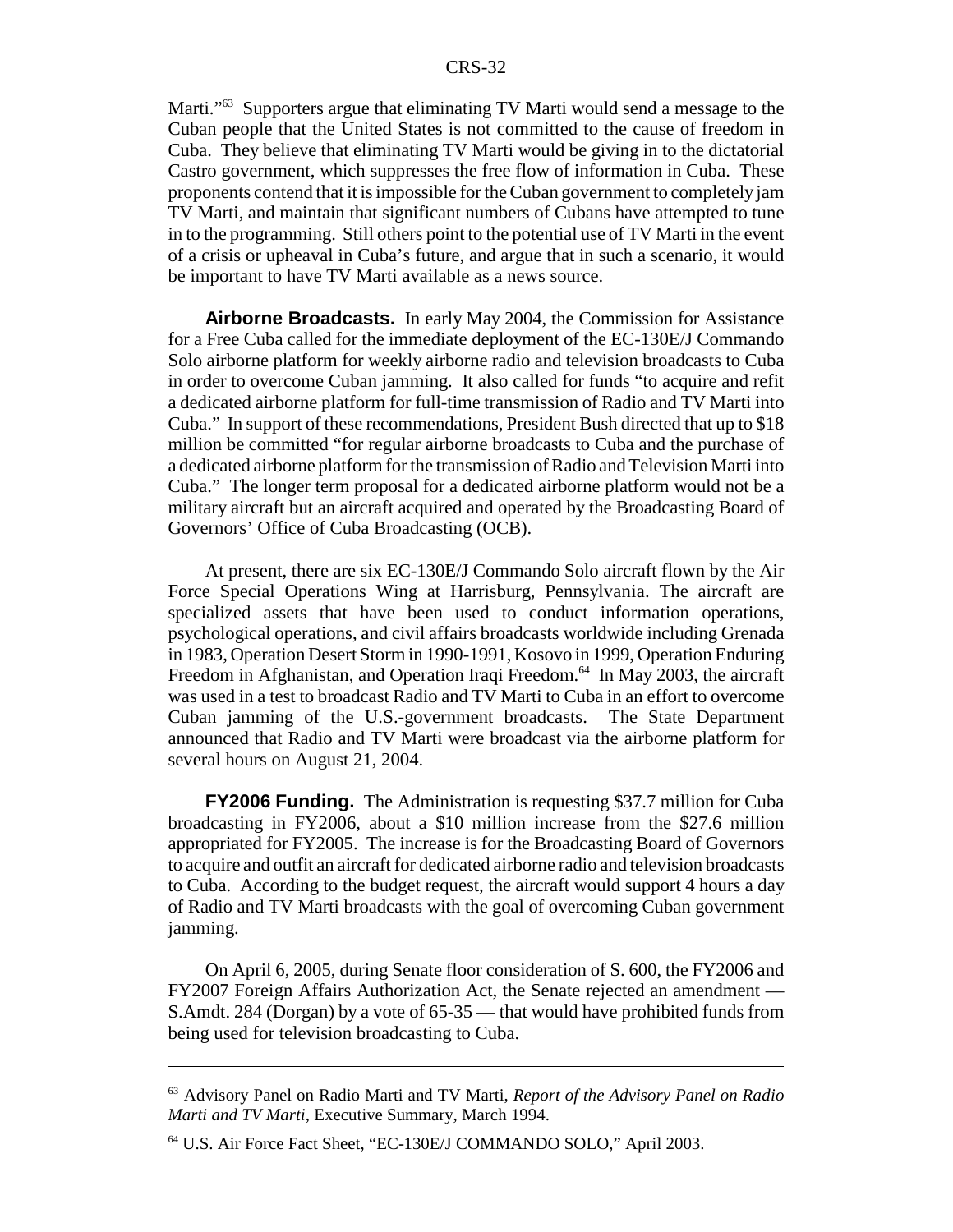**FY2005 Funding.** The Administration requested \$27.6 million for Cuba broadcasting, with \$17.4 million for Radio Marti and \$10.3 million for TV Marti, and this was fully funded in the FY2005 omnibus appropriations measure (P.L. 108-447, H.Rept. 108-792). In the Administration's budget request, the Office of Cuba Broadcasting (OCB) proposed to close down the existing aerostat transmission system for TV Marti in Cudjoe Key, Florida, while the broadcast would continue to be carried on the Hispasat satellite. The OCB is reportedly continuing to explore ways of mitigating the jamming of TV Marti.

## **U.S. Funding to Support Democracy and Human Rights**

Over the past several years, the United States provided assistance — primarily through the U.S. Agency for International Development (USAID), but also through the State Department — to increase the flow of information on democracy, human rights, and free enterprise to Cuba. USAID's Cuba program supports a variety of U.S.-based non-governmental organizations to promote rapid, peaceful transition to democracy, help develop civil society, and build solidarity with Cuba's human rights activists.65 These efforts are funded through Economic Support Funds (ESF) in the annual foreign operations appropriations bill. In FY2001, \$4.989 million was provided for various Cuba projects; \$5 million was provided for FY2002; \$6 million was provided for FY2003; and while almost \$7 million was originally appropriated for FY2004, ultimately a total of \$21.4 million was provided for the year through reprogramming to fund democracy-building activities recommended by the Commission for Assistance to a Free Cuba.

For FY2005, the Administration requested \$9 million to back public diplomacy to promote democratization, respect for human rights, and the development of a free market economy in Cuba. The House-passed version of the FY2005 foreign operations appropriations bill, H.R. 4818, did not specifically earmark such assistance for Cuba, but the House Appropriations Committee's report to the bill (H.Rept. 108-599) noted that the committee fully supports the Administration's budget request. In final action, Congress fully funded the \$9 million request for Cuba projects in the FY2005 omnibus appropriations measure (P.L. 108-447, H.Rept. 108- 792).

For FY2006, the Administration is requesting \$15 million in ESF assistance for democracy activities for Cuba. According to the request, the funds will support USAID-administered programs with democracy and human rights groups, focusing on those groups that disseminate information to the Cuban people and those that provide humanitarian assistance to victims of political repression and their families. USAID will also continue to work with third-country non-governmental organizations in Latin America and Europe to raise awareness of Cuban government repression.

During April 6, 2005, Senate floor consideration of S. 600, the FY2006 and FY2007 Foreign Affairs Authorization Act, an amendment was proposed — S.Amdt.

<sup>65</sup> See USAID's Cuba program website: [http://www.usaid.gov/locations/latin\_america \_caribbean/country/cuba/].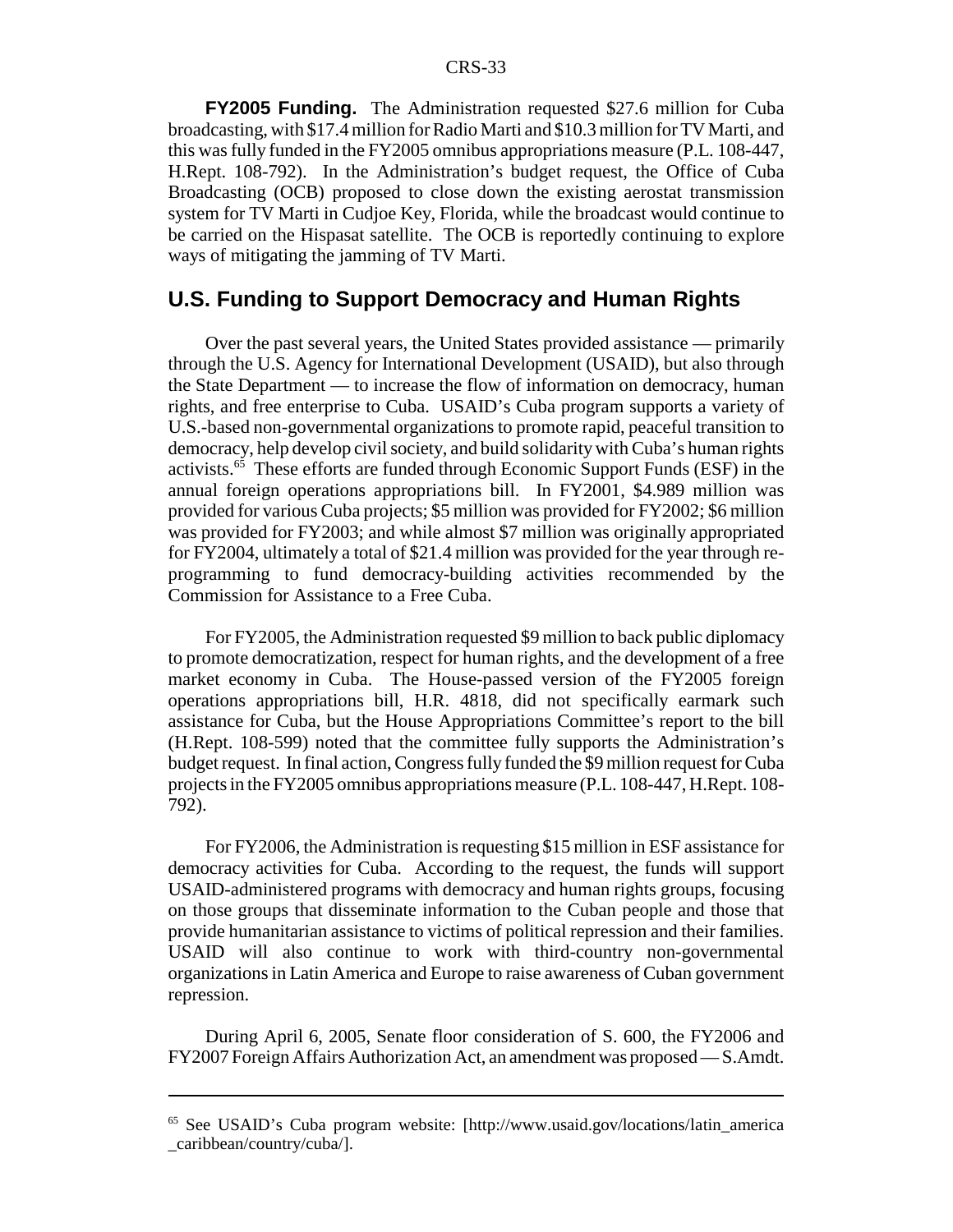319 (Ensign) — that would authorize not more than \$15 million in assistance and other support "for individuals and independent nongovernmental organizations to support democracy-building efforts for Cuba" and up to \$5 million for the OAS to support work on Cuba's human rights situation.

In addition to funding through foreign operations appropriations, the United States provides democratization assistance for Cuba through the National Endowment for Democracy (NED), which is funded through the annual Commerce, Justice, and State (CJS) appropriations measure. Cuba funding through NED has steadily increased over the past several years. NED-funded democracy projects for Cuba amounted to \$765,000 in FY2001; \$841,000 in FY2002; \$1.143 million in FY2003; and \$1.149 million in FY2004. So far in FY2005, NED has funded \$864,000 in Cuba projects with money received from the State Department.

# **Migration Issues<sup>66</sup>**

**1994 and 1995 Agreements.** In 1994 and 1995, Cuba and the United States reached two migration accords designed to stem the mass exodus of Cubans attempting to reach the United States by boat. On the minds of U.S. policymakers was the 1980 Mariel boatlift in which 125,000 Cubans fled to the United States with the approval of Cuban officials. In response to Castro's threat to unleash another Mariel, U.S. officials reiterated U.S. resolve not to allow another exodus. Amidst escalating numbers of fleeing Cubans, on August 19, 1994, President Clinton abruptly changed U.S. migration policy, under which Cubans attempting to flee their homeland were allowed into the United States, and announced that the U.S. Coast Guard and Navy would take Cubans rescued at sea to the U.S. naval base at Guantanamo Bay, Cuba. Despite the change in policy, Cubans continued fleeing in large numbers.

As a result, in early September 1994, Cuba and the United States began talks that culminated in a September 9, 1994 bilateral agreement to stem the flow of Cubans fleeing to the United States by boat. In the agreement, the United States and Cuba agreed to facilitate safe, legal, and orderly Cuban migration to the United States, consistent with a 1984 migration agreement. The United States agreed to ensure that total legal Cuban migration to the United States would be a minimum of 20,000 each year, not including immediate relatives of U.S. citizens. In a change of policy, the United States agreed to discontinue the practice of granting parole to all Cuban migrants who reach the United States, while Cuba agreed to take measures to prevent unsafe departures from Cuba.

In May 1995, the United States reached another accord with Cuba under which the United States would parole the more than 30,000 Cubans housed at Guantanamo into the United States, but would intercept future Cuban migrants attempting to enter the United States by sea and would return them to Cuba. The two countries would cooperate jointly in the effort. Both countries also pledged to ensure that no action would be taken against those migrants returned to Cuba as a consequence of their

<sup>66</sup> For more, see CRS Report RS20468, *Cuban Migration Policy and Issues*, by Ruth Ellen Wasem.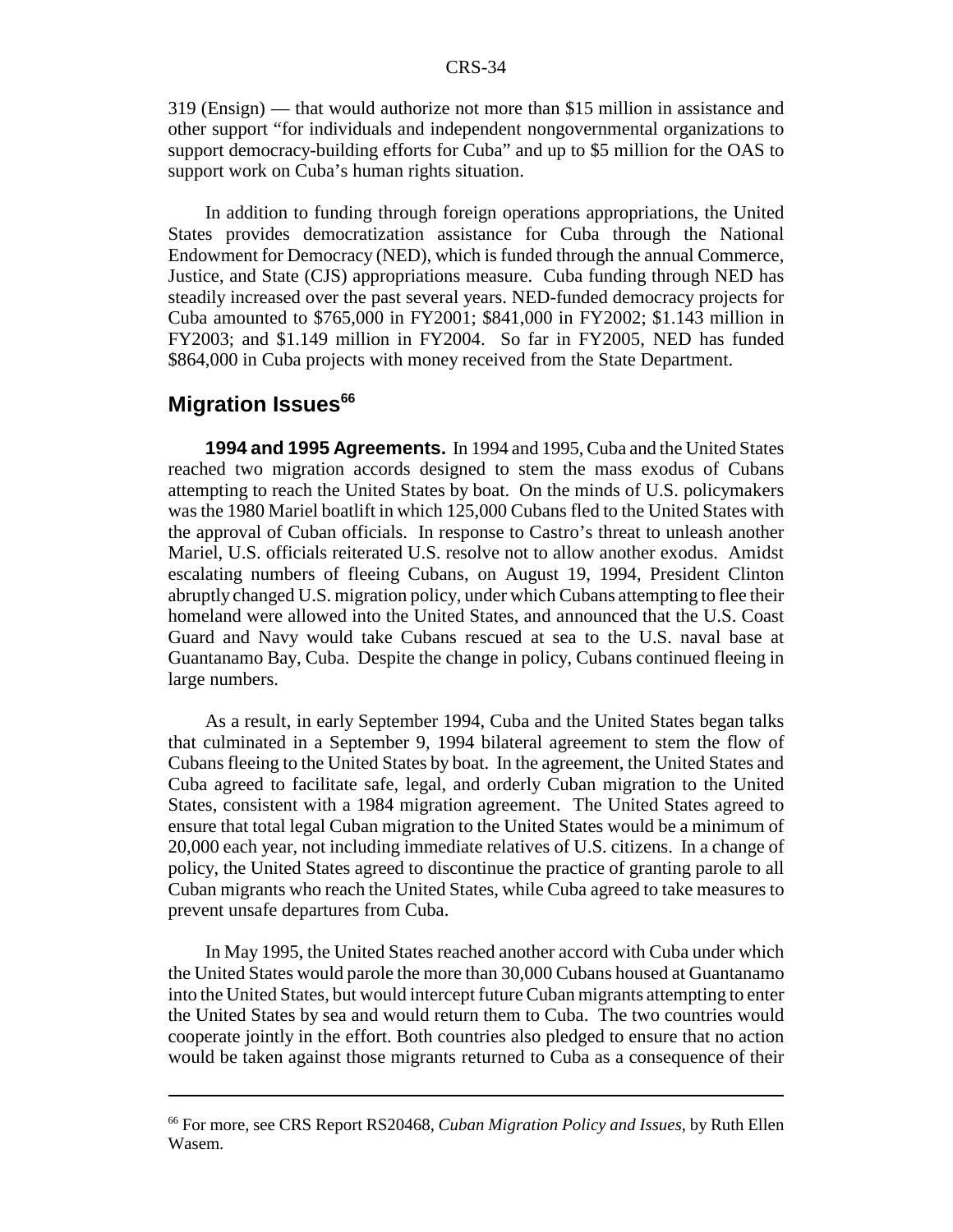attempt to immigrate illegally. On January 31, 1996, the Department of Defense announced that the last of some 32,000 Cubans intercepted at sea and housed at Guantanamo had left the U.S. Naval Base, most having been paroled into the United States.

**Elian Gonzalez Case.**<sup>67</sup> From late November 1999 through June 2000, national attention became focused on Cuban migration policy as a result of the Elian Gonzalez case, the five-year old boy found clinging to an inner tube off the coast of Fort Lauderdale. The boy's mother drowned in the incident, while his father, who resided in Cuba, called for his return. Although the boy's relatives in Miami wanted him to stay in the United States, the Immigration and Naturalization Service ruled that the boy's father had the sole legal authority to speak on his son's behalf. After numerous legal appeals by the Miami relatives were exhausted, the boy returned to Cuba with his father in June 2000. In Cuba, Fidel Castro orchestrated numerous mass demonstrations and a media blitz on the issue until the boy's return. The case generated an outpouring of emotion among the Cuban population as well as in south Florida.

**Wet Foot/Dry Foot Policy.** Since the 1995 migration accord, the U.S. Coast Guard has interdicted thousands of Cubans at sea and returned them to their country, while those deemed at risk for persecution have been transferred to Guantanamo and then found asylum in a third country. Those Cubans who reach shore are allowed to apply for permanent resident status in one year, pursuant to the Cuban Adjustment Act of 1966 (P.L. 89-732). This so-called "wet foot/dry foot" policy has been criticized by some as encouraging Cubans to risk their lives in order to make it to the United States and as encouraging alien smuggling. Others maintain that U.S. policy should welcome those migrants fleeing communist Cuba whether or not they are able to make it to land.

U.S. prosecution against migrant smugglers in Florida has increased in recent years with numerous convictions. There have been several violent incidents in which Cuban migrants have brandished weapons or in which Coast Guard officials have used force to prevent Cubans from reaching shore. In July 2003, a U.S. federal court in Florida convicted a Cuban national for hijacking a plane to Key West on April 1, 2003. Another six Cubans were convicted in Key West in December 2003 for hijacking a Cubana Airlines plane to Florida earlier in the year.

The Cuban government has taken forceful action against individuals engaging in alien smuggling. Prison sentences of up to three years may be imposed against those engaging in alien smuggling, and for incidents involving death or violence, a life sentence may be imposed. On April 11, 2003, the Cuban government executed three men who had hijacked a ferry in Havana on April 2 in an attempt to reach the United States. The ferry hijacking had been preceded by the hijacking of two small planes to the United States. The summary execution prompted worldwide condemnation of the Cuban government. The Cuban government maintained that it took the action to prevent additional hijackings.

<sup>67</sup> For more information, see CRS Report RS20450, *The Case of Elian Gonzalez: Legal Basics*, by Larry M. Eig.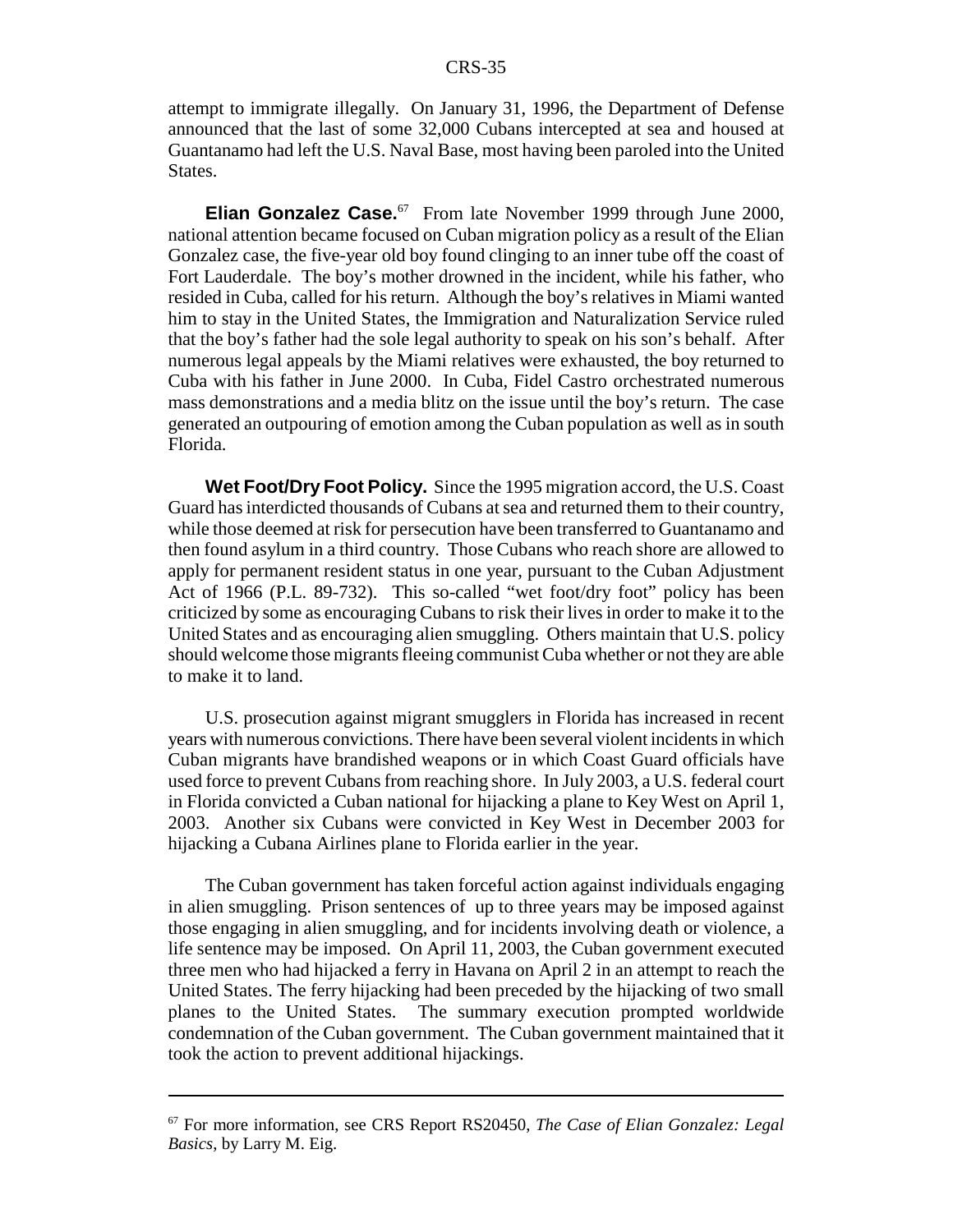The U.S. Interest Section in Havana has officers that visit the homes of returned migrants to assess the Cuban government's treatment of those repatriated. The Department of State (pursuant to P.L. 105-277, Section 2245) makes a semi-annual report to Congress on the methods employed by the Cuban government to enforce the the 1994 migration agreement and on the Cuban government's treatment of those returned. In the most recent report to Congress, submitted in May 2004, the State Department noted that it has been unable to monitor returnees outside Havana since March 2003. The State Department noted, however, that prior to that time, "a majority of the returnees it monitored did not suffer retribution from the Cuban authorities as a result of their attempt to depart illegally" but noted that "there continued to be clear and credible instances of harassment and punishment of returnees."68

On July 21, 2003, the U.S. Coast Guard repatriated 15 Cubans who had been interdicted on a Cuban government vessel that had been stolen on July 15 (12 of the Cubans were involved in stealing the boat and overpowered the three others who were guarding the government vessel.) The United States returned the Cubans after assurances from the Cuban government that no one would face execution and no one would serve more than 10 years in prison. The Cuban government lauded the return of the migrants for being in line with the 1995 migration agreement. The repatriation of the migrants prompted widespread criticism of the Administration in Florida and among some Members of Congress. Some critics called for an investigation into the U.S.-Cuban negotiations that led to the return of the migrants and some have called for the Administration to change the policy of repatriating those Cubans interdicted at sea. Supporters of the policy maintained that implementation of the migration accords is important for preventing another mass exodus of Cubans fleeing to the United States.

On October 10, 2003, President Bush announced that the United States would increase the number of new Cuban immigrants each year, improve the method of identifying refugees, redouble efforts to process Cubans seeking to leave Cuba, and initiate a public information campaign in Florida and Cuba to better inform Cubans of the routes to safe and legal migration to the United States. The President's announcement was in part a response to the criticism of the Administration's migration policy in the aftermath of the July 2003 repatriation of the individuals involved in stealing a Cuban government vessel.

**Migration Talks.** Semi-annual U.S.-Cuban talks alternating between Cuba and the United States had been held regularly on the implementation of the 1994 and 1995 migration accords, but the State Department cancelled the  $20<sup>th</sup>$  round of talks scheduled for January 2004, and no migration talks have been held since. According to the State Department, Cuba has refused to discuss five issues identified by the United States: (1) Cuba's issuance of exit permits for all qualified migrants; (2) Cuba's cooperation in holding a new registration for an immigrant lottery; (3) the need for a deeper Cuban port utilized by the U.S. Coast Guard for the repatriation of

<sup>68</sup> U.S. Department of State. "Cuban Emigration Policies, Report Submitted by the Department of State Pursuant to Section 2245 of the Omnibus Consolidated and Emergency Supplemental Appropriations Act, 1999 (P.L. 105-277)" May 2004.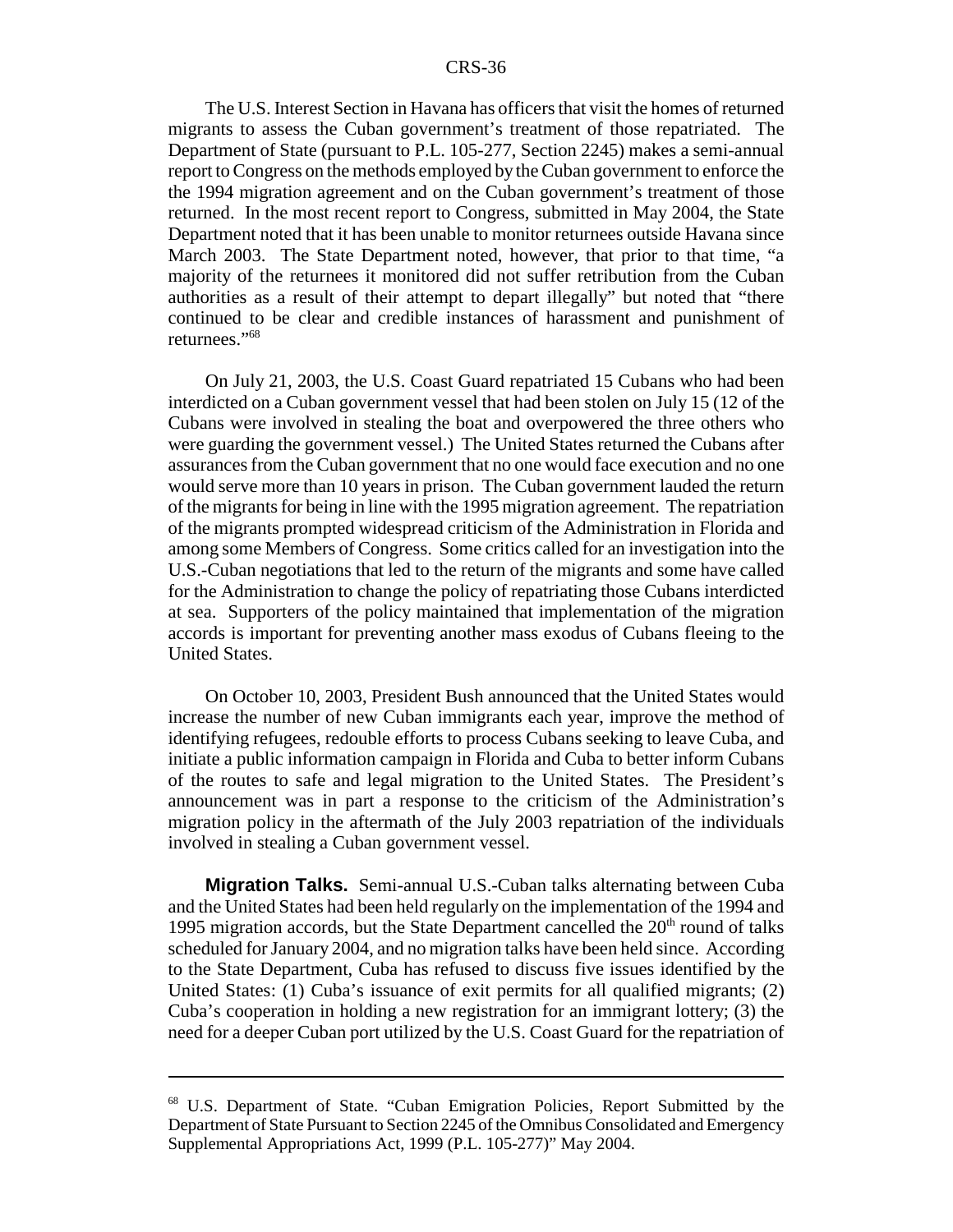Cubans interdicted at sea; (4) Cuba's responsibility to permit U.S. diplomats to travel to monitor returned migrants; and (5) Cuba's obligation to accept the return of Cuban nationals determined to be excludable from the United States. $69$ 

In response to the cancellation of the talks, Cuban officials maintained that the U.S. decision was irresponsible and that it was prepared to discuss all of the issues raised by the United States.<sup>70</sup> The last time talks were suspended was in 2000 by the Cuban government when Elian Gonzalez was in the United States.

# **Legislation Approved in the 108th Congress**

For a complete listing of legislative initiatives on Cuba in the 108<sup>th</sup> Congress, see CRS Report RL31740, *Cuba: Issues for the 108th Congress*.

#### **Appropriations Measures**

**P.L. 108-447 (H.R. 4818), Consolidated Appropriations Act for FY2005.** Originally introduced as FY2005 Foreign Operations Appropriations, which the House approved on July 13, 2004, and the Senate approved, amended, on September 23, 2004. Conference report, H.Rept. 108-792, filed November 20, 2004, which incorporated nine regular appropriations bills. The House agreed (344-51) to the conference report on November 20, 2004, as did the Senate (65-30). President signed into law December 8, 2004.

Division A, covering Agriculture appropriations, dropped the Cuba provision that had been included in the Senate committee version of S. 2803 (Section 776) that would have eased restrictions on travel to Cuba if it was related to the commercial sale of agricultural and medical products.

Division B, covering Commerce, Justice and State appropriations, dropped the Cuba provision in the House-passed version of H.R. 4754 (Section 801) that would have prohibited funds from being used to implement recent restrictions on gift parcels and on baggage for travelers. The omnibus measure also earmarked \$27.629 million for broadcasting to Cuba, the full amount requested by the Administration.

Division D, covering Foreign Operations appropriations, dropped contrasting House- and Senate-approved provisions from the original versions of H.R. 4818 related to assistance for cooperation with Cuba on counter-narcotics matters. The Senate version would have provided \$5 million in International Narcotics Control and Law Enforcement assistance for such efforts, while the House version would have prohibited such assistance. The omnibus measure also earmarked \$9 million in Economic Support Funds, as requested by the Administration, for Cuba projects to

<sup>69</sup> U.S. Department of State. State Department Regular Briefing, Richard Boucher. January 7, 2004.

<sup>70 &</sup>quot;Migration Talks Cancelled," *Miami Herald*, January 8, 2004.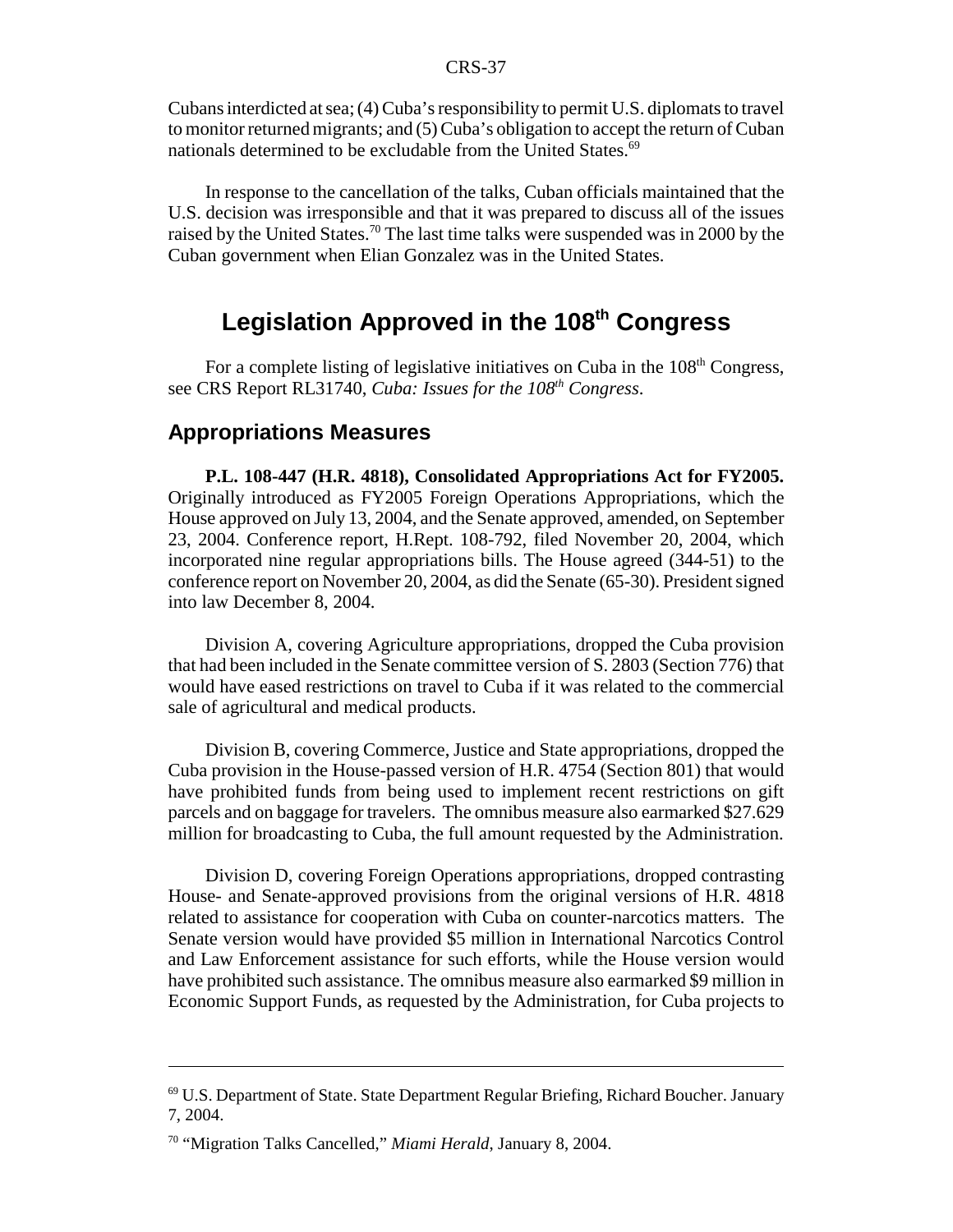promote democratization, respect for human rights, and the development of a free market economy.

Division H, covering Transportation/Treasury appropriations, dropped all House and Senate provisions that would have eased Cuba sanctions. These consisted of three House provisions in H.R. 5025 that would have eased Cuba sanctions on family and educational travel and on private commercial sales of agricultural and medical products; and one Senate provision in the committee version S. 2806 that would have prohibited funds from administering or enforcing restrictions on Cuba travel.

**P.L. 108-199 (H.R. 2673), Consolidated Appropriations Act for FY2004.** Originally introduced as the FY2004 agriculture appropriations measure, which the House passed July 14, 2003, and the Senate passed November 6, 2003. On November 25, 2003, a conference report was filed, H.Rept. 108-401, which incorporated seven regular appropriations acts for the year. Conference report agreed to (242-176) in House November 25, 2003; agreed to (65-28) in Senate January 22, 2004. Signed into law January 23, 2004.

Division A, covering Agriculture appropriations, dropped the Cuba provision that had been included in the Senate-approved version of H.R. 2673 (Section 760) that would have allowed travel to Cuba under a general license (without applying to the Treasury Department) for travel related to commercial sales of agricultural and medical goods.

Division B, covering Commerce, Justice, and State appropriations, funds Radio and TV broadcasting to Cuba under the International Broadcasting Operations Account, but without a specific earmark. The conferees stated that they expected the Broadcasting Board of Governors to provide \$1.2 million to pursue alternative means of transmission, including Internet transmission, of Cuba broadcasting. The Administration requested \$26.901 million for Cuba broadcasting, with \$16.355 million for Radio Marti and \$10.546 million for TV Marti.

Division D, covering Foreign Operations appropriations, did not include assistance for counter-narcotics cooperation with Cuba that had been in the Senateapproved version of H.R. 2800 (Section 680), nor did it include the provision in the House version of bill (Section 571) that would have prohibited such assistance. Division D also funded democracy programs for Cuba. While the conferees did not earmark assistance for Cuba democracy programs in the bill, the conference report recommended full funding of the Administration's \$7 million in Economic Support Funds for democracy programs supported by USAID. The House-passed version of H.R. 2800 had no earmark (although the House report, H.Rept. 108-122, recommended full funding of the Administration's \$7 million request), while the Senate-passed version of H.R. 2800 (Section 699G) would have provided not more than \$5 billion in Transition Initiatives funds for democracy-building efforts for Cuba.

Division F, covering Transportation/Treasury appropriations, dropped all provisions easing Cuba sanctions that had been included in the House- and Senateapproved versions of H.R. 2989. Both the House and Senate versions of H.R. 2989 had a nearly identical provision (Section 745 in the House version and Section 643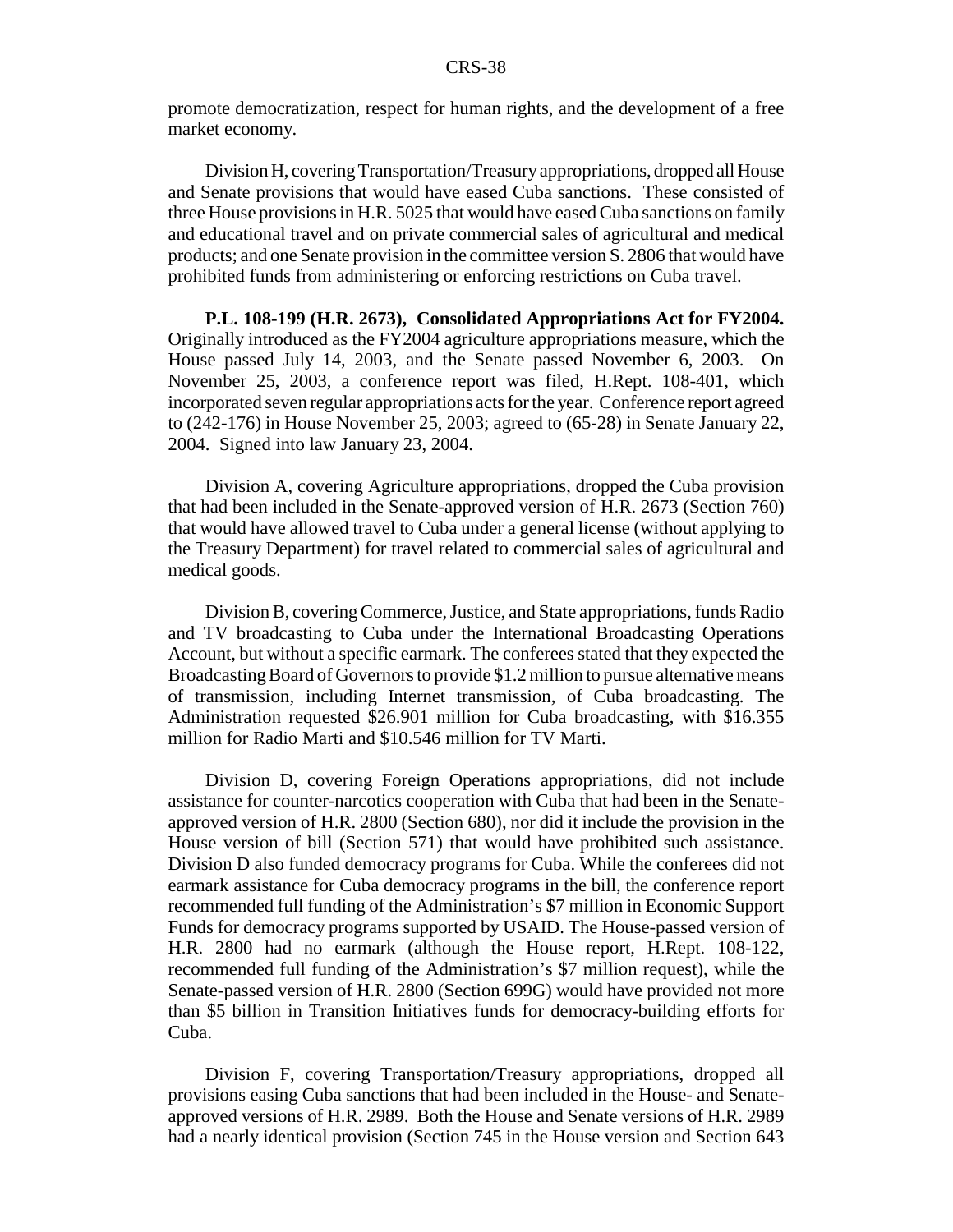in the Senate verison) that would have prevented funds from being used to administer or enforce restrictions on travel or travel-related transactions. In addition, the House version of H.R. 2989 had provisions that would have prevented funds from being used to administer or enforce restrictions on remittances (Section 746) and from being used to eliminate the travel category of people-to-people educational exchanges (Section 749).

**P.L. 108-7 (H.J.Res. 2), Consolidated Appropriations Resolution for FY2003.** President signed into law February 20, 2003. While the measure did not earmark funding for human rights and democracy projects for Cuba, it funded FY2003 Foreign Operations appropriations; the Administration's FY2003 foreign aid request had included \$6 million for such projects (\$5.750 was ultimately allocated by the Administration). The omnibus bill also provided \$24.996 million for Radio and TV Marti broadcasting to Cuba.

### **Human Rights Resolutions**

**H.Res. 179** (Diaz-Balart, Lincoln). Expresses the sense of the House regarding the systematic human rights violations in Cuba committed by the Castro regime, calls for the immediate release of all political prisoners, and supports respect for basic human rights and free elections in Cuba. Introduced April 7, 2003. House passed (414-0, 11 present) April 8, 2003.

**S.Res. 62** (Ensign). Calling upon the OAS Inter-American Commission on Human Rights, the U.N. High Commissioner for Human Rights, the European Union, and human rights activists throughout the world to take certain actions in regard to the human rights situation in Cuba. Introduced February 24, 2003; referred to Committee on Foreign Relations. Senate agreed to by unanimous consent on June 27, 2003.

**S.Res. 97** (Nelson, Bill). Expresses the sense of the Senate regarding the arrests of Cuban democracy activists by the Cuban government. Introduced March 25, 2003; Senate Committee on Foreign Relations discharged by unanimous consent. Senate amended and agreed to the resolution April 7, 2003, by unanimous consent.

**S.Res. 328** (Nelson, Bill). Expresses the sense of the Senate regarding the continued human rights violations committed by Fidel Castro and the Cuban government, calls on Cuba to immediately release individuals imprisoned for political purposes, and calls upon the  $60<sup>th</sup>$  session of the U.N. Commission on Human Rights to condemn Cuba for its human rights abuses and demand that inspectors from the International Committee of the Red Cross be allowed to visit and inspect Cuban prisons. Introduced April 1, 2004; Senate passed, amended, April 8, 2004, by unanimous consent.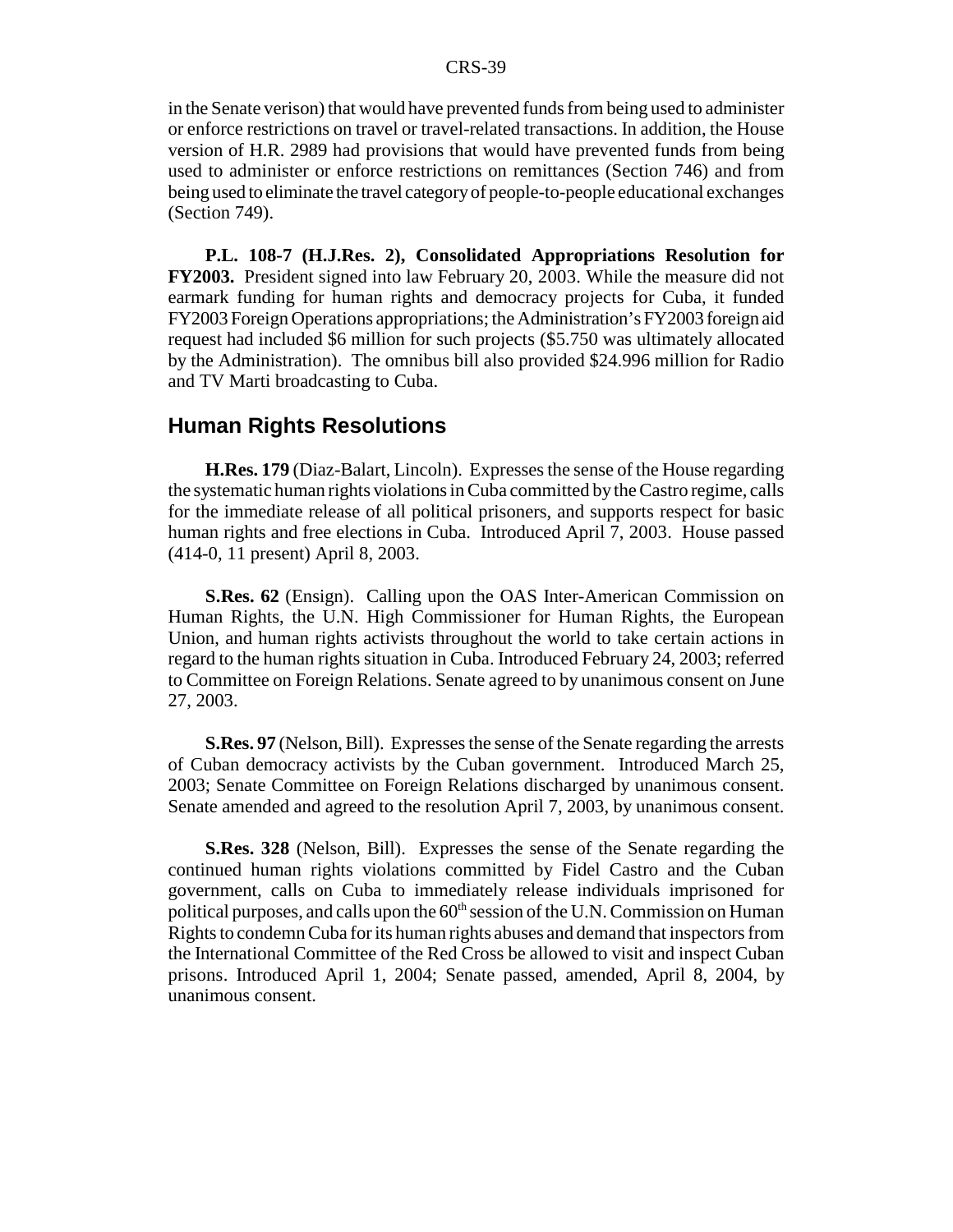# Legislative Initiatives in the 109<sup>th</sup> Congress

### **Human Rights**

**H.Con.Res. 81 (Menendez).** Expresses the sense of Congress regarding the two-year anniversary of the human rights crackdown in Cuba. Introduced March 2, 2005; approved by the House Committee on International Relations March 9, 2005. House passed (398-27, 2 present) April 27, 2005.

**H.Res. 193 (Diaz-Balart, Mario)**. Expresses support of the House of Representatives to the organizers and participants of the May 20, 2005, meeting in Havana of the Assembly to Promote Civil Society. Introduced April 6, 2005; approved by the Committee on International Relations April 27, 2005. House passed (392-22, 1 present) May 10, 2005.

**S.Res. 140 (Martinez).** Expresses support of the Senate for the May 20, 2005 meeting in Havana of the Assembly to Promote Civil Society. Introduced May 12, 2005; Senate approved by unanimous consent May 17, 2005.

**S. 600 (Lugar).** Foreign Affairs Authorization Act, Fiscal Years 2006 and 2007. Introduced and reported by Senate Foreign Relations Committee Mar. 10, 2005 (S.Rept. 109-35). S.Amdt. 319 (Ensign) offered on April 6, 2005, would authorize not more than \$15 million in assistance and other support "for individuals and independent nongovernmental organizations to support democracy-building efforts for Cuba" and up to \$5 million for the OAS to support work on Cuba's human rights situation. Also see amendments below Cuba sanctions (S.Amdt. 281) and on television broadcasting to Cuba (S.Amdt. 284).

### **Modification of Sanctions**

**H.R. 208 (Serrano).** Cuba Reconciliation Act. Lifts the trade embargo. Removes provisions restricting trade and other relations with Cuba, including repeal of the Cuban Democracy Act of 1992, the Cuban Liberty and Democratic Solidarity Act of 1996, and provisions of Section 211 of the Department of Commerce and Relations Agencies Appropriations Act, 1999 related to transactions or payments with respect to trademarks. Introduced Jan. 4, 2005; referred to the Committees on International Relations, Ways and Means, Energy and Commerce, Judiciary, Financial Services, Government Reform, and Agriculture.

**H.R. 332 (King).** Amends the Cuban Liberty and Democratic Solidarity Act of 1996 to require that, in order to determine that a democratically elected government in Cuba exists, the government extradite to the United States convicted felon William Morales and all other individuals who are living in Cuba in order to escape prosecution or confinement for criminal offense committed in the United States. Introduced Jan. 25, 2005; referred to the Committee on International Relations.

**H.R. 579 (Paul).** Lifts the trade embargo. Removes provisions restricting trade and other relations with Cuba, including repeal of the Cuban Democracy Act of 1992,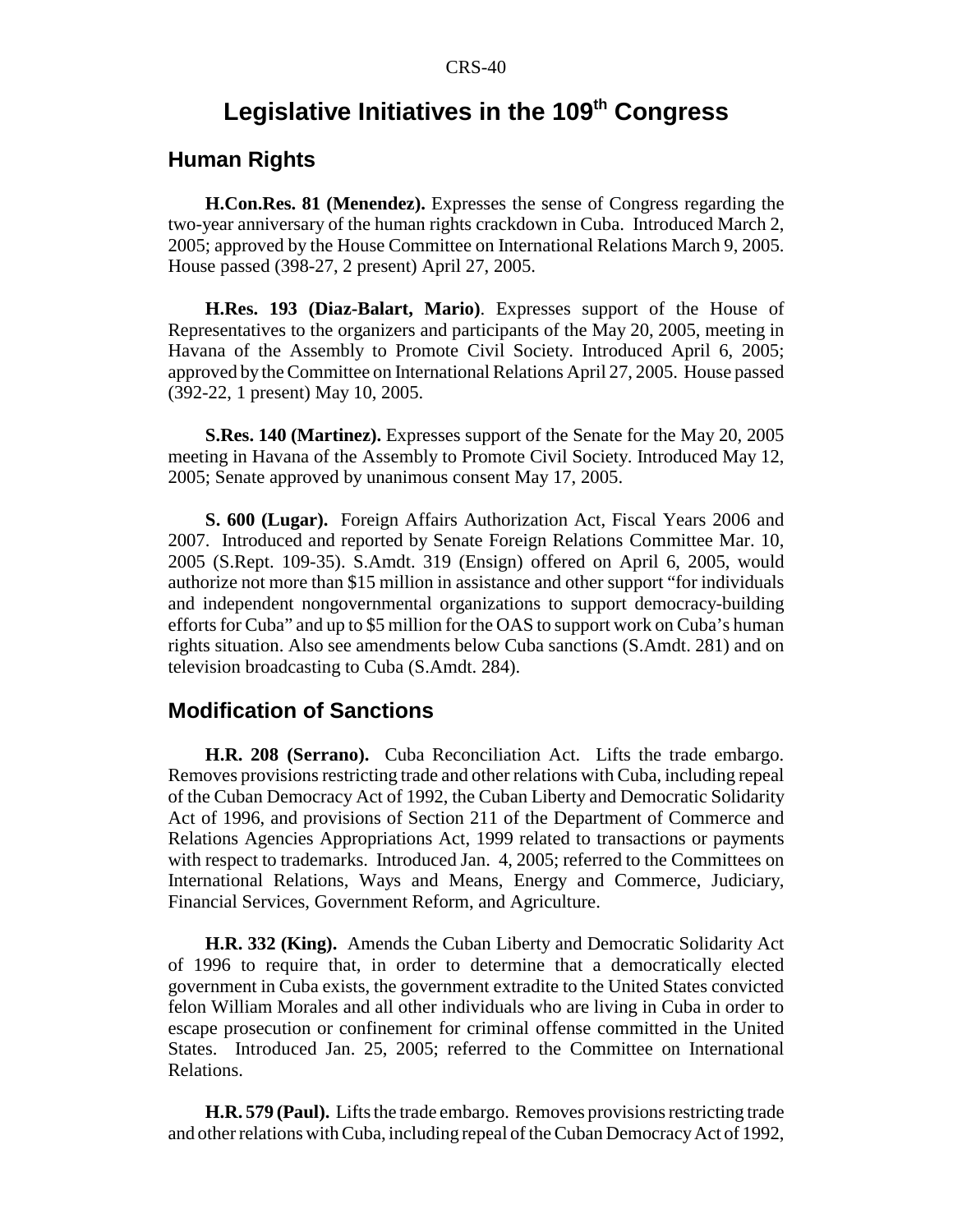the Cuban Liberty and Solidarity Act of 1996, and provisions of Section 211 of the Department of Commerce and Relations Agencies Appropriations Act, 1999 related to transactions or payments with respect to trademarks. Prohibits U.S. assistance to Cuba. Introduced Feb. 2, 2005; referred to Committees on International Relations, Ways and Means, Energy and Commerce, Judiciary, Financial Services, Government Reform, and Agriculture.

**H.R. 719 (Moran of Kansas)/S. 328 (Craig).** Agricultural Export Facilitation Act of 2005. Identical bills to facilitate the sale of U.S. agricultural products to Cuba, as authorized by the Trade Sanctions and Export Enhancement Act of 2000. The bills would provide for a general license by the Secretary of the Treasury for travel-related transactions related to the sales and marketing of agricultural products to Cuba; express the sense of Congress that the Secretary of State should issue visas for the temporary entry of Cuban nationals to conduct activities related to purchasing U.S. agricultural goods; clarify the "payment of cash in advance" term used in the Trade Sanctions Reform and Export Enhancement Act of 2000 (TSRA) to mean that the payment by the purchaser and the receipt of such payment to the seller occurs prior to the transfer of title of the commodity or product to the purchaser and the release of control of such commodity or product to the purchaser; would prohibit the President from restricting direct transfers from a Cuban financial institution to a U.S. financial institution for U.S. agricultural sales under TSRA; and repeals Section 211 of the Department of Commerce and Relations Agencies Appropriations Act, 1999 related to transactions or payments with respect to trademarks.

H.R. 719 introduced Feb. 9, 2005; referred to the Committees on International Relations, Judiciary, Financial Services, and Agriculture. S. 328 introduced Feb. 9, 2005; referred to Committee on Foreign Relations. S.Amdt. 140 (Martinez), an amendment intended to be proposed to S. 328, would require a presidential certification to Congress that Cuba has released or properly accounted for political prisoners in Cuba, including a list of 79 individuals, before the provisions of the act take effect.

**H.R. 1268 (Lewis).** FY2005 Emergency Supplemental Appropriations for Defense, the Global War on Terror and Tsunami Relief. Introduced Mar. 11, 2005. During Apr. 20, 2005, Senate floor debate, S.Amdt. 475 (Craig), as modified by S.Amdt. 549 (Baucus) and S.Amdt. 552 (Baucus), would have clarified the terms of "payment of cash in advance" under the Trade Sanctions Reform and Export Enhancement Act of 2000. The amendment was ruled non-germane.

**H.R. 1339 (Emerson)/S. 634 (Chambliss).** Similar, although not identical, bills, to amend the Trade Sanctions Reform and Export Enhancement Act of 2000 to clarify allowable payment terms for sales of agricultural commodities and products to Cuba. The bills would clarify that "payment of cash in advance" means the payment by the purchaser and the receipt of such payment to the seller occurs prior to the transfer of title of such commodity or product to the purchaser and the release of control of such commodity or product to the purchaser. H.R. 1339 introduced Mar. 16, 2005; referred to Committees on Financial Services, International Relations, and Agriculture. S. 634 introduced Mar. 16, 2005; referred to Committee on Foreign Relations.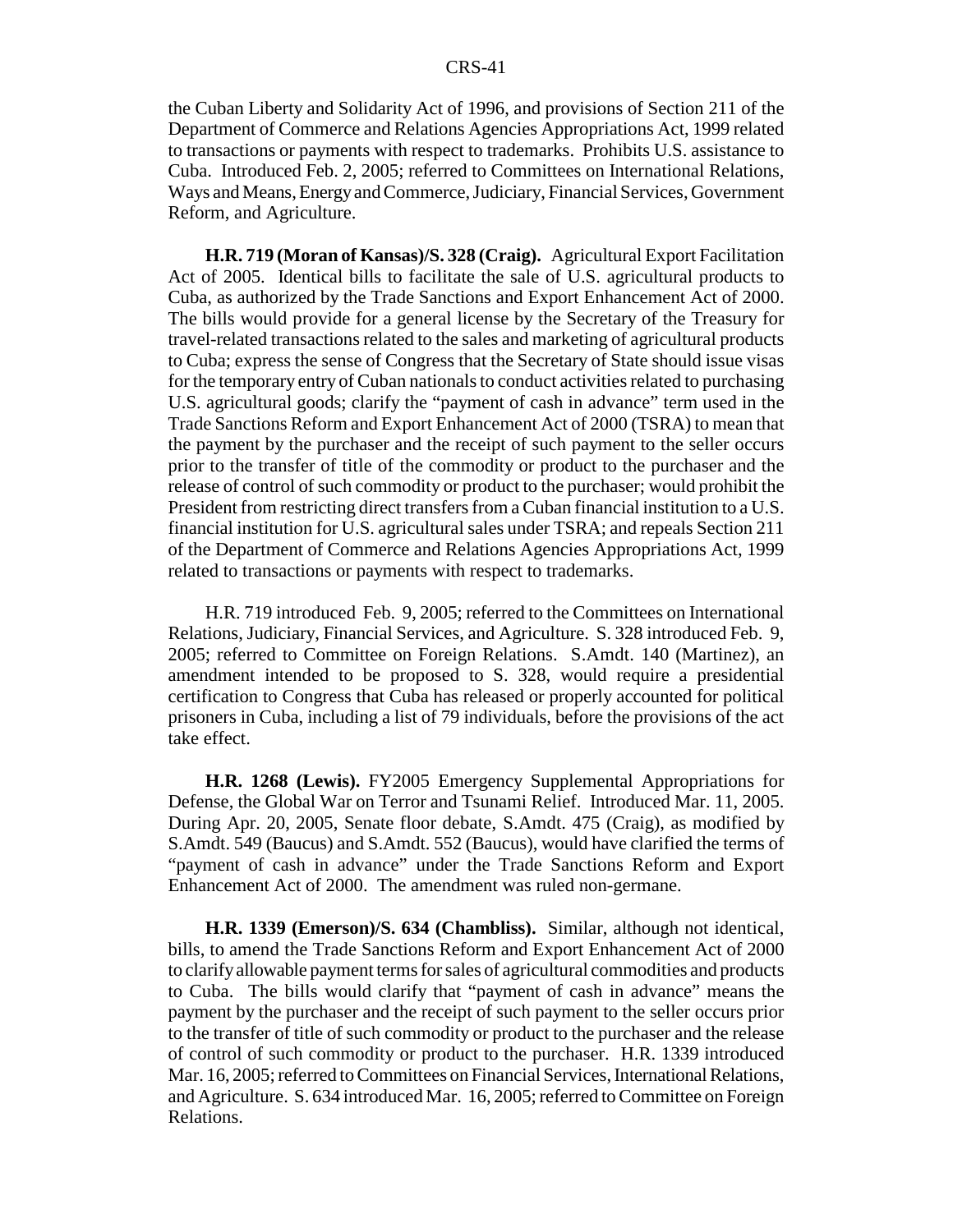**S. 600 (Lugar).** Foreign Affairs Authorization Act, Fiscal Years 2006 and 2007. Introduced and reported by Senate Foreign Relations Committee Mar. 10, 2005 (S.Rept. 109-35). During Senate floor consideration on Apr. 6, 2005, the Senate considered S.Amdt. 281 (Baucus) and a second-degree amendment, S.Amdt. 282 (Craig) that would facilitate the sale of U.S. agricultural products to Cuba. The language of the amendments consists of the provisions of S. 328 (Craig), the Agricultural Export Facilitation Act of 2005 described above. Also see amendment above on assistance for Cuba human rights and democracy projects (S. 319), and below on television broadcasting to Cuba (S.Amdt. 284).

**S. 691 (Domenici)/H.R. 1689 (Feeney)**. Modifies the prohibition (so-called Section 211) on recognition by U.S. courts of certain rights relating to certain marks, trade names, or commercial names. S. 691 introduced April 4, 2005; referred to Senate Committee on the Judiciary. HR. 1689 introduced April 19, 2005; referred to House Committee on the Judiciary.

**S. 894 (Enzi)/H.R. 1814 (Flake).** Similar, although not identical, bills to allow travel between the United States and Cuba. S. 894 introduced Apr. 25, 2005; referred to the Committee on Foreign Relations. H.R. 1814 introduced Apr. 26, 2005; referred to the Committee on International Relations.

#### **Migration**

**H.R. 209 (Serrano).** Baseball Diplomacy Act. Waives certain prohibitions with respect to nationals of Cuba coming to the United States to play organized baseball. Introduced Jan. 4, 2005; referred to Committees on International Relations and Judiciary.

# **Cuba Broadcasting**

**S. 600 (Lugar).** Foreign Affairs Authorization Act, Fiscal Years 2006 and 2007. Introduced and reported by Senate Foreign Relations Committee Mar. 10, 2005 (S.Rept. 109-35). Section 111 authorizes appropriations for radio and television broadcasting to Cuba under the International Broadcasting Operations account. Section 503 amends the Radio Broadcasting to Cuba Act to authorize the Office of Cuba Broadcasting to use additional AM frequencies as well as FM and shortwave frequencies in order to improve signal delivery to Cuba. During Senate floor consideration on April 6, 2005, the Senate tabled S.Amdt. 284 (Dorgan), by a vote of 65-35, that would have prohibited funds from being used for television broadcasting to Cuba. Also see amendments above on assistance for Cuba human rights and democracy projects (S. 319) and on Cuba sanctions (S.Amdt. 281).